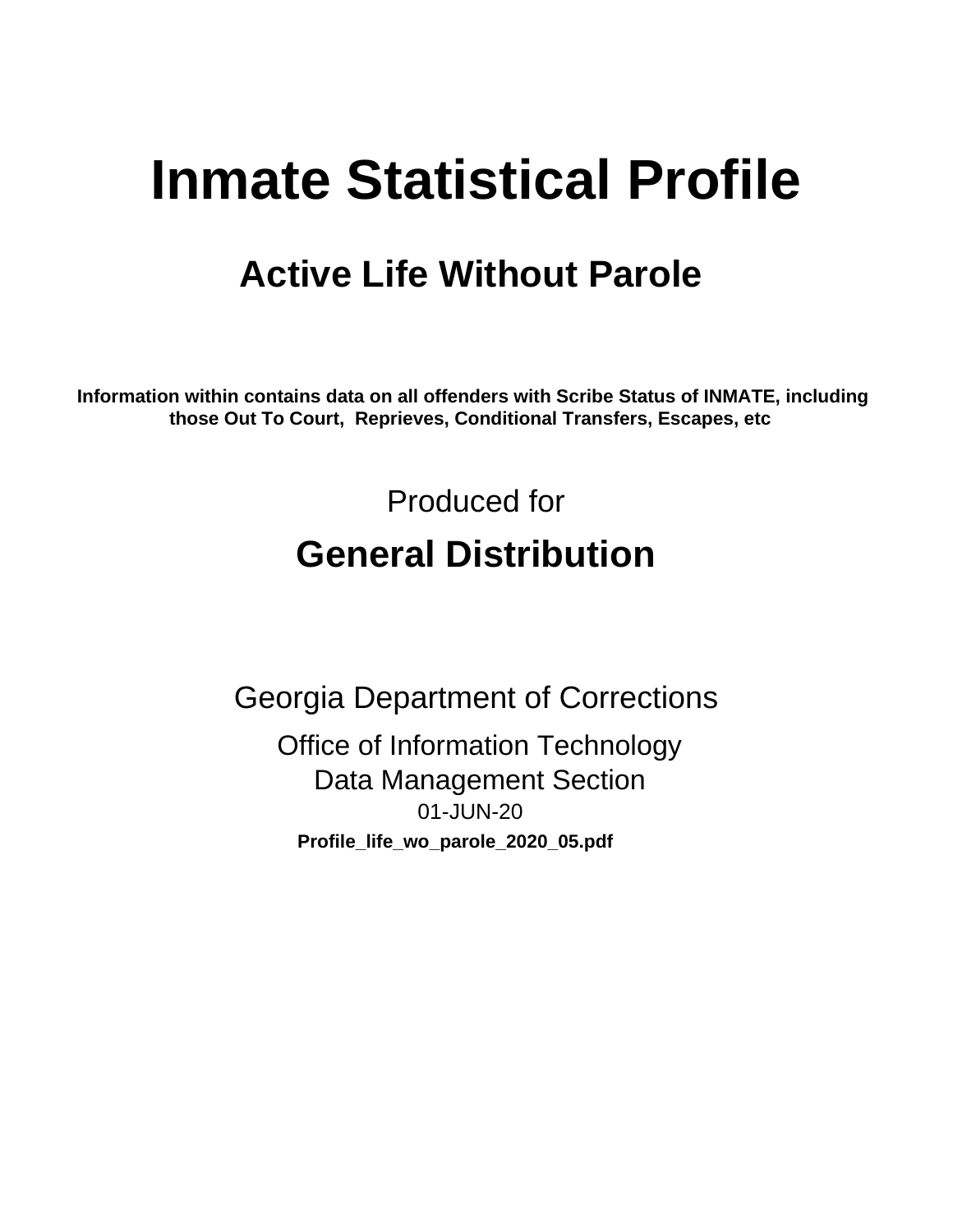# **Inmate Statistical Profile 01-JUN-20**

Contents

**Active Life Without Parole** 

Produced for General Distribution

# **Table of Contents**

|                                                     | <b>Demographic information</b>                                        |  |  |  |  |
|-----------------------------------------------------|-----------------------------------------------------------------------|--|--|--|--|
|                                                     | 4 Current age, broken out in ten year age groups                      |  |  |  |  |
|                                                     | 5 Race group                                                          |  |  |  |  |
|                                                     | 6 Marital status, self-reported at entry to prison                    |  |  |  |  |
|                                                     | 7 Number of Inmates with Dependents, self-reported at entry to prison |  |  |  |  |
|                                                     | 8 Religious affiliation, self-reported at entry to prison             |  |  |  |  |
|                                                     | 9 Home county - self-reported at entry to prison                      |  |  |  |  |
|                                                     | 13 Employment status before prison, self-reported at entry to prison  |  |  |  |  |
|                                                     | 14 Age at admission                                                   |  |  |  |  |
|                                                     | 16 Height, measured at entry to prison                                |  |  |  |  |
|                                                     | 17 Weight, measured at entry to prison                                |  |  |  |  |
|                                                     | 18 Military service                                                   |  |  |  |  |
|                                                     | <b>Correctional information</b>                                       |  |  |  |  |
|                                                     | 19 Type of admission to prison                                        |  |  |  |  |
|                                                     | 20 Current / last supervision level                                   |  |  |  |  |
|                                                     | 21 Current / last institution type                                    |  |  |  |  |
|                                                     | 22 Institution type - transitional centers                            |  |  |  |  |
|                                                     | 23 Institution type - county prisons                                  |  |  |  |  |
|                                                     | 24 Institution type - state prisons                                   |  |  |  |  |
|                                                     | 25 Institution type - private prisons                                 |  |  |  |  |
|                                                     | 26 Institution type - inmate boot camp                                |  |  |  |  |
|                                                     | 27 Number of disciplinary reports                                     |  |  |  |  |
|                                                     | 28 Number of transfers                                                |  |  |  |  |
|                                                     | 29 Number of escapes                                                  |  |  |  |  |
|                                                     | 30 Time served in current (or last) institution                       |  |  |  |  |
| Educational, psychological and physical information |                                                                       |  |  |  |  |
| 31                                                  | Highest grade level attained                                          |  |  |  |  |
|                                                     | 32 Culture fair IQ scores                                             |  |  |  |  |
|                                                     | 33 Wide Range Achievement Test (WRAT) reading score                   |  |  |  |  |
|                                                     | 34 Wide Range Achievement Test (WRAT) math score                      |  |  |  |  |
|                                                     | 35 Wide Range Achievement Test (WRAT) spelling score                  |  |  |  |  |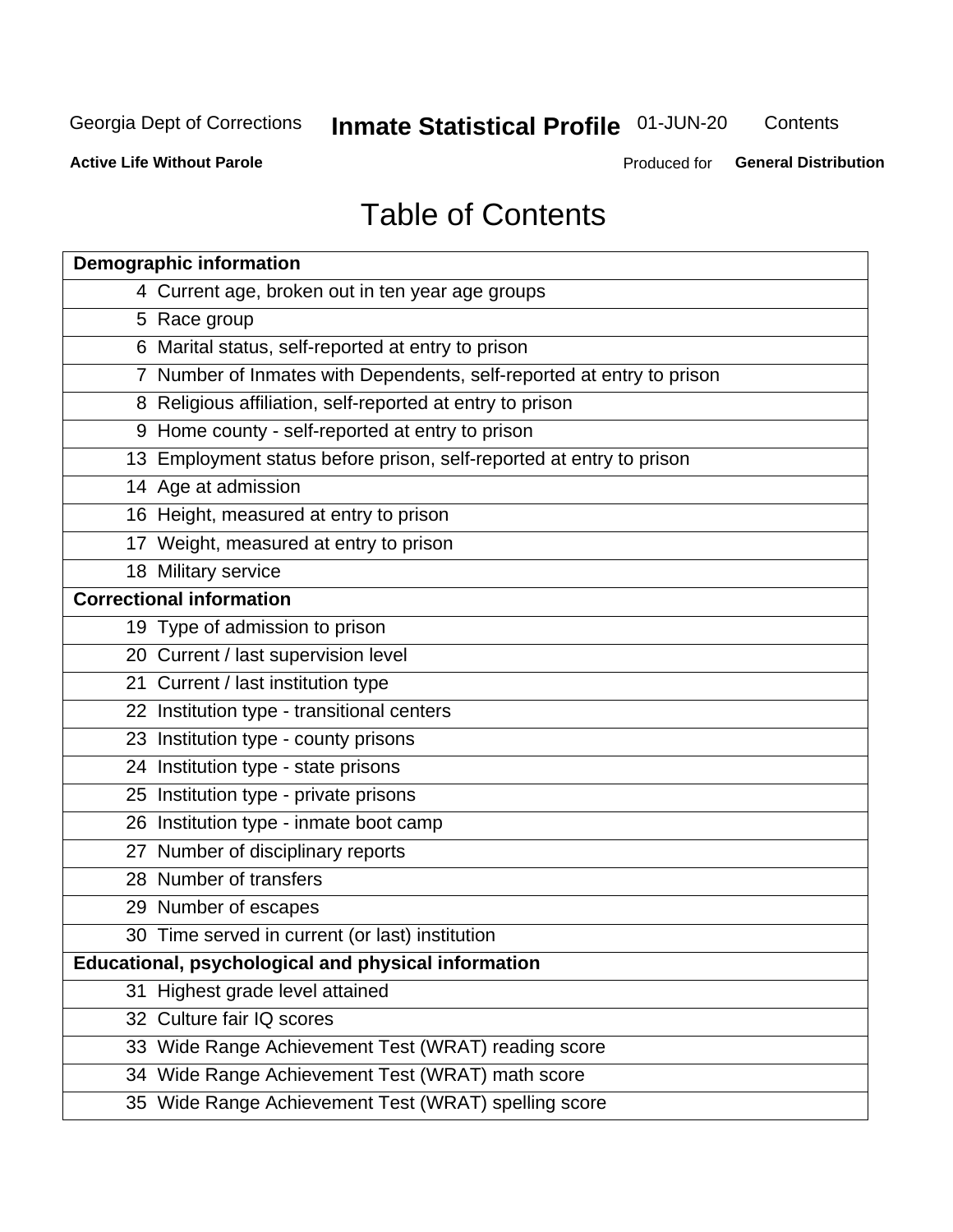# **Inmate Statistical Profile 01-JUN-20**

Contents

**Active Life Without Parole** 

Produced for General Distribution

# **Table of Contents**

| Educational, psychological and physical information              |
|------------------------------------------------------------------|
| 36 Current / last mental health treatment level                  |
| 37 PULHESDWIT medical scale - 'P' overall condition ('P'hysical) |
| 38 PULHESDWIT medical scale - 'U' upper body                     |
| 39 PULHESDWIT medical scale - 'L' lower body                     |
| 40 PULHESDWIT medical scale - 'H' hearing                        |
| 41 PULHESDWIT medical scale - 'E' vision                         |
| 42 PULHESDWIT medical scale -'S' psychiatric                     |
| 43 PULHESDWIT medical scale - 'D' dental                         |
| 44 PULHESDWIT medical scale - 'W' work ability                   |
| 45 PULHESDWIT medical scale - 'I' impairment                     |
| 46 PULHESDWIT medical scale - 'T' transportability               |
| <b>Crimes and criminal history information</b>                   |
| 47 Number of prior Georgia incarcerations                        |
| 48 Prison sentence in years                                      |
| 49 Primary offense, broken out into felonies vs misdemeanors     |
| 50 Primary offense, broken out into six broad crime categories   |
| 51 Primary offense, detailed offense code                        |
| 52 County of conviction of primary offense                       |
| 56 Circuit of conviction of primary offense                      |
| 58 Years served (jail + prison) in this incarceration            |
| <b>Medical information</b>                                       |
| 59 Results of most recent HIV test                               |
| 60 Results of most recent tuberculosis test                      |
| 61 Results of most recent syphilis test                          |
| 62 Results of most recent Hepatitis-C test                       |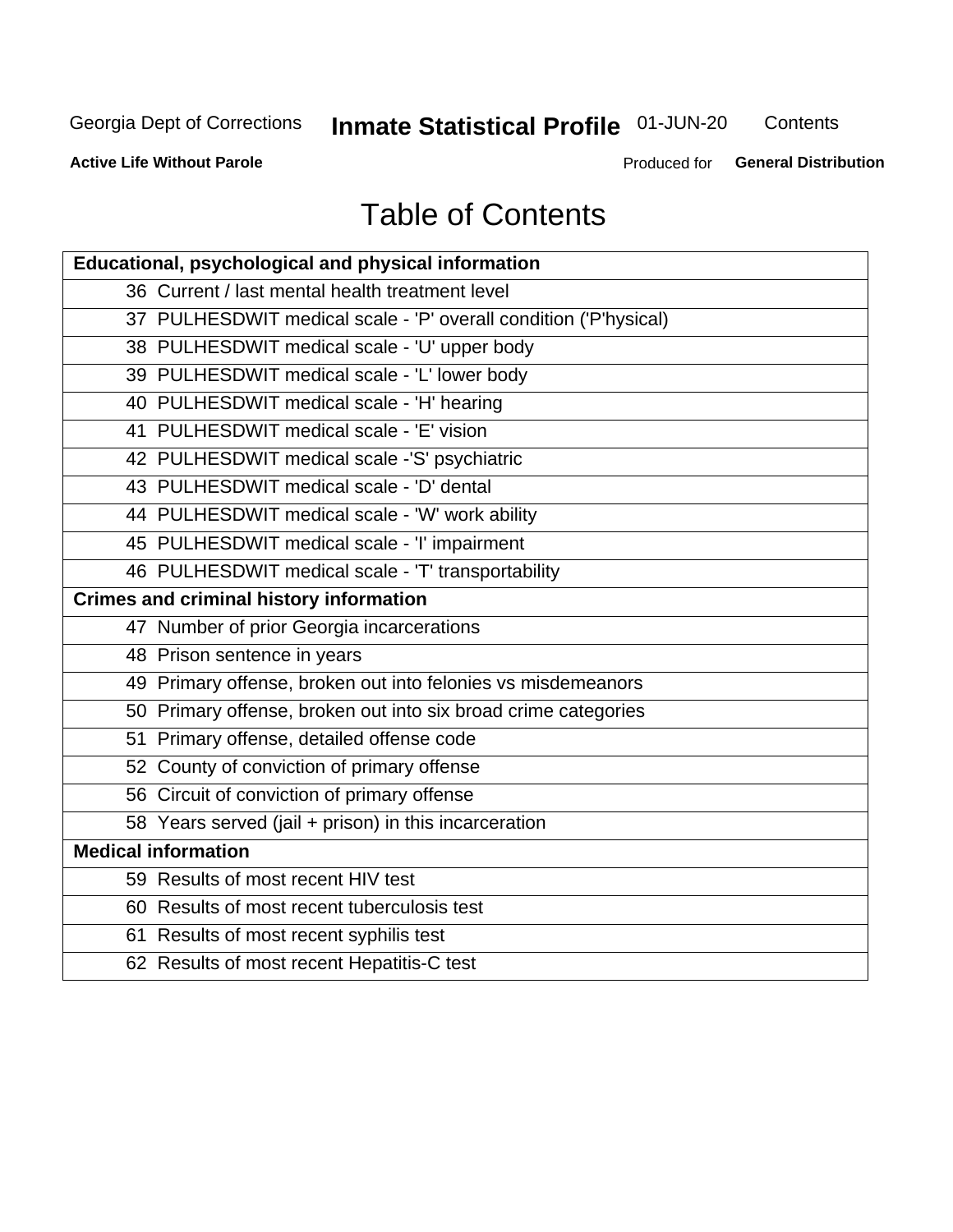### **Active Life Without Parole**

### Produced for General Distribution

# Current age, broken out in ten-year age groups

COL % - percent each COUNT is of its particular column

|                          | <b>Male</b>  |          |         | <b>Female</b>   |        |          | <b>Total</b> |        |
|--------------------------|--------------|----------|---------|-----------------|--------|----------|--------------|--------|
| <b>Current Age</b>       | <b>Count</b> | Col %    | Row %   | <b>Count</b>    | Col %  | Row %    | <b>Total</b> | Col %  |
| <b>Teens (1-19)</b>      |              | 0.13%    | 100.00% |                 |        |          |              | 0.12%  |
| <b>Twenties (20-29)</b>  | 245          | 15.32%   | 96.46%  | 9               | 15.52% | 3.54%    | 254          | 15.33% |
| Thirties (30-39)         | 449          | 28.08%   | 95.74%  | 20 <sub>1</sub> | 34.48% | 4.26%    | 469          | 28.30% |
| <b>Forties (40-49)</b>   | 400          | 25.02%   | 95.69%  | 18              | 31.03% | 4.31%    | 418          | 25.23% |
| <b>Fifties (50-59)</b>   | 324          | 20.26%   | 97.59%  | 8               | 13.79% | $2.41\%$ | 332          | 20.04% |
| <b>Sixties (60-69)</b>   | 147          | 9.19%    | 98.00%  | 3               | 5.17%  | 2.00%    | 150          | 9.05%  |
| Seventy + (70 and above) | 32           | $2.00\%$ | 100.00% |                 |        |          | 32           | 1.93%  |
| <b>Total Reported</b>    | 1,599        | 100%     | 96.50%  | 58              | 100%   | 3.50%    | 1,657        | 100%   |

| วrted<br>. <b>.</b> |      |    |      |
|---------------------|------|----|------|
| <b>Total</b>        | ,599 | 58 | ,657 |

| Mean<br>(average)       | 43.31 | 40.52 | 43.21 |
|-------------------------|-------|-------|-------|
| <b>Median (middle)</b>  |       | 39.5  |       |
| Mode<br>(most frequent) | 39    | JJ    | 39    |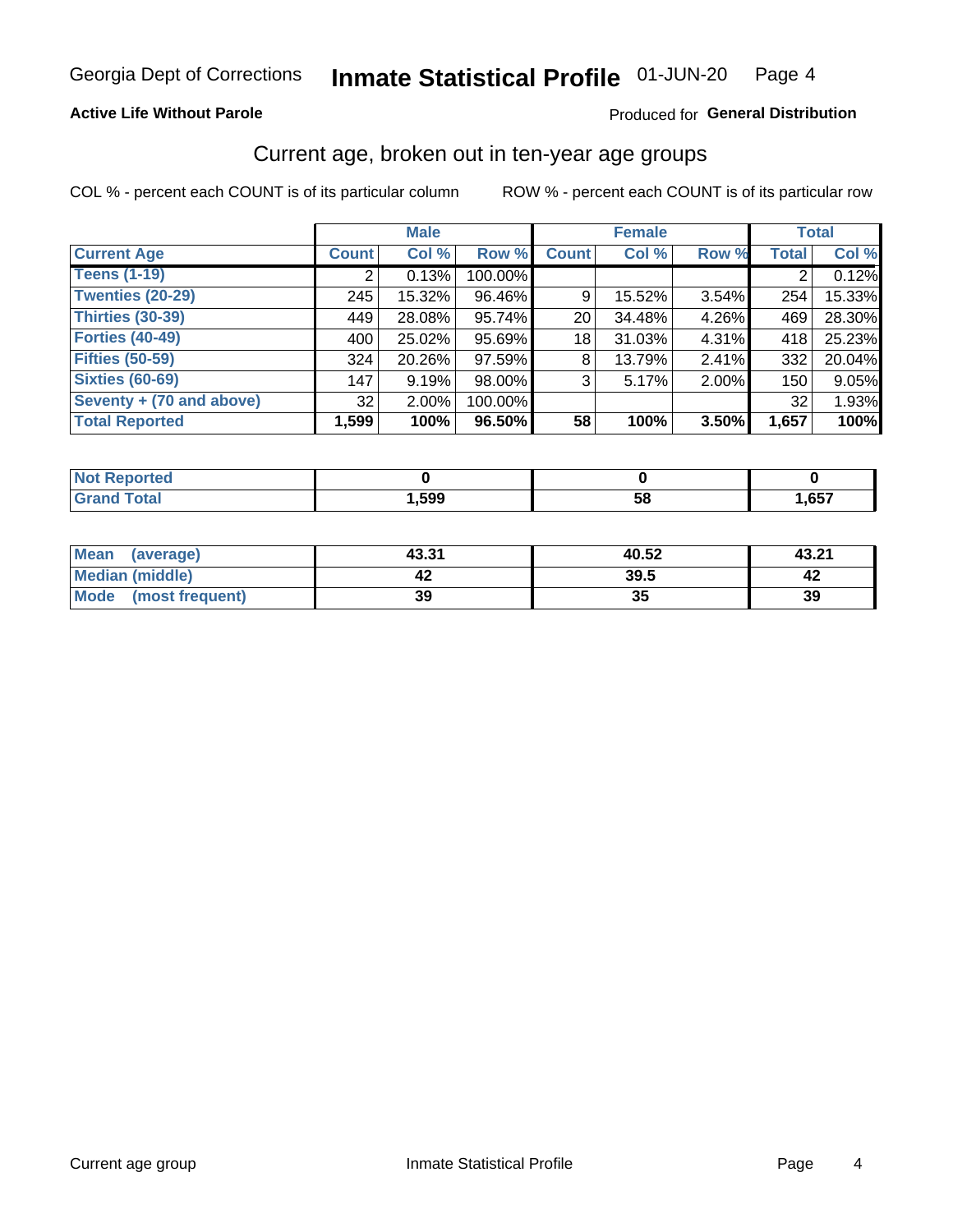#### Inmate Statistical Profile 01-JUN-20 Page 5

### **Active Life Without Parole**

Produced for General Distribution

# Race group

COL % - percent each COUNT is of its particular column

|                       |                        |              | <b>Male</b> |           |                    | <b>Female</b> |       |              | <b>Total</b> |  |
|-----------------------|------------------------|--------------|-------------|-----------|--------------------|---------------|-------|--------------|--------------|--|
|                       | <b>Race Group</b>      | <b>Count</b> | Col %       |           | <b>Row % Count</b> | Col %         | Row % | <b>Total</b> | Col %        |  |
|                       | <b>White</b>           | 335          | 20.95%      | 94.10%    | 21                 | 36.21%        | 5.90% | 356          | 21.48%       |  |
| $\mathbf{2}$          | <b>Black</b>           | 1.224        | 76.55%      | $97.22\%$ | 35                 | 60.34%        | 2.78% | 1,259        | 75.98%       |  |
| 6                     | <b>Asian</b>           | 6            | .38%        | 100.00%   |                    |               |       | 6            | .36%         |  |
| 10                    | <b>Hispanic</b>        | 33           | $2.06\%$    | 94.29%    | ◠                  | 3.45%         | 5.71% | 35           | 2.11%        |  |
| $12 \,$               | <b>Native American</b> |              | .06%        | 100.00%   |                    |               |       |              | .06%         |  |
| <b>Total Reported</b> |                        | 1,599        | 100%        | 96.5%     | 58                 | 100%          | 3.5%  | 1,657        | 100%         |  |

| Reported     |      |    |      |
|--------------|------|----|------|
| <b>Total</b> | ,599 | 58 | ,657 |

| M | - - - |  |
|---|-------|--|
|   |       |  |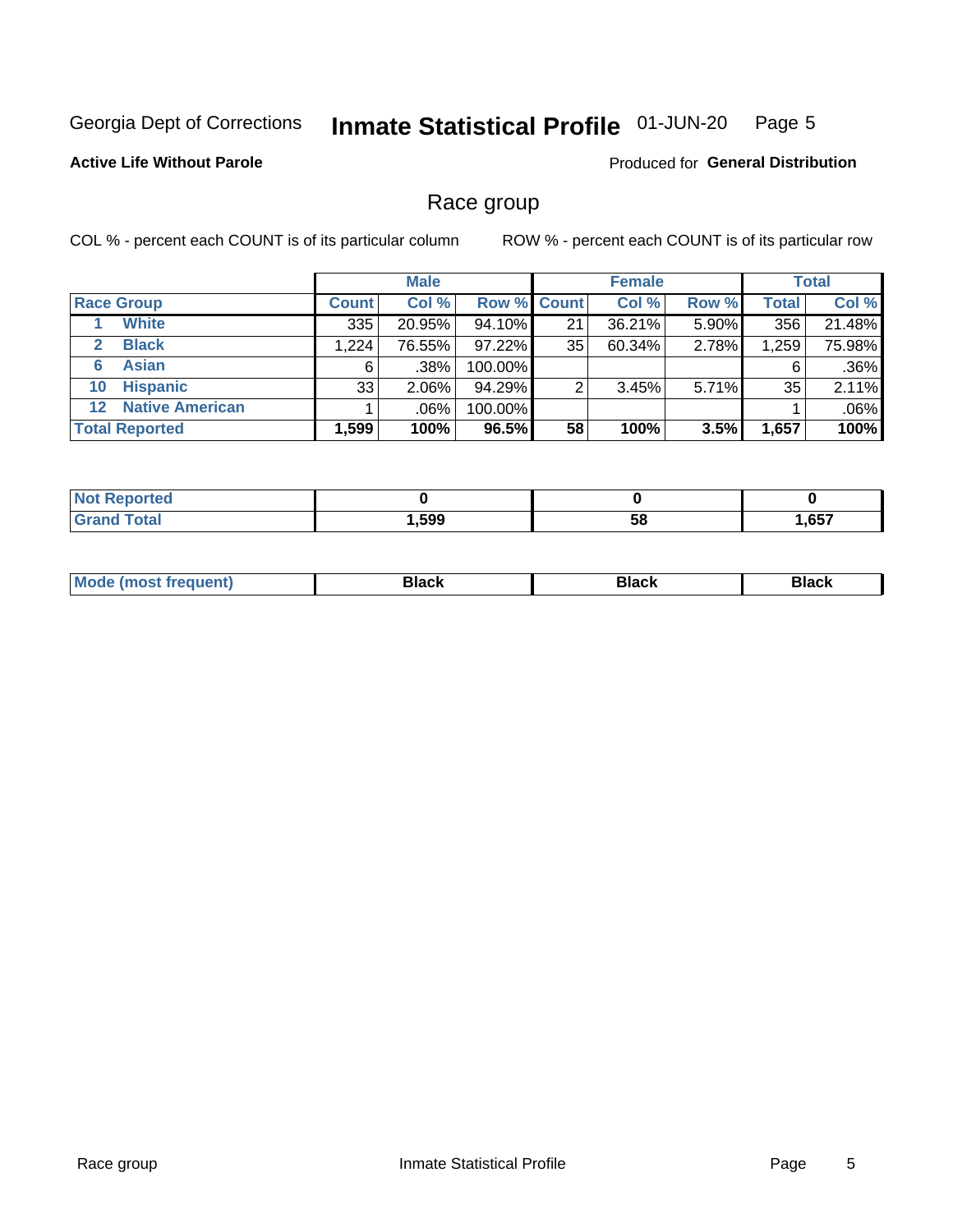#### Inmate Statistical Profile 01-JUN-20 Page 6

**Active Life Without Parole** 

#### Produced for General Distribution

# Marital status, self-reported at entry to prison

COL % - percent each COUNT is of its particular column

|                            | <b>Male</b>  |          |        | <b>Female</b>   |        |        | <b>Total</b> |        |
|----------------------------|--------------|----------|--------|-----------------|--------|--------|--------------|--------|
| <b>Marital Status</b>      | <b>Count</b> | Col %    | Row %  | <b>Count</b>    | Col %  | Row %  | <b>Total</b> | Col %  |
| <b>Unknown</b><br>$\bf{0}$ | 19           | 1.19%    | 95.00% |                 | 1.72%  | 5.00%  | 20           | 1.21%  |
| <b>Divorced</b><br>D       | 121          | 7.57%    | 96.80% | 4               | 6.90%  | 3.20%  | 125          | 7.54%  |
| <b>Married</b><br>м        | 213          | 13.32%   | 95.09% | 11              | 18.97% | 4.91%  | 224          | 13.52% |
| <b>Separated</b><br>S.     | 48           | $3.00\%$ | 88.89% | 6               | 10.34% | 11.11% | 54           | 3.26%  |
| <b>Unmarried</b><br>U      | 1,159        | 72.48%   | 97.48% | 30 <sup>1</sup> | 51.72% | 2.52%  | 1,189        | 71.76% |
| <b>Widow</b><br>W          | 39           | 2.44%    | 86.67% | 6               | 10.34% | 13.33% | 45           | 2.72%  |
| <b>Total Reported</b>      | 1,599        | 100%     | 96.5%  | 58              | 100%   | 3.5%   | 1,657        | 100%   |

| prted<br>NOT |      |    |       |
|--------------|------|----|-------|
| <b>Total</b> | ,599 | ວດ | 1,657 |

|  | M | . | Unmarried | າmarried<br>_____ |
|--|---|---|-----------|-------------------|
|--|---|---|-----------|-------------------|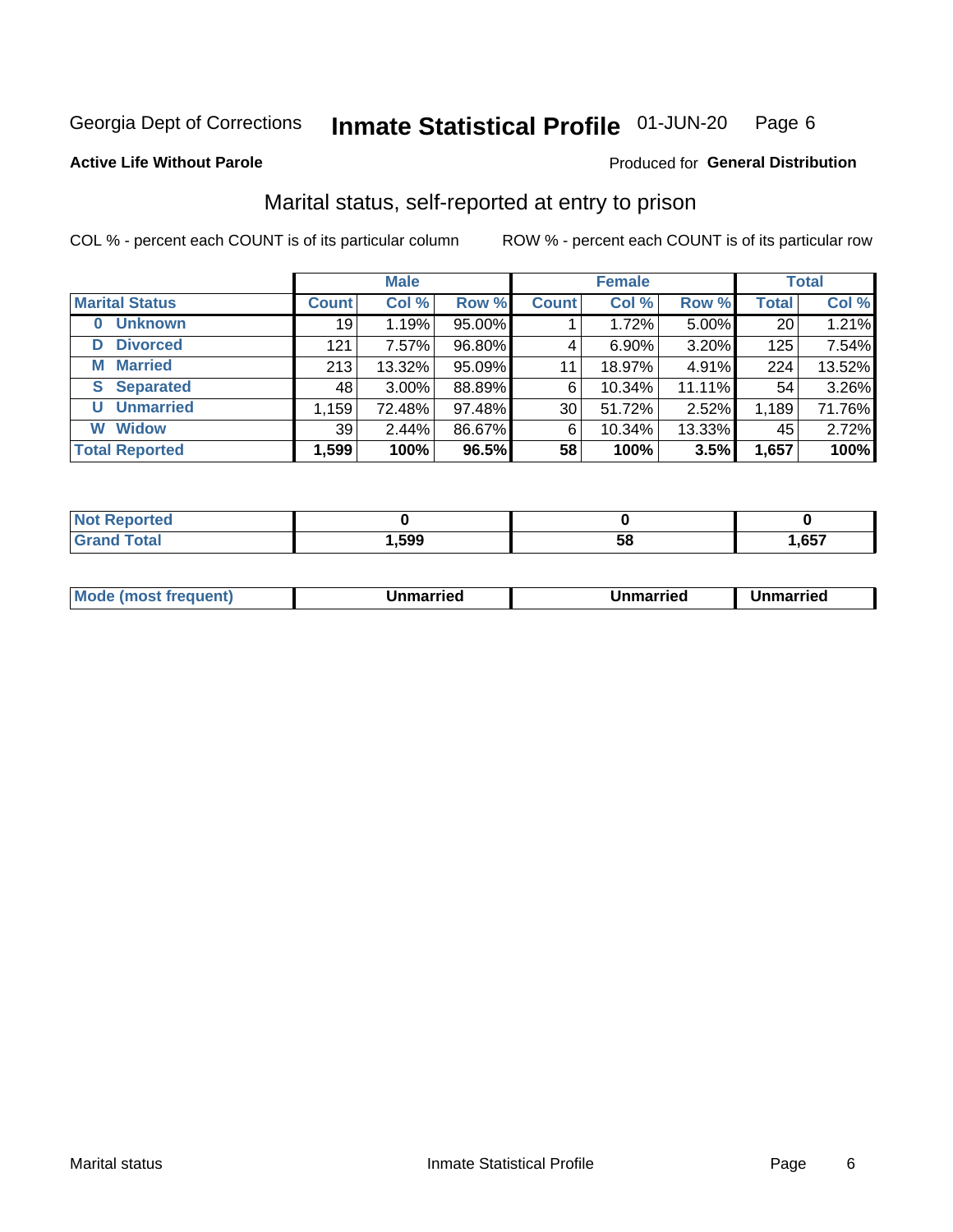#### Inmate Statistical Profile 01-JUN-20 Page 7

### **Active Life Without Parole**

### Produced for General Distribution

# Number of Inmates with Dependents, Self-Reported at Entry to Prison

COL % - percent each COUNT is of its particular column

|                             |              | <b>Male</b> |         |              | <b>Female</b> |       |              | <b>Total</b> |
|-----------------------------|--------------|-------------|---------|--------------|---------------|-------|--------------|--------------|
| <b>Number of dependents</b> | <b>Count</b> | Col %       | Row %   | <b>Count</b> | Col %         | Row % | <b>Total</b> | Col %        |
| $\bf{0}$                    | 387          | 31.80%      | 95.09%  | 20           | 38.46%        | 4.91% | 407          | 32.07%       |
|                             | 286          | 23.50%      | 96.95%  | 9            | 17.31%        | 3.05% | 295          | 23.25%       |
| $\overline{2}$              | 215          | 17.67%      | 96.85%  |              | 13.46%        | 3.15% | 222          | 17.49%       |
| 3                           | 142          | 11.67%      | 94.04%  | 9            | 17.31%        | 5.96% | 151          | 11.90%       |
| 4                           | 92           | 7.56%       | 96.84%  | 3            | 5.77%         | 3.16% | 95           | 7.49%        |
| 5                           | 41           | 3.37%       | 93.18%  | 3            | 5.77%         | 6.82% | 44           | 3.47%        |
| 6                           | 25           | 2.05%       | 96.15%  |              | 1.92%         | 3.85% | 26           | 2.05%        |
| 7                           | 13           | 1.07%       | 100.00% |              |               |       | 13           | 1.02%        |
| 8                           | 7            | 0.58%       | 100.00% |              |               |       | 7            | 0.55%        |
| 9                           | 3            | 0.25%       | 100.00% |              |               |       | 3            | 0.24%        |
| Over 10                     | 6            | 0.49%       | 100.00% |              |               |       | 6            | 0.47%        |
| <b>Total Reported</b>       | 1,217        | 100%        | 95.90%  | 52           | 100%          | 4.10% | 1,269        | 100%         |

| 382<br>$ -$ |          | 388  |
|-------------|----------|------|
| .599        | . .<br>◡ | .657 |

| <b>Mean</b><br>(average) | 1.60 | - 72<br>I. I J |
|--------------------------|------|----------------|
| Median (middle)          |      |                |
| Mode<br>(most frequent)  |      |                |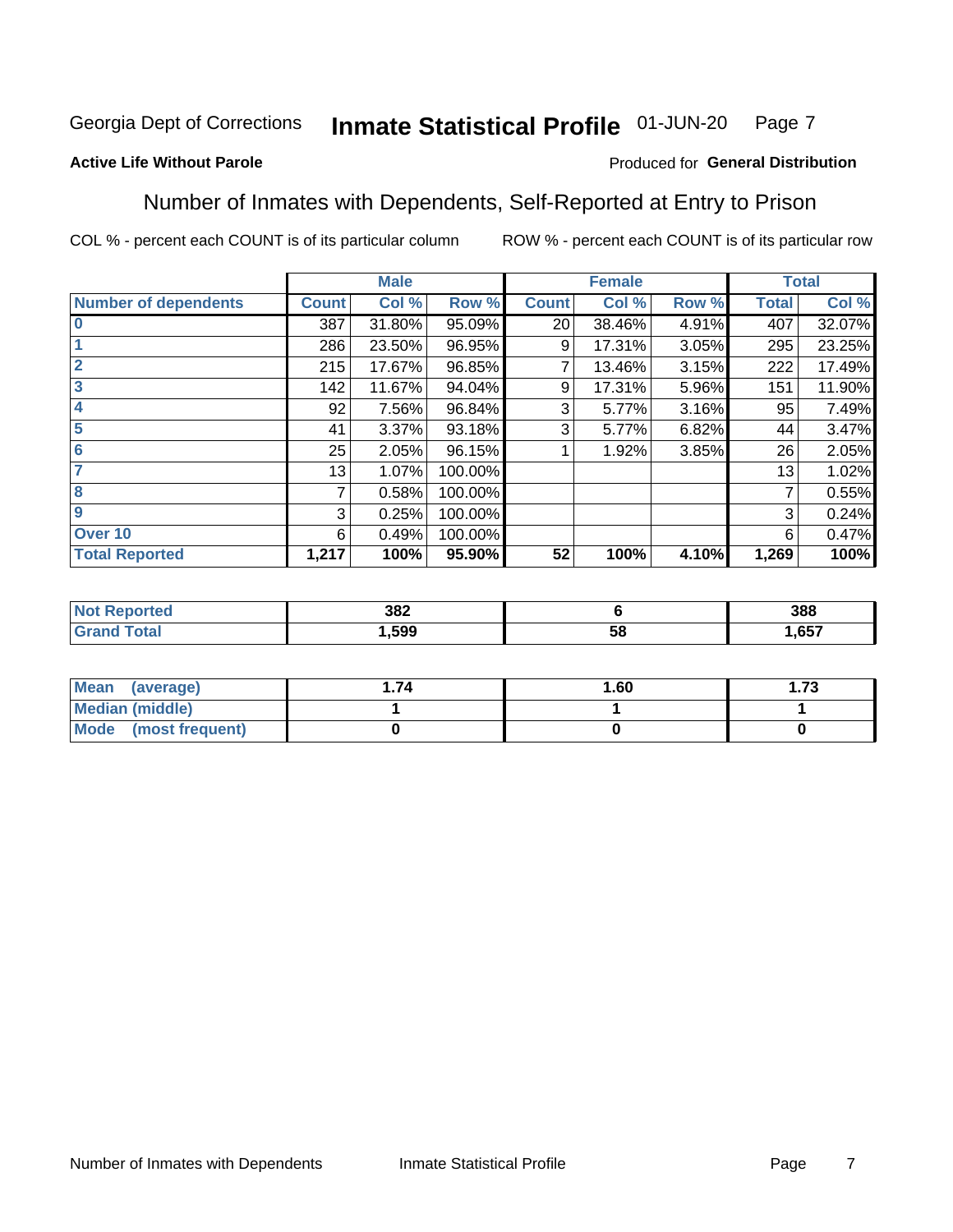#### Inmate Statistical Profile 01-JUN-20 Page 8

#### **Active Life Without Parole**

#### Produced for General Distribution

# Religious affiliation, self-reported at entry to prison

COL % - percent each COUNT is of its particular column

|                         |                              |                | <b>Male</b> |         |                | <b>Female</b> |         | <b>Total</b>   |        |
|-------------------------|------------------------------|----------------|-------------|---------|----------------|---------------|---------|----------------|--------|
|                         | <b>Religious Affiliation</b> | <b>Count</b>   | Col %       | Row %   | <b>Count</b>   | Col %         | Row %   | <b>Total</b>   | Col %  |
| 1                       | <b>Islam</b>                 | 93             | 11.12%      | 96.88%  | $\overline{3}$ | 6.98%         | 3.13%   | 96             | 10.92% |
| $\overline{2}$          | <b>Catholic</b>              | 22             | 2.63%       | 88.00%  | 3              | 6.98%         | 12.00%  | 25             | 2.84%  |
| $\overline{\mathbf{3}}$ | <b>Baptist</b>               | 401            | 47.97%      | 94.13%  | 25             | 58.14%        | 5.87%   | 426            | 48.46% |
| $\overline{\mathbf{4}}$ | <b>Methodist</b>             | 12             | 1.44%       | 92.31%  | 1              | 2.33%         | 7.69%   | 13             | 1.48%  |
| 7                       | <b>Church Of God</b>         | 3              | .36%        | 100.00% |                |               |         | 3              | .34%   |
| 8                       | <b>Holiness</b>              | 16             | 1.91%       | 88.89%  | $\overline{2}$ | 4.65%         | 11.11%  | 18             | 2.05%  |
| $\overline{9}$          | <b>Jewish</b>                | 3              | .36%        | 100.00% |                |               |         | 3              | .34%   |
| 10                      | <b>Anglican</b>              | 1              | .12%        | 100.00% |                |               |         |                | .11%   |
| 11                      | <b>Greek Orthodox</b>        |                |             |         | 1              | 2.33%         | 100.00% |                | .11%   |
| 12                      | <b>Hindu</b>                 | $\overline{2}$ | .24%        | 100.00% |                |               |         | $\overline{2}$ | .23%   |
| 13                      | <b>Buddhist</b>              | 3              | .36%        | 100.00% |                |               |         | 3              | .34%   |
| 16                      | <b>Seventh Day Adventist</b> | 6              | .72%        | 100.00% |                |               |         | 6              | .68%   |
| 17                      | <b>Jehovah Witness</b>       | 12             | 1.44%       | 92.31%  | 1              | 2.33%         | 7.69%   | 13             | 1.48%  |
| 18                      | <b>Latter Day Saints</b>     | 1              | .12%        | 100.00% |                |               |         |                | .11%   |
| 20                      | <b>Other Prot</b>            | 72             | 8.61%       | 98.63%  | 1              | 2.33%         | 1.37%   | 73             | 8.30%  |
| $\overline{21}$         | <b>Messianic Judaism</b>     |                |             |         | $\overline{2}$ | 4.65%         | 100.00% | $\overline{2}$ | .23%   |
| 23                      | <b>Hebrew Israelite</b>      | 1              | .12%        | 100.00% |                |               |         |                | .11%   |
| 25                      | <b>Native American</b>       | 1              | .12%        | 100.00% |                |               |         |                | .11%   |
| 28                      | <b>Rastafari</b>             | 1              | .12%        | 100.00% |                |               |         |                | .11%   |
| 30                      | <b>No Religion</b>           | 28             | 3.35%       | 96.55%  | 1              | 2.33%         | 3.45%   | 29             | 3.30%  |
| 31                      | Christian -                  | 58             | 6.94%       | 95.08%  | 3              | 6.98%         | 4.92%   | 61             | 6.94%  |
|                         | <b>Unspecified</b>           |                |             |         |                |               |         |                |        |
| 96                      | <b>None</b>                  | 100            | 11.96%      | 100.00% |                |               |         | 100            | 11.38% |
|                         | <b>Total Reported</b>        | 836            | 100%        | 95.11%  | 43             | 100%          | 4.89%   | 879            | 100%   |

| . | 700<br>כט ו | . .<br>ю,        | 770  |
|---|-------------|------------------|------|
|   | .599        | . .<br>55<br>ິບເ | .657 |

| Mode (most frequ<br>aptist<br>Nuent) | ˈaɒtist | ʿaptis |
|--------------------------------------|---------|--------|
|--------------------------------------|---------|--------|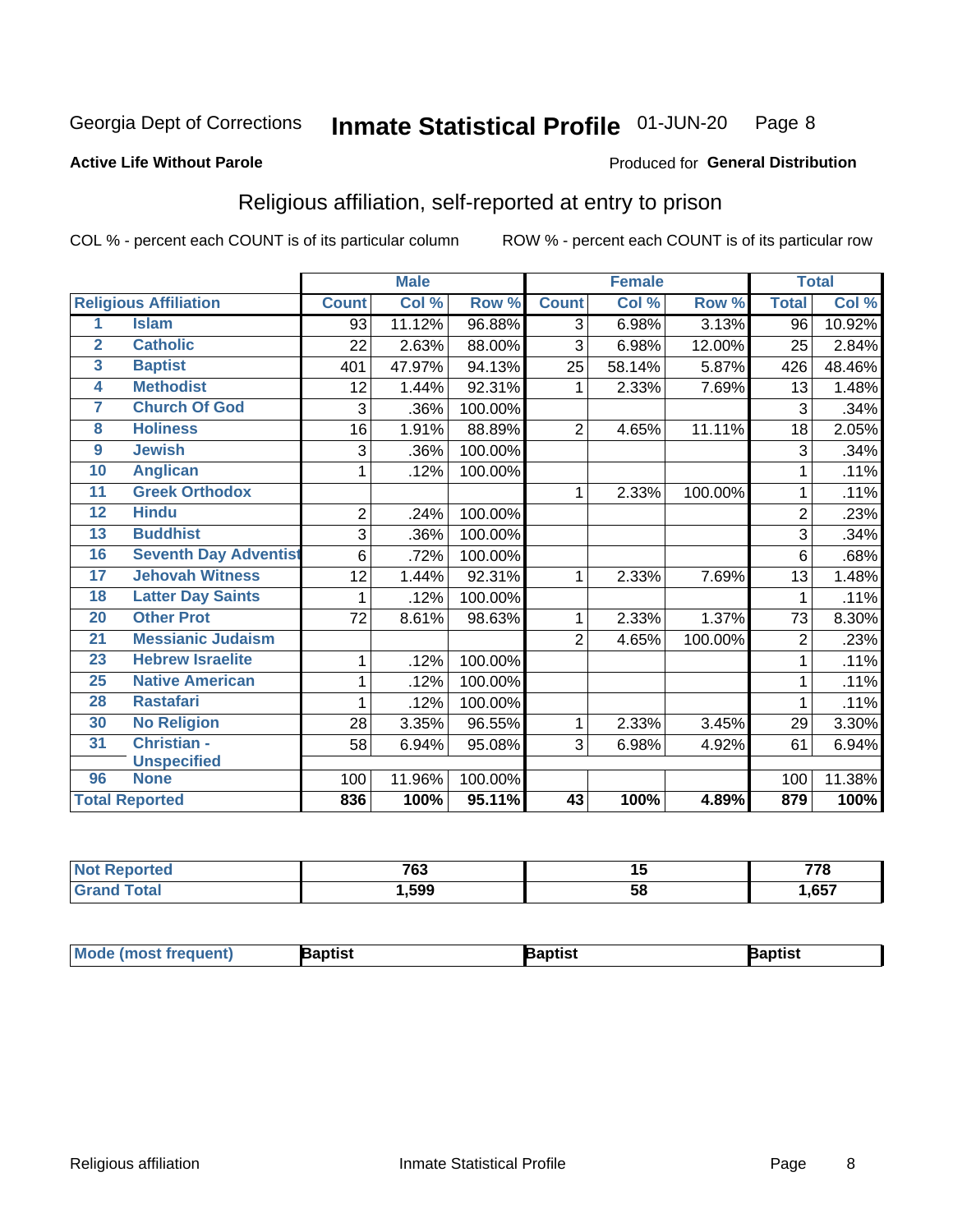#### Inmate Statistical Profile 01-JUN-20 Page 9

### **Active Life Without Parole**

#### Produced for General Distribution

# Home county, self-reported at entry to prison

COL % - percent each COUNT is of its particular column

|     |                             |                  | <b>Male</b> |         |                | <b>Female</b> |        | <b>Total</b>   |        |
|-----|-----------------------------|------------------|-------------|---------|----------------|---------------|--------|----------------|--------|
|     | <b>Home County</b>          | <b>Count</b>     | Col %       | Row %   | <b>Count</b>   | Col %         | Row %  | <b>Total</b>   | Col %  |
| 000 | <b>Unknown</b>              | $\overline{311}$ | 19.45%      | 94.53%  | 18             | 31.03%        | 5.47%  | 329            | 19.86% |
| 001 | <b>Appling County</b>       | 6                | .38%        | 100.00% |                |               |        | 6              | .36%   |
| 002 | <b>Atkinson County</b>      | $\overline{2}$   | .13%        | 100.00% |                |               |        | $\overline{2}$ | .12%   |
| 003 | <b>Bacon County</b>         | $\mathbf 1$      | .06%        | 100.00% |                |               |        | 1              | .06%   |
| 004 | <b>Baker County</b>         | $\overline{2}$   | .13%        | 100.00% |                |               |        | $\overline{2}$ | .12%   |
| 005 | <b>Baldwin County</b>       | 3                | .19%        | 100.00% |                |               |        | 3              | .18%   |
| 006 | <b>Banks County</b>         | $\mathbf 1$      | .06%        | 100.00% |                |               |        | 1              | .06%   |
| 007 | <b>Barrow County</b>        | $\boldsymbol{9}$ | .56%        | 100.00% |                |               |        | 9              | .54%   |
| 008 | <b>Bartow County</b>        | 10               | .63%        | 100.00% |                |               |        | 10             | .60%   |
| 009 | <b>Ben Hill County</b>      | $\overline{7}$   | .44%        | 100.00% |                |               |        | $\overline{7}$ | .42%   |
| 010 | <b>Berrien County</b>       | 4                | .25%        | 100.00% |                |               |        | 4              | .24%   |
| 011 | <b>Bibb County</b>          | 41               | 2.56%       | 95.35%  | $\overline{2}$ | 3.45%         | 4.65%  | 43             | 2.60%  |
| 012 | <b>Bleckley County</b>      | 1                | .06%        | 100.00% |                |               |        | 1              | .06%   |
| 013 | <b>Brantley County</b>      | $\mathbf 1$      | .06%        | 100.00% |                |               |        | 1              | .06%   |
| 014 | <b>Brooks County</b>        | 3                | .19%        | 100.00% |                |               |        | 3              | .18%   |
| 015 | <b>Bryan County</b>         | 1                | .06%        | 100.00% |                |               |        | 1              | .06%   |
| 016 | <b>Bulloch County</b>       | 4                | .25%        | 100.00% |                |               |        | 4              | .24%   |
| 017 | <b>Burke County</b>         | 11               | .69%        | 100.00% |                |               |        | 11             | .66%   |
| 018 | <b>Butts County</b>         | 4                | .25%        | 100.00% |                |               |        | 4              | .24%   |
| 019 | <b>Calhoun County</b>       | $\mathbf 1$      | .06%        | 100.00% |                |               |        | 1              | .06%   |
| 020 | <b>Camden County</b>        | 5                | .31%        | 100.00% |                |               |        | 5              | .30%   |
| 021 | <b>Candler County</b>       | 5                | .31%        | 100.00% |                |               |        | 5              | .30%   |
| 022 | <b>Carroll County</b>       | $\overline{7}$   | .44%        | 87.50%  | 1              | 1.72%         | 12.50% | 8              | .48%   |
| 023 | <b>Catoosa County</b>       | 5                | .31%        | 100.00% |                |               |        | 5              | .30%   |
| 025 | <b>Chatham County</b>       | 58               | 3.63%       | 100.00% |                |               |        | 58             | 3.50%  |
| 026 | <b>Chattahoochee County</b> | 1                | .06%        | 100.00% |                |               |        | 1              | .06%   |
| 027 | <b>Chattooga County</b>     | $\mathbf 1$      | .06%        | 100.00% |                |               |        | 1              | .06%   |
| 028 | <b>Cherokee County</b>      | 8                | .50%        | 100.00% |                |               |        | 8              | .48%   |
| 029 | <b>Clarke County</b>        | 25               | 1.56%       | 96.15%  | 1              | 1.72%         | 3.85%  | 26             | 1.57%  |
| 030 | <b>Clay County</b>          | $\overline{2}$   | .13%        | 100.00% |                |               |        | $\overline{2}$ | .12%   |
| 031 | <b>Clayton County</b>       | 58               | 3.63%       | 95.08%  | 3              | 5.17%         | 4.92%  | 61             | 3.68%  |
| 033 | <b>Cobb County</b>          | 53               | 3.31%       | 98.15%  | 1              | 1.72%         | 1.85%  | 54             | 3.26%  |
| 034 | <b>Coffee County</b>        | $\overline{7}$   | .44%        | 77.78%  | $\overline{2}$ | 3.45%         | 22.22% | 9              | .54%   |
| 035 | <b>Colquitt County</b>      | $\overline{2}$   | .13%        | 100.00% |                |               |        | $\overline{2}$ | .12%   |
| 036 | <b>Columbia County</b>      | $\overline{9}$   | .56%        | 100.00% |                |               |        | 9              | .54%   |
| 037 | <b>Cook County</b>          | 4                | .25%        | 100.00% |                |               |        | 4              | .24%   |
| 038 | <b>Coweta County</b>        | 6                | .38%        | 100.00% |                |               |        | 6              | .36%   |
| 040 | <b>Crisp County</b>         | 6                | .38%        | 100.00% |                |               |        | 6              | .36%   |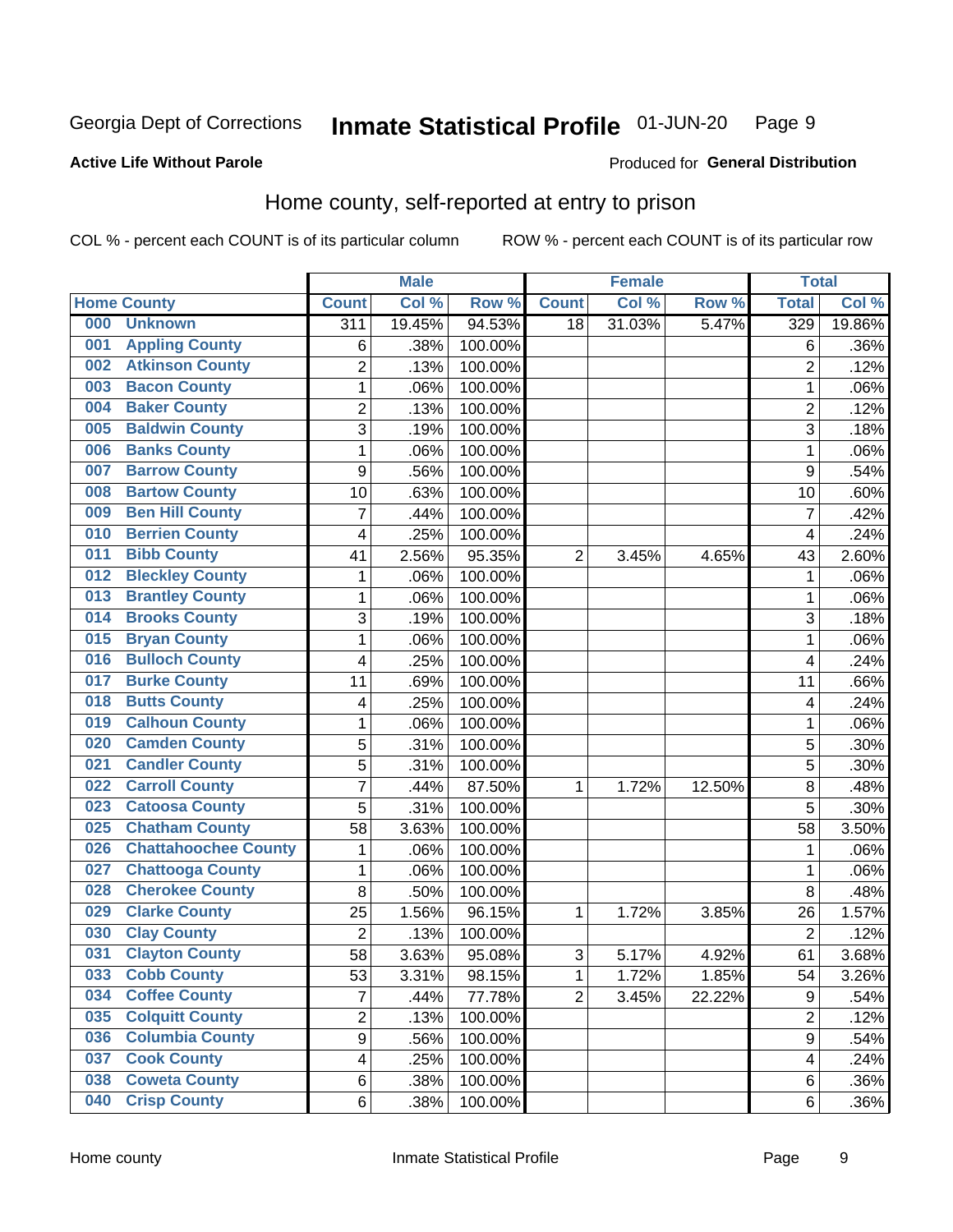#### Inmate Statistical Profile 01-JUN-20 Page 10

Produced for General Distribution

### **Active Life Without Parole**

# Home county, self-reported at entry to prison

COL % - percent each COUNT is of its particular column

|     |                          |                           | <b>Male</b> |         |                | <b>Female</b> |        | <b>Total</b>   |        |
|-----|--------------------------|---------------------------|-------------|---------|----------------|---------------|--------|----------------|--------|
|     | <b>Home County</b>       | <b>Count</b>              | Col %       | Row %   | <b>Count</b>   | Col %         | Row %  | <b>Total</b>   | Col %  |
| 043 | <b>Decatur County</b>    | 6                         | .38%        | 100.00% |                |               |        | $\overline{6}$ | .36%   |
| 044 | <b>Dekalb County</b>     | 117                       | 7.32%       | 99.15%  | 1              | 1.72%         | .85%   | 118            | 7.12%  |
| 045 | <b>Dodge County</b>      | 1                         | .06%        | 100.00% |                |               |        | 1              | .06%   |
| 046 | <b>Dooly County</b>      | 1                         | .06%        | 100.00% |                |               |        | 1              | .06%   |
| 047 | <b>Dougherty County</b>  | 25                        | 1.56%       | 92.59%  | $\overline{2}$ | 3.45%         | 7.41%  | 27             | 1.63%  |
| 048 | <b>Douglas County</b>    | 17                        | 1.06%       | 100.00% |                |               |        | 17             | 1.03%  |
| 049 | <b>Early County</b>      | $\ensuremath{\mathsf{3}}$ | .19%        | 100.00% |                |               |        | 3              | .18%   |
| 051 | <b>Effingham County</b>  | 5                         | .31%        | 100.00% |                |               |        | 5              | .30%   |
| 052 | <b>Elbert County</b>     | $\overline{2}$            | .13%        | 100.00% |                |               |        | $\overline{2}$ | .12%   |
| 053 | <b>Emanuel County</b>    | 5                         | .31%        | 100.00% |                |               |        | 5              | .30%   |
| 056 | <b>Fayette County</b>    | $\overline{7}$            | .44%        | 100.00% |                |               |        | 7              | .42%   |
| 057 | <b>Floyd County</b>      | 22                        | 1.38%       | 91.67%  | $\overline{c}$ | 3.45%         | 8.33%  | 24             | 1.45%  |
| 058 | <b>Forsyth County</b>    | $\ensuremath{\mathsf{3}}$ | .19%        | 60.00%  | $\overline{2}$ | 3.45%         | 40.00% | $\mathbf 5$    | .30%   |
| 059 | <b>Franklin County</b>   | 3                         | .19%        | 100.00% |                |               |        | 3              | .18%   |
| 060 | <b>Fulton County</b>     | 182                       | 11.38%      | 97.85%  | 4              | 6.90%         | 2.15%  | 186            | 11.23% |
| 061 | <b>Gilmer County</b>     | $\overline{2}$            | .13%        | 100.00% |                |               |        | $\overline{2}$ | .12%   |
| 063 | <b>Glynn County</b>      | 15                        | .94%        | 100.00% |                |               |        | 15             | .91%   |
| 064 | <b>Gordon County</b>     | 8                         | .50%        | 100.00% |                |               |        | 8              | .48%   |
| 066 | <b>Greene County</b>     | 3                         | .19%        | 100.00% |                |               |        | 3              | .18%   |
| 067 | <b>Gwinnett County</b>   | 49                        | 3.06%       | 94.23%  | 3              | 5.17%         | 5.77%  | 52             | 3.14%  |
| 068 | <b>Habersham County</b>  | $\overline{2}$            | .13%        | 100.00% |                |               |        | $\overline{2}$ | .12%   |
| 069 | <b>Hall County</b>       | 13                        | .81%        | 92.86%  | 1              | 1.72%         | 7.14%  | 14             | .84%   |
| 070 | <b>Hancock County</b>    | $\mathbf 2$               | .13%        | 100.00% |                |               |        | $\overline{c}$ | .12%   |
| 071 | <b>Haralson County</b>   | 3                         | .19%        | 100.00% |                |               |        | 3              | .18%   |
| 072 | <b>Harris County</b>     | 3                         | .19%        | 100.00% |                |               |        | 3              | .18%   |
| 073 | <b>Hart County</b>       | 3                         | .19%        | 100.00% |                |               |        | 3              | .18%   |
| 074 | <b>Heard County</b>      | $\mathbf 1$               | .06%        | 100.00% |                |               |        | 1              | .06%   |
| 075 | <b>Henry County</b>      | 14                        | .88%        | 93.33%  | 1              | 1.72%         | 6.67%  | 15             | .91%   |
| 076 | <b>Houston County</b>    | 21                        | 1.31%       | 95.45%  | 1              | 1.72%         | 4.55%  | 22             | 1.33%  |
| 078 | <b>Jackson County</b>    | 11                        | .69%        | 100.00% |                |               |        | 11             | .66%   |
| 079 | <b>Jasper County</b>     | 1                         | .06%        | 100.00% |                |               |        | 1              | .06%   |
| 080 | <b>Jeff Davis County</b> | 2                         | .13%        | 100.00% |                |               |        | $\overline{c}$ | .12%   |
| 081 | <b>Jefferson County</b>  | 6                         | .38%        | 85.71%  | $\mathbf{1}$   | 1.72%         | 14.29% | 7              | .42%   |
| 082 | <b>Jenkins County</b>    | $\overline{c}$            | .13%        | 100.00% |                |               |        | 2              | .12%   |
| 083 | <b>Johnson County</b>    | $\mathbf 1$               | .06%        | 100.00% |                |               |        | 1              | .06%   |
| 084 | <b>Jones County</b>      | $\mathbf 1$               | .06%        | 100.00% |                |               |        | 1              | .06%   |
| 087 | <b>Laurens County</b>    | 5                         | .31%        | 100.00% |                |               |        | $\mathbf 5$    | .30%   |
| 088 | <b>Lee County</b>        | 3                         | .19%        | 100.00% |                |               |        | 3              | .18%   |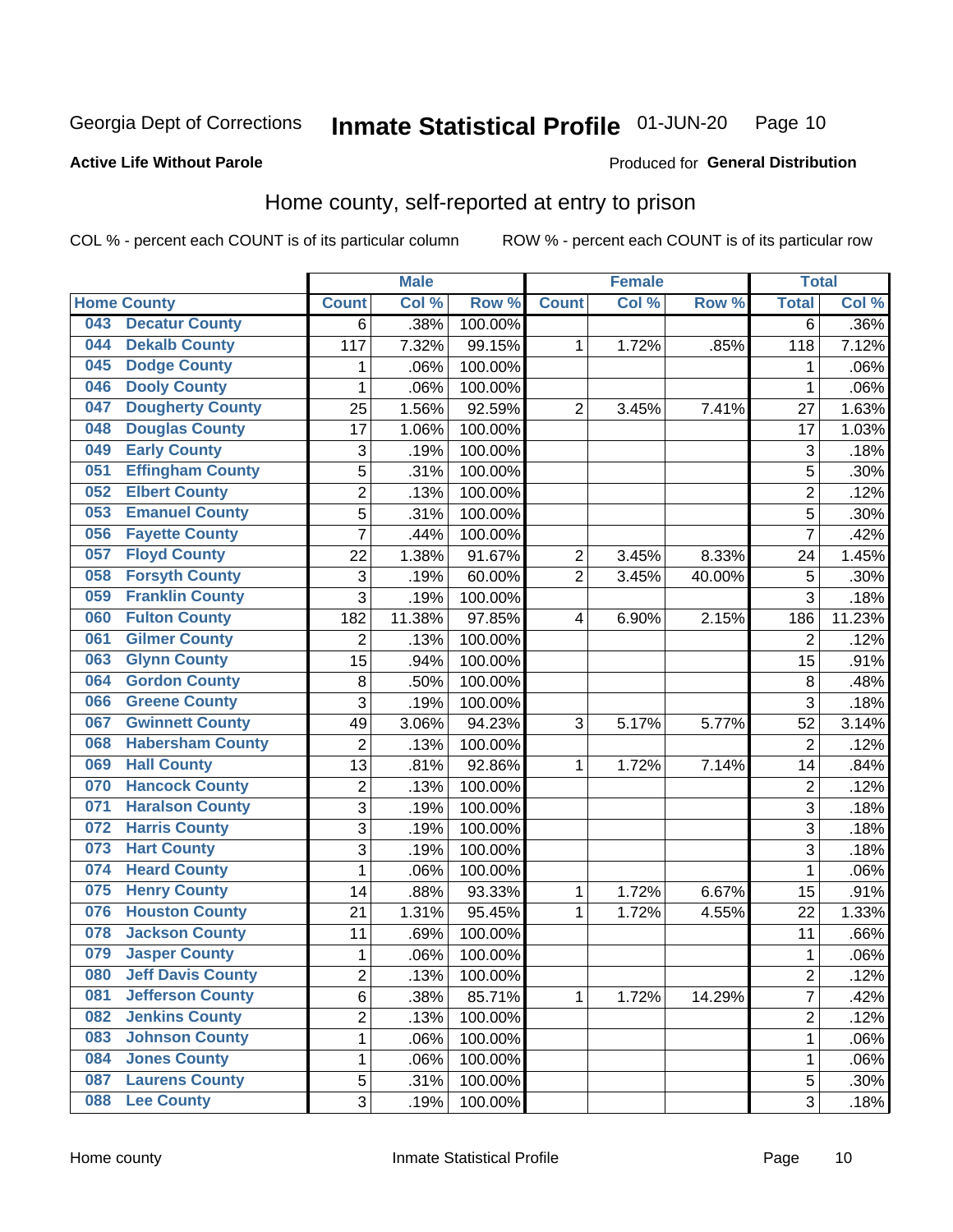#### **Inmate Statistical Profile 01-JUN-20** Page 11

Produced for General Distribution

### **Active Life Without Parole**

# Home county, self-reported at entry to prison

COL % - percent each COUNT is of its particular column

|                  |                          |                         | <b>Male</b> |         |                  | <b>Female</b> |         | <b>Total</b>    |       |
|------------------|--------------------------|-------------------------|-------------|---------|------------------|---------------|---------|-----------------|-------|
|                  | <b>Home County</b>       | <b>Count</b>            | Col %       | Row %   | <b>Count</b>     | Col %         | Row %   | <b>Total</b>    | Col % |
| 089              | <b>Liberty County</b>    | 11                      | .69%        | 91.67%  | 1.               | 1.72%         | 8.33%   | $\overline{12}$ | .72%  |
| 090              | <b>Lincoln County</b>    | $\mathbf 1$             | .06%        | 100.00% |                  |               |         | 1               | .06%  |
| 091              | <b>Long County</b>       | $\mathbf 1$             | .06%        | 100.00% |                  |               |         | 1               | .06%  |
| 092              | <b>Lowndes County</b>    | 10                      | .63%        | 100.00% |                  |               |         | 10              | .60%  |
| 093              | <b>Lumpkin County</b>    | $\overline{2}$          | .13%        | 100.00% |                  |               |         | $\overline{2}$  | .12%  |
| 094              | <b>Macon County</b>      | $\mathbf 1$             | .06%        | 100.00% |                  |               |         | 1               | .06%  |
| 095              | <b>Madison County</b>    | $\mathbf{1}$            | .06%        | 100.00% |                  |               |         | 1               | .06%  |
| 096              | <b>Marion County</b>     | 1                       | .06%        | 100.00% |                  |               |         | 1               | .06%  |
| 097              | <b>Mcduffie County</b>   | 3                       | .19%        | 100.00% |                  |               |         | 3               | .18%  |
| 098              | <b>Mcintosh County</b>   | $\mathbf 1$             | .06%        | 100.00% |                  |               |         | 1               | .06%  |
| 099              | <b>Meriwether County</b> | 3                       | .19%        | 100.00% |                  |               |         | 3               | .18%  |
| 100              | <b>Miller County</b>     | $\overline{c}$          | .13%        | 100.00% |                  |               |         | $\overline{2}$  | .12%  |
| 101              | <b>Mitchell County</b>   | $\overline{2}$          | .13%        | 100.00% |                  |               |         | $\overline{2}$  | .12%  |
| 102              | <b>Monroe County</b>     | 6                       | .38%        | 100.00% |                  |               |         | 6               | .36%  |
| 103              | <b>Montgomery County</b> | $\overline{2}$          | .13%        | 100.00% |                  |               |         | $\overline{2}$  | .12%  |
| 104              | <b>Morgan County</b>     | $\overline{2}$          | .13%        | 100.00% |                  |               |         | $\overline{2}$  | .12%  |
| 106              | <b>Muscogee County</b>   | 34                      | 2.13%       | 100.00% |                  |               |         | 34              | 2.05% |
| 107              | <b>Newton County</b>     | 8                       | .50%        | 80.00%  | $\boldsymbol{2}$ | 3.45%         | 20.00%  | 10              | .60%  |
| 108              | <b>Oconee County</b>     |                         |             |         | 1                | 1.72%         | 100.00% | 1               | .06%  |
| 109              | <b>Oglethorpe County</b> | 4                       | .25%        | 100.00% |                  |               |         | 4               | .24%  |
| 110              | <b>Paulding County</b>   | 11                      | .69%        | 100.00% |                  |               |         | 11              | .66%  |
| 111              | <b>Peach County</b>      | $\mathbf 1$             | .06%        | 100.00% |                  |               |         | 1               | .06%  |
| $\overline{112}$ | <b>Pickens County</b>    | $\mathbf 1$             | .06%        | 100.00% |                  |               |         | 1               | .06%  |
| 113              | <b>Pierce County</b>     | 5                       | .31%        | 100.00% |                  |               |         | 5               | .30%  |
| 114              | <b>Pike County</b>       | 3                       | .19%        | 100.00% |                  |               |         | 3               | .18%  |
| $\overline{115}$ | <b>Polk County</b>       | 5                       | .31%        | 100.00% |                  |               |         | 5               | .30%  |
| 117              | <b>Putnam County</b>     | 5                       | .31%        | 100.00% |                  |               |         | 5               | .30%  |
| 119              | <b>Rabun County</b>      | $\overline{2}$          | .13%        | 100.00% |                  |               |         | $\overline{2}$  | .12%  |
| 120              | <b>Randolph County</b>   | $\overline{2}$          | .13%        | 100.00% |                  |               |         | $\overline{2}$  | .12%  |
| 121              | <b>Richmond County</b>   | 57                      | 3.56%       | 95.00%  | 3                | 5.17%         | 5.00%   | 60              | 3.62% |
| 122              | <b>Rockdale County</b>   | 8                       | .50%        | 100.00% |                  |               |         | 8               | .48%  |
| 124              | <b>Screven County</b>    | 1                       | .06%        | 100.00% |                  |               |         | 1               | .06%  |
| 125              | <b>Seminole County</b>   | $\overline{2}$          | .13%        | 100.00% |                  |               |         | $\overline{2}$  | .12%  |
| 126              | <b>Spalding County</b>   | 14                      | .88%        | 100.00% |                  |               |         | 14              | .84%  |
| 127              | <b>Stephens County</b>   | $\overline{\mathbf{c}}$ | .13%        | 66.67%  | 1                | 1.72%         | 33.33%  | $\sqrt{3}$      | .18%  |
| 128              | <b>Stewart County</b>    | $\mathbf{1}$            | .06%        | 100.00% |                  |               |         | 1               | .06%  |
| 129              | <b>Sumter County</b>     | 5                       | .31%        | 100.00% |                  |               |         | 5               | .30%  |
| 132              | <b>Tattnall County</b>   | $\overline{7}$          | .44%        | 87.50%  | $\mathbf 1$      | 1.72%         | 12.50%  | 8               | .48%  |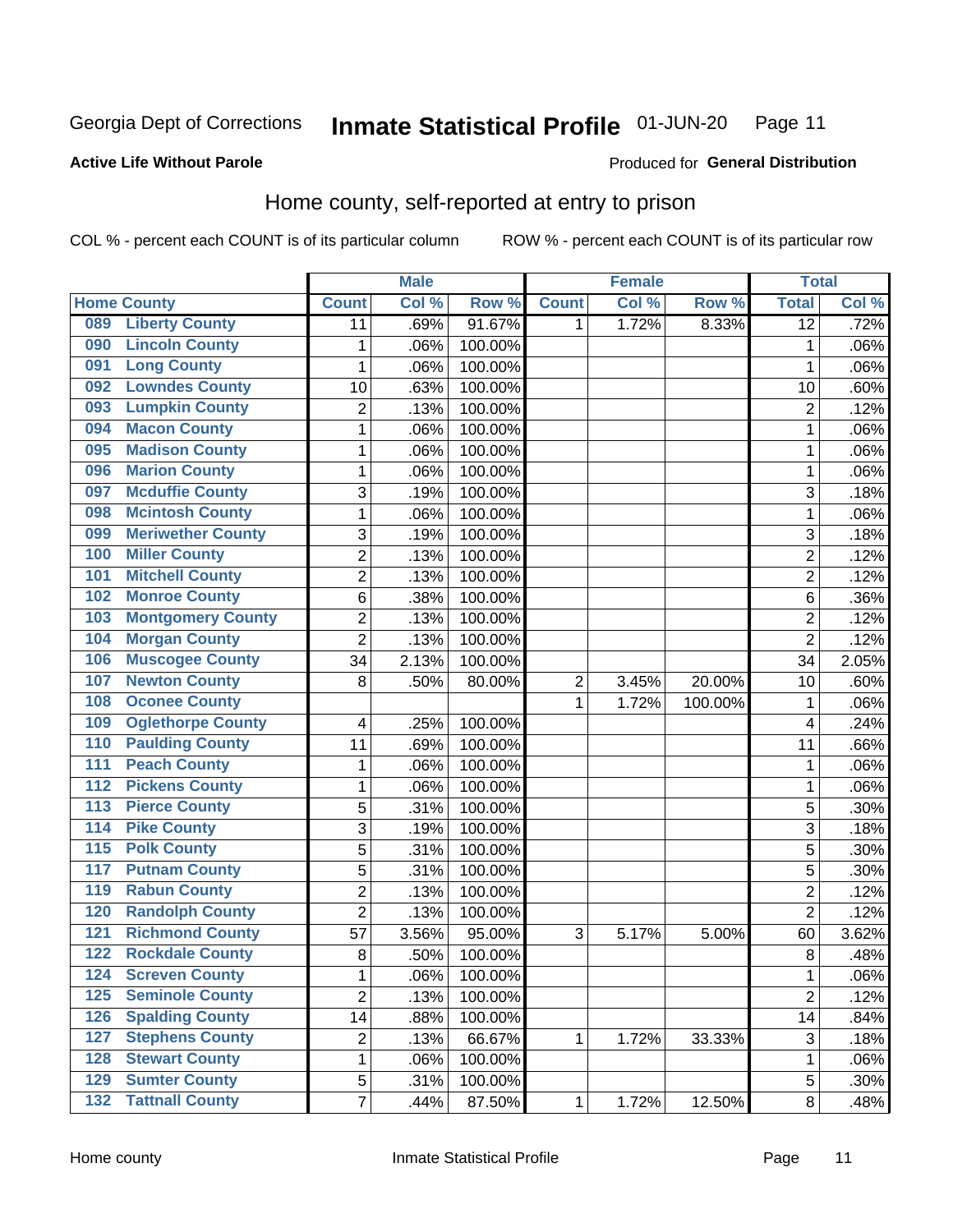#### Inmate Statistical Profile 01-JUN-20 Page 12

Produced for General Distribution

### **Active Life Without Parole**

# Home county, self-reported at entry to prison

COL % - percent each COUNT is of its particular column

|                      |                             |                | <b>Male</b> |         | <b>Female</b>   |       |        | <b>Total</b>   |         |
|----------------------|-----------------------------|----------------|-------------|---------|-----------------|-------|--------|----------------|---------|
| <b>Home County</b>   |                             | <b>Count</b>   | Col%        | Row %   | <b>Count</b>    | Col % | Row %  | <b>Total</b>   | Col %   |
| 133                  | <b>Taylor County</b>        | 1              | .06%        | 100.00% |                 |       |        | 1              | $.06\%$ |
| 134                  | <b>Telfair County</b>       | $\overline{2}$ | .13%        | 100.00% |                 |       |        | $\overline{2}$ | .12%    |
| 136                  | <b>Thomas County</b>        | 5              | .31%        | 100.00% |                 |       |        | 5              | .30%    |
| 137                  | <b>Tift County</b>          | 10             | .63%        | 100.00% |                 |       |        | 10             | .60%    |
| 138                  | <b>Toombs County</b>        | 10             | .63%        | 100.00% |                 |       |        | 10             | .60%    |
| 140                  | <b>Treutlen County</b>      | 4              | .25%        | 100.00% |                 |       |        | 4              | .24%    |
| 141                  | <b>Troup County</b>         | 6              | .38%        | 100.00% |                 |       |        | 6              | .36%    |
| 143                  | <b>Twiggs County</b>        | 2              | .13%        | 100.00% |                 |       |        | $\overline{2}$ | .12%    |
| 144                  | <b>Union County</b>         | 1              | .06%        | 100.00% |                 |       |        | 1              | .06%    |
| 145                  | <b>Upson County</b>         | 5              | .31%        | 100.00% |                 |       |        | 5              | .30%    |
| 146                  | <b>Walker County</b>        | 3              | .19%        | 75.00%  | 1               | 1.72% | 25.00% | 4              | .24%    |
| 147                  | <b>Walton County</b>        | 15             | .94%        | 100.00% |                 |       |        | 15             | .91%    |
| 148                  | <b>Ware County</b>          | 12             | .75%        | 100.00% |                 |       |        | 12             | .72%    |
| 149                  | <b>Warren County</b>        | 2              | .13%        | 66.67%  | 1               | 1.72% | 33.33% | 3              | .18%    |
| 150                  | <b>Washington County</b>    | 7              | .44%        | 100.00% |                 |       |        | 7              | .42%    |
| 151                  | <b>Wayne County</b>         | 8              | .50%        | 100.00% |                 |       |        | 8              | .48%    |
| 153                  | <b>Wheeler County</b>       | 1              | .06%        | 100.00% |                 |       |        | 1              | .06%    |
| 154                  | <b>White County</b>         | 1              | .06%        | 50.00%  | 1               | 1.72% | 50.00% | $\overline{2}$ | .12%    |
| 155                  | <b>Whitfield County</b>     | 11             | .69%        | 100.00% |                 |       |        | 11             | .66%    |
| 156                  | <b>Wilcox County</b>        | 1              | .06%        | 100.00% |                 |       |        | 1              | .06%    |
| 157                  | <b>Wilkes County</b>        | 4              | .25%        | 100.00% |                 |       |        | 4              | .24%    |
| 158                  | <b>Wilkinson County</b>     | $\overline{c}$ | .13%        | 100.00% |                 |       |        | $\overline{c}$ | .12%    |
| 159                  | <b>Worth County</b>         | 1              | .06%        | 100.00% |                 |       |        | 1              | .06%    |
| 999                  | <b>Other Custody/Out Of</b> | 3              | .19%        | 100.00% |                 |       |        | 3              | .18%    |
| <b>State</b>         |                             |                |             |         |                 |       |        |                |         |
| <b>Total Rported</b> |                             | 1,599          | 100%        | 96.5%   | $\overline{58}$ | 100%  | 3.5%   | 1,657          | 100%    |

| Reported     |       |    |      |
|--------------|-------|----|------|
| <b>Total</b> | 1,599 | วง | ,657 |

| Mode (most frequent) | <b>Fulton County</b> | <b>Fulton County</b> | <b>Fulton County</b> |
|----------------------|----------------------|----------------------|----------------------|
|                      |                      |                      |                      |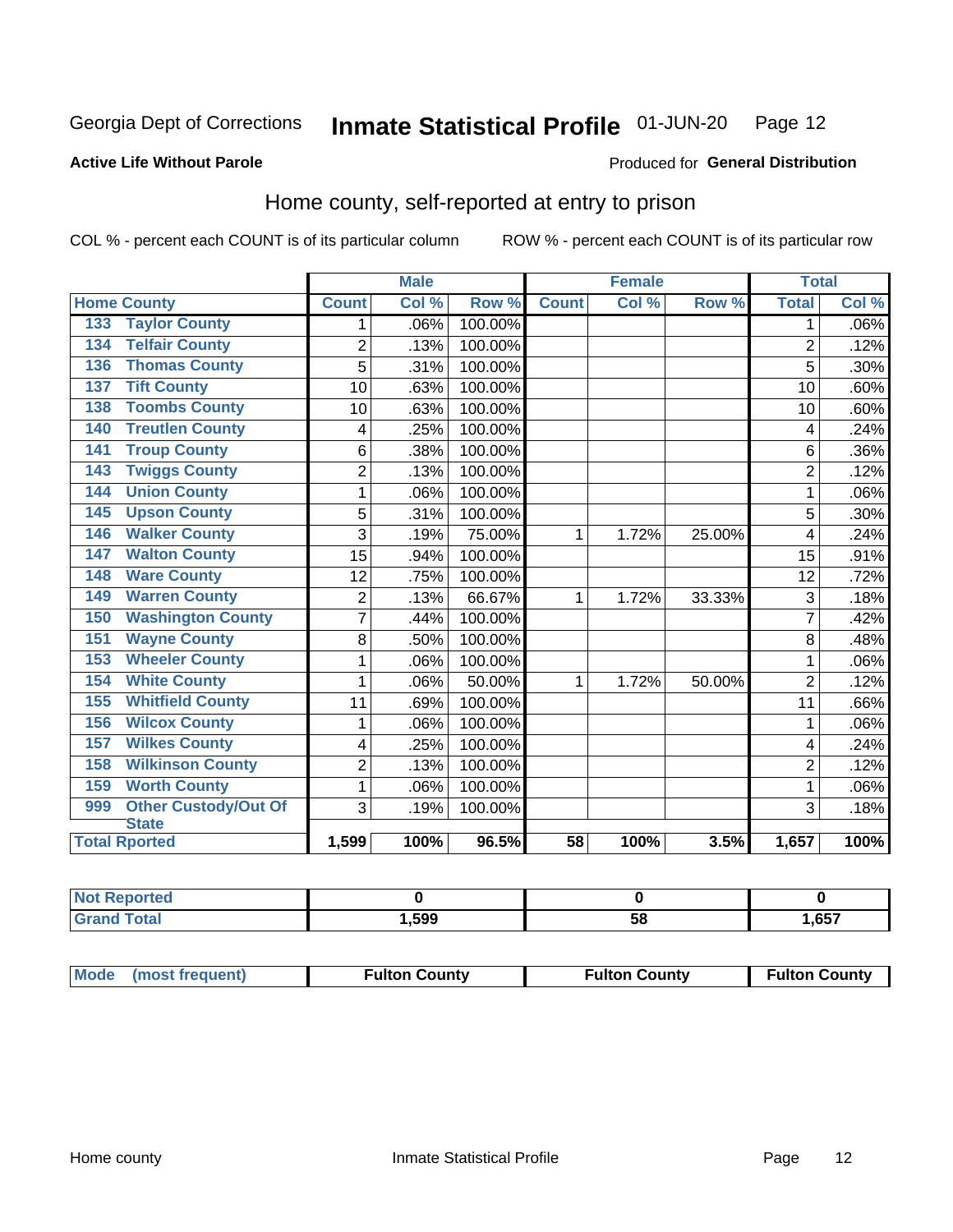#### Inmate Statistical Profile 01-JUN-20 Page 13

### **Active Life Without Parole**

### Produced for General Distribution

# Employment status before prison, self-reported at entry to prison

COL % - percent each COUNT is of its particular column

|                           | <b>Male</b>  |        |         | <b>Female</b> |        |       | <b>Total</b> |        |
|---------------------------|--------------|--------|---------|---------------|--------|-------|--------------|--------|
| <b>Employment Status</b>  | <b>Count</b> | Col %  | Row %   | <b>Count</b>  | Col %  | Row % | Total        | Col %  |
| <b>Full Time</b><br>01    | 524          | 45.33% | 96.15%  | 21            | 47.73% | 3.85% | 545          | 45.42% |
| <b>Part Time</b><br>02    | 75           | 6.49%  | 100.00% |               |        |       | 75           | 6.25%  |
| Unempl $<$ 6M<br>03       | 72           | 6.23%  | 98.63%  |               | 2.27%  | 1.37% | 73           | 6.08%  |
| Unempl > 6M<br>04         | 290          | 25.09% | 94.77%  | 16            | 36.36% | 5.23% | 306          | 25.50% |
| <b>Never Worked</b><br>05 | 106          | 9.17%  | 100.00% |               |        |       | 106          | 8.83%  |
| <b>Student</b><br>06      | 34           | 2.94%  | 100.00% |               |        |       | 34           | 2.83%  |
| <b>Incapable</b><br>07    | 55           | 4.76%  | 90.16%  | 6             | 13.64% | 9.84% | 61           | 5.08%  |
| <b>Total Reported</b>     | 1,156        | 100%   | 96.33%  | 44            | 100%   | 3.67% | 1,200        | 100%   |

| $\Lambda \Lambda$<br>.<br>$\sim$ | ı  | $\sim$ $\sim$ $\sim$<br>70 I |
|----------------------------------|----|------------------------------|
| .599                             | ວເ | $\sim$ $-$                   |

| Mc | ∙u∥<br>----<br>ıme | ίuΙ<br>Πmε |
|----|--------------------|------------|
|    |                    |            |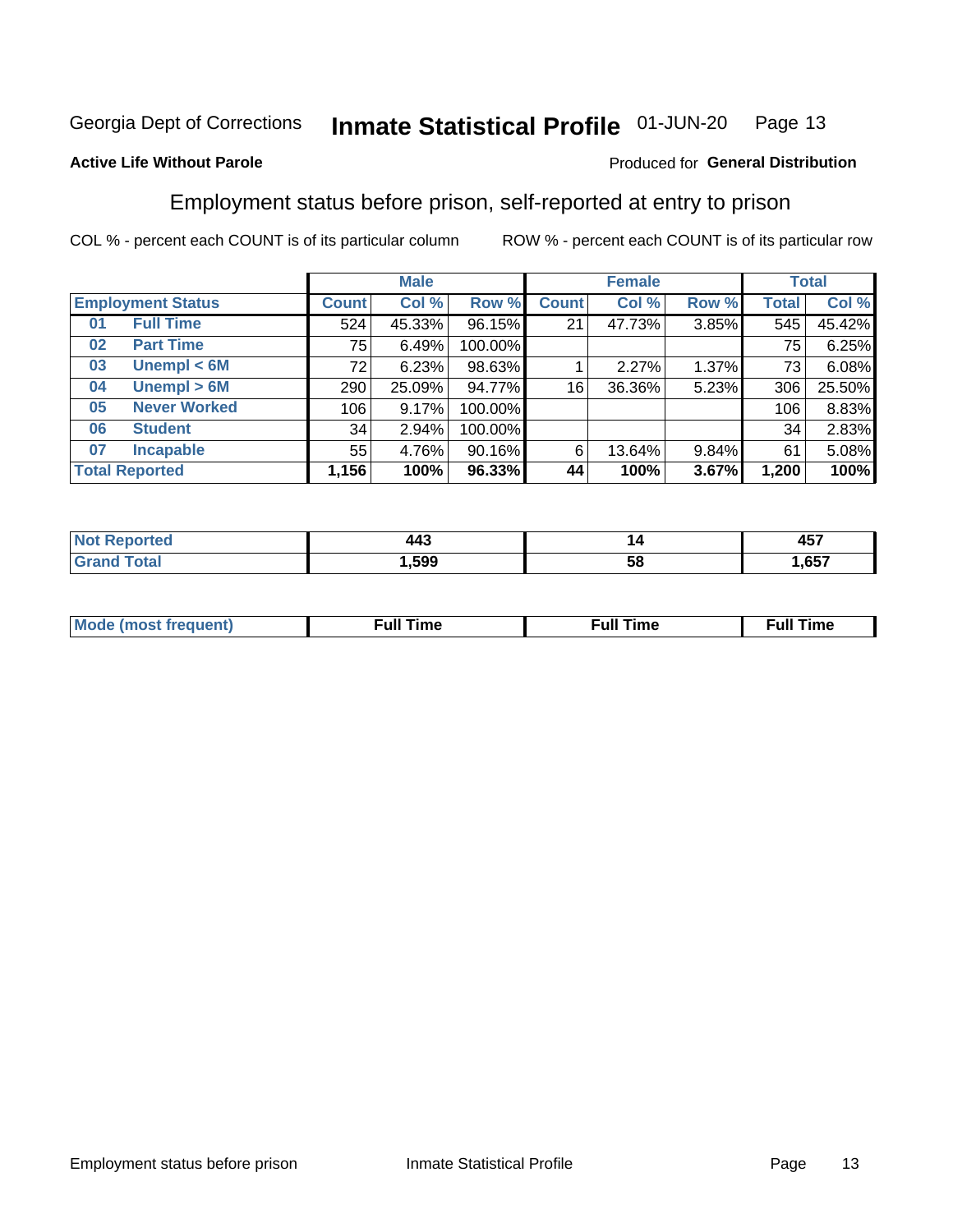### **Active Life Without Parole**

Produced for General Distribution

# Age at admission

COL % - percent each COUNT is of its particular column

|                         |              | <b>Male</b> |         |                | <b>Female</b> |        |              | <b>Total</b>        |
|-------------------------|--------------|-------------|---------|----------------|---------------|--------|--------------|---------------------|
| <b>Age At Admission</b> | <b>Count</b> | Col %       | Row %   | <b>Count</b>   | Col %         | Row %  | <b>Total</b> | Col %               |
| 15                      | 2            | 0.13%       | 100.00% |                |               |        | 2            | 0.12%               |
| 16                      | 1            | 0.06%       | 100.00% |                |               |        | 1            | 0.06%               |
| $\overline{17}$         | 8            | 0.50%       | 100.00% |                |               |        | 8            | 0.48%               |
| 18                      | 9            | 0.56%       | 100.00% |                |               |        | 9            | 0.54%               |
| 19                      | 22           | 1.38%       | 100.00% |                |               |        | 22           | 1.33%               |
| $\overline{20}$         | 42           | 2.63%       | 97.67%  | 1              | 1.72%         | 2.33%  | 43           | 2.60%               |
| $\overline{21}$         | 36           | 2.25%       | 94.74%  | $\overline{2}$ | 3.45%         | 5.26%  | 38           | 2.29%               |
| $\overline{22}$         | 64           | 4.00%       | 96.97%  | $\overline{2}$ | 3.45%         | 3.03%  | 66           | 3.98%               |
| 23                      | 56           | 3.50%       | 98.25%  | 1              | 1.72%         | 1.75%  | 57           | 3.44%               |
| $\overline{24}$         | 57           | 3.56%       | 95.00%  | 3              | 5.17%         | 5.00%  | 60           | 3.62%               |
| $\overline{25}$         | 69           | 4.32%       | 94.52%  | 4              | 6.90%         | 5.48%  | 73           | 4.41%               |
| 26                      | 75           | 4.69%       | 97.40%  | $\overline{2}$ | 3.45%         | 2.60%  | 77           | 4.65%               |
| $\overline{27}$         | 63           | 3.94%       | 94.03%  | 4              | 6.90%         | 5.97%  | 67           | 4.04%               |
| 28                      | 71           | 4.44%       | 97.26%  | $\overline{2}$ | 3.45%         | 2.74%  | 73           | 4.41%               |
| 29                      | 69           | 4.32%       | 98.57%  | 1              | 1.72%         | 1.43%  | 70           | 4.22%               |
| 30                      | 53           | 3.31%       | 100.00% |                |               |        | 53           | 3.20%               |
| 31                      | 70           | 4.38%       | 98.59%  | 1              | 1.72%         | 1.41%  | 71           | 4.28%               |
| 32                      | 65           | 4.07%       | 95.59%  | 3              | 5.17%         | 4.41%  | 68           | 4.10%               |
| 33                      | 53           | 3.31%       | 96.36%  | $\overline{2}$ | 3.45%         | 3.64%  | 55           | 3.32%               |
| 34                      | 35           | 2.19%       | 92.11%  | 3              | 5.17%         | 7.89%  | 38           | 2.29%               |
| 35                      | 43           | 2.69%       | 95.56%  | $\overline{2}$ | 3.45%         | 4.44%  | 45           | 2.72%               |
| 36                      | 54           | 3.38%       | 96.43%  | $\overline{2}$ | 3.45%         | 3.57%  | 56           | 3.38%               |
| $\overline{37}$         | 45           | 2.81%       | 97.83%  | 1              | 1.72%         | 2.17%  | 46           | 2.78%               |
| 38                      | 52           | 3.25%       | 100.00% |                |               |        | 52           | 3.14%               |
| 39                      | 40           | 2.50%       | 86.96%  | 6              | 10.34%        | 13.04% | 46           | 2.78%               |
| 40                      | 35           | 2.19%       | 94.59%  | $\overline{2}$ | 3.45%         | 5.41%  | 37           | 2.23%               |
| 41                      | 43           | 2.69%       | 95.56%  | $\overline{2}$ | 3.45%         | 4.44%  | 45           | 2.72%               |
| 42                      | 35           | 2.19%       | 100.00% |                |               |        | 35           | 2.11%               |
| 43                      | 30           | 1.88%       | 93.75%  | $\overline{2}$ | 3.45%         | 6.25%  | 32           | 1.93%               |
| 44                      | 24           | 1.50%       | 92.31%  | $\overline{2}$ | 3.45%         | 7.69%  | 26           | 1.57%               |
| 45                      | 33           | 2.06%       | 97.06%  | 1              | 1.72%         | 2.94%  | 34           | 2.05%               |
| 46                      | 26           | 1.63%       | 89.66%  | 3              | 5.17%         | 10.34% | 29           | 1.75%               |
| 47                      | 29           | 1.81%       | 100.00% |                |               |        | 29           | $\overline{1.75\%}$ |
| 48                      | 25           | 1.56%       | 89.29%  | 3              | 5.17%         | 10.71% | 28           | 1.69%               |
| 49                      | 25           | 1.56%       | 100.00% |                |               |        | 25           | 1.51%               |
| 50                      | 26           | 1.63%       | 100.00% |                |               |        | 26           | $\overline{1.57\%}$ |
| $\overline{51}$         | 11           | 0.69%       | 100.00% |                |               |        | 11           | 0.66%               |
| 52                      | 14           | 0.88%       | 100.00% |                |               |        | 14           | 0.84%               |
| 53                      | 16           | 1.00%       | 100.00% |                |               |        | 16           | 0.97%               |
| 54                      | 11           | 0.69%       | 100.00% |                |               |        | 11           | 0.66%               |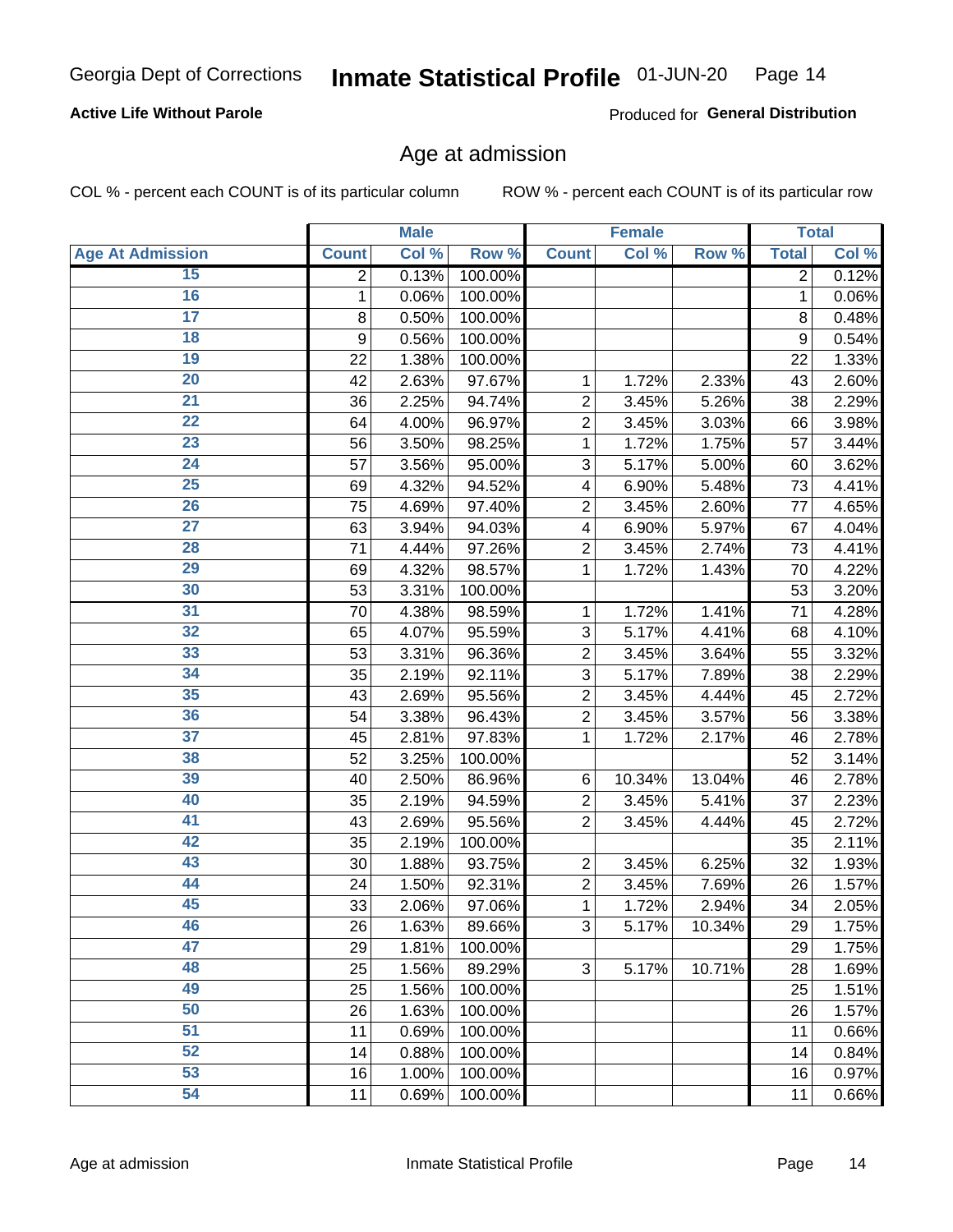#### Inmate Statistical Profile 01-JUN-20 Page 15

### **Active Life Without Parole**

Produced for General Distribution

# Age at admission

COL % - percent each COUNT is of its particular column

|                         |              | <b>Male</b> |         |              | <b>Female</b> |       |       | <b>Total</b> |
|-------------------------|--------------|-------------|---------|--------------|---------------|-------|-------|--------------|
| <b>Age At Admission</b> | <b>Count</b> | Col %       | Row %   | <b>Count</b> | Col %         | Row % | Total | Col %        |
| 55                      | 13           | 0.81%       | 92.86%  |              | 1.72%         | 7.14% | 14    | 0.84%        |
| 56                      | 7            | 0.44%       | 100.00% |              |               |       |       | 0.42%        |
| 57                      | 9            | 0.56%       | 100.00% |              |               |       | 9     | 0.54%        |
| 58                      | 6            | 0.38%       | 100.00% |              |               |       | 6     | 0.36%        |
| 59                      | 5            | 0.31%       | 100.00% |              |               |       | 5     | 0.30%        |
| 60                      | 3            | 0.19%       | 100.00% |              |               |       | 3     | 0.18%        |
| 61                      | 2            | 0.13%       | 100.00% |              |               |       | 2     | 0.12%        |
| 62                      | 2            | 0.13%       | 100.00% |              |               |       | 2     | 0.12%        |
| 63                      |              | 0.06%       | 100.00% |              |               |       |       | 0.06%        |
| 64                      | 4            | 0.25%       | 100.00% |              |               |       | 4     | 0.24%        |
| 65                      | 2            | 0.13%       | 100.00% |              |               |       | 2     | 0.12%        |
| 66                      | 2            | 0.13%       | 100.00% |              |               |       | 2     | 0.12%        |
| 67                      | 2            | 0.13%       | 100.00% |              |               |       | 2     | 0.12%        |
| 69                      | 3            | 0.19%       | 100.00% |              |               |       | 3     | 0.18%        |
| 73                      |              | 0.06%       | 100.00% |              |               |       |       | 0.06%        |
| <b>Total Reported</b>   | 1,599        | 100%        | 96.50%  | 58           | 100%          | 3.50% | 1,657 | 100%         |

| <b>Not Reported</b> |      |    |       |
|---------------------|------|----|-------|
| <b>cotal</b>        | ,599 | Эō | 1,657 |

| <b>Mean</b><br>(average) | 34.01   | 34 | 34.01   |
|--------------------------|---------|----|---------|
| <b>Median (middle)</b>   | ົ<br>JZ |    | ົ<br>34 |
| Mode<br>(most frequent)  | 26      | 39 | 26      |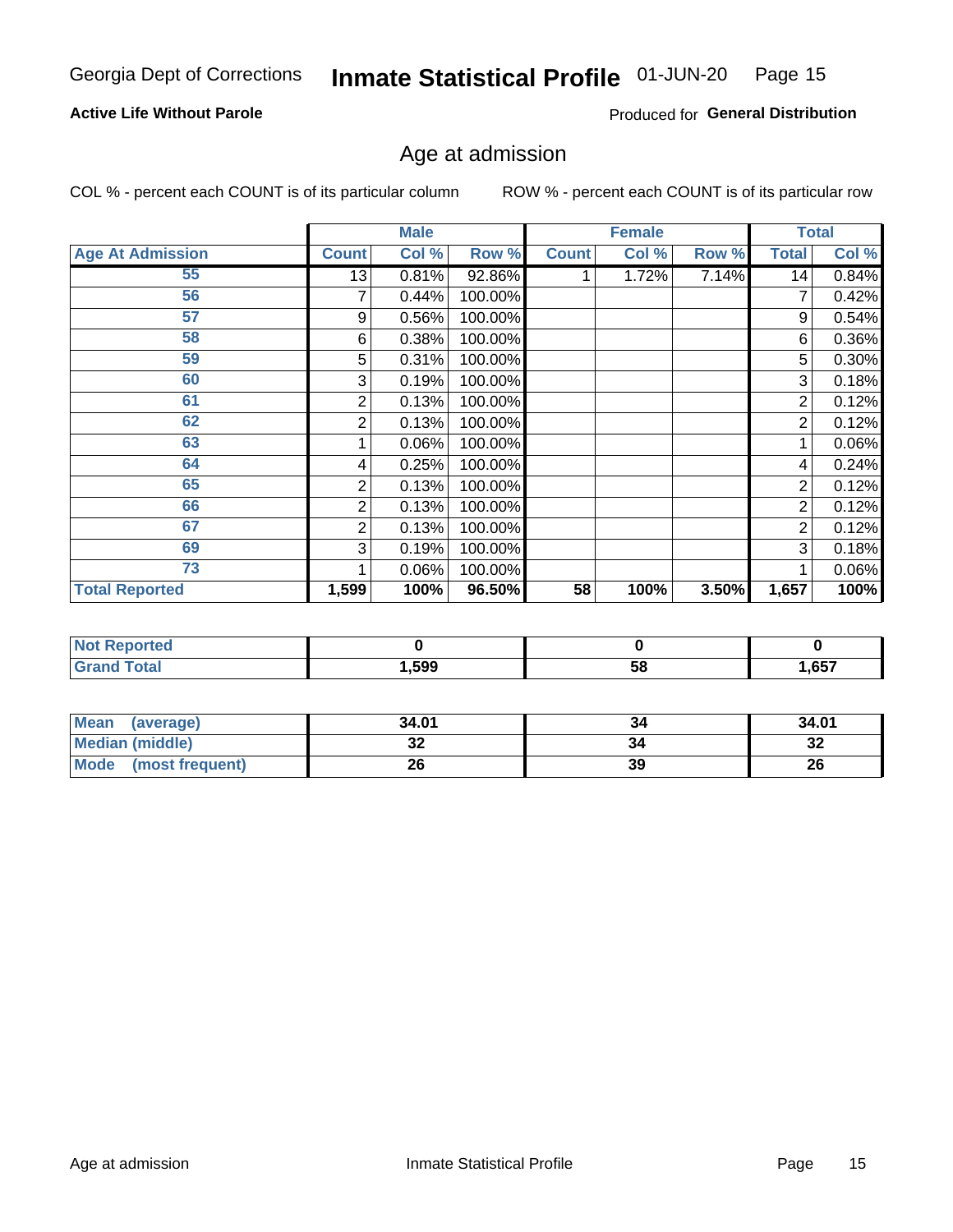### **Active Life Without Parole**

### Produced for General Distribution

# Height, measured at entry to prison

COL % - percent each COUNT is of its particular column

|                       |                         | <b>Male</b> |         |                | <b>Female</b> |         |                | <b>Total</b> |
|-----------------------|-------------------------|-------------|---------|----------------|---------------|---------|----------------|--------------|
| <b>Height</b>         | <b>Count</b>            | Col %       | Row %   | <b>Count</b>   | Col %         | Row %   | <b>Total</b>   | Col %        |
| $\bf{0}$              | 6                       | 0.38%       | 100.00% |                |               |         | 6              | 0.36%        |
| 4'10"                 |                         |             |         | $\mathbf 1$    | 1.72%         | 100.00% | 1              | 0.06%        |
| 5'00''                | $\overline{\mathbf{4}}$ | 0.25%       | 100.00% |                |               |         | 4              | 0.24%        |
| 5'01''                | $\overline{\mathbf{4}}$ | 0.25%       | 80.00%  | 1              | 1.72%         | 20.00%  | 5              | 0.30%        |
| 5'02"                 | 8                       | 0.50%       | 72.73%  | 3              | 5.17%         | 27.27%  | 11             | 0.66%        |
| 5'03''                | 13                      | 0.81%       | 52.00%  | 12             | 20.69%        | 48.00%  | 25             | 1.51%        |
| 5'04"                 | 19                      | 1.19%       | 59.38%  | 13             | 22.41%        | 40.63%  | 32             | 1.93%        |
| 5'05"                 | 43                      | 2.69%       | 84.31%  | 8              | 13.79%        | 15.69%  | 51             | 3.08%        |
| 5'06''                | 108                     | 6.75%       | 95.58%  | 5              | 8.62%         | 4.42%   | 113            | 6.82%        |
| 5'07''                | 110                     | 6.88%       | 93.22%  | 8              | 13.79%        | 6.78%   | 118            | 7.12%        |
| 5'08''                | 164                     | 10.26%      | 99.39%  | 1              | 1.72%         | 0.61%   | 165            | 9.96%        |
| 5'09''                | 209                     | 13.07%      | 99.05%  | $\overline{2}$ | 3.45%         | 0.95%   | 211            | 12.73%       |
| 5'10''                | 189                     | 11.82%      | 98.95%  | $\overline{2}$ | 3.45%         | 1.05%   | 191            | 11.53%       |
| 5'11"                 | 199                     | 12.45%      | 100.00% |                |               |         | 199            | 12.01%       |
| 6'00''                | 171                     | 10.69%      | 99.42%  | 1              | 1.72%         | 0.58%   | 172            | 10.38%       |
| 6'01''                | 134                     | 8.38%       | 100.00% |                |               |         | 134            | 8.09%        |
| 6'02"                 | 107                     | 6.69%       | 100.00% |                |               |         | 107            | 6.46%        |
| 6'03''                | 54                      | 3.38%       | 98.18%  | $\mathbf{1}$   | 1.72%         | 1.82%   | 55             | 3.32%        |
| 6'04"                 | 37                      | 2.31%       | 100.00% |                |               |         | 37             | 2.23%        |
| 6'05"                 | 10                      | 0.63%       | 100.00% |                |               |         | 10             | 0.60%        |
| 6'06''                | 6                       | 0.38%       | 100.00% |                |               |         | 6              | 0.36%        |
| 6'07"                 | $\overline{2}$          | 0.13%       | 100.00% |                |               |         | $\overline{2}$ | 0.12%        |
| 6'11''                | $\overline{2}$          | 0.13%       | 100.00% |                |               |         | $\overline{2}$ | 0.12%        |
| <b>Total Reported</b> | 1,599                   | 100%        | 96.50%  | 58             | 100%          | 3.50%   | 1,657          | 100%         |

| enorted     |      |    |      |
|-------------|------|----|------|
| <b>otal</b> | ,599 | 58 | ,657 |

| <b>Mean</b> | (average)       | 5'10" | 5'05" | 5'10" |  |
|-------------|-----------------|-------|-------|-------|--|
|             |                 |       |       |       |  |
| Mode        | (most frequent) | 5'09" | 5'04" | 5'09" |  |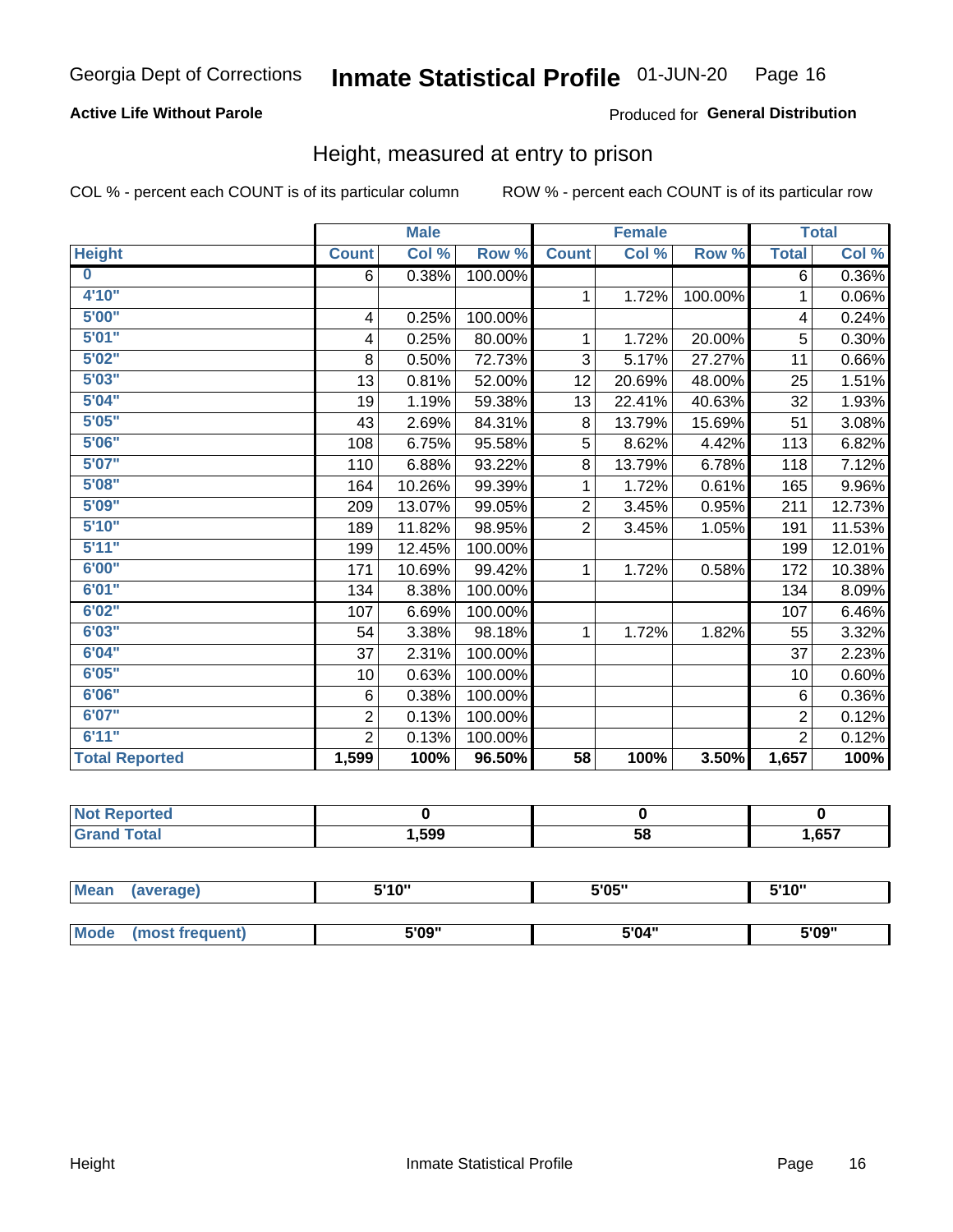**Active Life Without Parole** 

Produced for General Distribution

# Weight, measured at entry to prison

COL % - percent each COUNT is of its particular column

ROW % - percent each COUNT is of its particular row

| Col %<br>Row %<br>Col %<br>Row %<br><b>Total</b><br>Col %<br>Weight<br><b>Count</b><br><b>Count</b><br>100 - 109 pounds<br>0.06%<br>1.72%<br>50.00%<br>50.00%<br>$\overline{2}$<br>0.12%<br>1<br>1<br>110 - 119 pounds<br>0.25%<br>66.67%<br>$\overline{2}$<br>3.45%<br>33.33%<br>$\,6$<br>0.36%<br>4<br>120 - 129 pounds<br>3<br>7<br>0.44%<br>70.00%<br>5.17%<br>30.00%<br>0.60%<br>10<br>130 - 139 pounds<br>$\overline{2}$<br>4.08%<br>2.94%<br>95.92%<br>3.45%<br>2.96%<br>47<br>49<br>140 - 149 pounds<br>6.26%<br>95.24%<br>5<br>8.62%<br>4.76%<br>6.34%<br>100<br>105<br>150 - 159 pounds<br>9.33%<br>94.30%<br>9.55%<br>9<br>15.52%<br>5.70%<br>158<br>149<br>160 - 169 pounds<br>12.52%<br>97.56%<br>5<br>8.62%<br>12.39%<br>200<br>2.44%<br>205<br>170 - 179 pounds<br>13.02%<br>3<br>1.42%<br>12.75%<br>208<br>98.58%<br>5.17%<br>211<br>180 - 189 pounds<br>5<br>12.69%<br>12.84%<br>97.62%<br>8.62%<br>2.38%<br>210<br>205<br>190 - 199 pounds<br>8.33%<br>96.38%<br>5<br>8.62%<br>3.62%<br>8.34%<br>133<br>138<br>200 - 209 pounds<br>95.30%<br>$\overline{7}$<br>9.00%<br>142<br>8.89%<br>12.07%<br>4.70%<br>149<br>210 - 219 pounds<br>5.95%<br>95.96%<br>6.90%<br>4.04%<br>5.98%<br>95<br>$\overline{\mathbf{4}}$<br>99<br>220 - 229 pounds<br>6.20%<br>100.00%<br>5.98%<br>99<br>99<br>230 - 239 pounds<br>98.25%<br>3.44%<br>3.51%<br>1.72%<br>1.75%<br>56<br>1<br>57<br>240 - 249 pounds<br>2.94%<br>100.00%<br>2.84%<br>47<br>47<br>250 - 259 pounds<br>2.00%<br>96.97%<br>1.99%<br>32<br>1<br>1.72%<br>3.03%<br>33<br>260 - 269 pounds<br>1.13%<br>100.00%<br>1.09%<br>18<br>18<br>270 - 279 pounds<br>1.06%<br>94.44%<br>5.56%<br>1.09%<br>17<br>$\mathbf{1}$<br>1.72%<br>18<br>280 - 289 pounds<br>0.88%<br>93.33%<br>$\mathbf{1}$<br>1.72%<br>6.67%<br>0.91%<br>14<br>15<br>290 - 299 pounds<br>$\overline{2}$<br>$\overline{7}$<br>5<br>0.31%<br>71.43%<br>3.45%<br>28.57%<br>0.42%<br>300 - 309 pounds<br>5<br>0.31%<br>100.00%<br>5<br>0.30%<br>320 - 329 pounds<br>3<br>0.19%<br>100.00%<br>3<br>0.18%<br>330 - 339 pounds<br>5<br>5<br>0.31%<br>100.00%<br>0.30%<br>350 - 359 pounds<br>0.06%<br>100.00%<br>0.06%<br>1<br>$\mathbf 1$<br>360 - 369 pounds<br>1<br>0.06%<br>100.00%<br>0.06%<br>$\mathbf{1}$<br>370 - 379 pounds<br>1<br>100.00%<br>$\mathbf{1}$<br>0.06%<br>0.06%<br>390 - 399 pounds<br>100.00%<br>$\mathbf{1}$<br>0.06%<br>1<br>1.72%<br>400 pounds and over<br>$\overline{2}$<br>$\overline{2}$<br>0.13%<br>0.12%<br>100.00%<br><b>Total Reported</b><br>96.50%<br>1,597<br>100%<br>$\overline{58}$<br>100%<br>3.50%<br>1,655<br><b>Not Reported</b><br>$\overline{2}$<br>$\overline{2}$<br>$\mathbf 0$<br><b>Grand Total</b><br>1,599<br>$\overline{58}$<br>1,657<br><b>Mean</b><br>188<br>182<br>188<br>(average) |  | <b>Male</b> |  | <b>Female</b> |  |  | <b>Total</b> |  |
|-----------------------------------------------------------------------------------------------------------------------------------------------------------------------------------------------------------------------------------------------------------------------------------------------------------------------------------------------------------------------------------------------------------------------------------------------------------------------------------------------------------------------------------------------------------------------------------------------------------------------------------------------------------------------------------------------------------------------------------------------------------------------------------------------------------------------------------------------------------------------------------------------------------------------------------------------------------------------------------------------------------------------------------------------------------------------------------------------------------------------------------------------------------------------------------------------------------------------------------------------------------------------------------------------------------------------------------------------------------------------------------------------------------------------------------------------------------------------------------------------------------------------------------------------------------------------------------------------------------------------------------------------------------------------------------------------------------------------------------------------------------------------------------------------------------------------------------------------------------------------------------------------------------------------------------------------------------------------------------------------------------------------------------------------------------------------------------------------------------------------------------------------------------------------------------------------------------------------------------------------------------------------------------------------------------------------------------------------------------------------------------------------------------------------------------------------------------------------------------------------------------------------------------------------------------------------------------------------------------------------------------------------------------------------------------------------------------------------------------------------------------------------|--|-------------|--|---------------|--|--|--------------|--|
|                                                                                                                                                                                                                                                                                                                                                                                                                                                                                                                                                                                                                                                                                                                                                                                                                                                                                                                                                                                                                                                                                                                                                                                                                                                                                                                                                                                                                                                                                                                                                                                                                                                                                                                                                                                                                                                                                                                                                                                                                                                                                                                                                                                                                                                                                                                                                                                                                                                                                                                                                                                                                                                                                                                                                                       |  |             |  |               |  |  |              |  |
|                                                                                                                                                                                                                                                                                                                                                                                                                                                                                                                                                                                                                                                                                                                                                                                                                                                                                                                                                                                                                                                                                                                                                                                                                                                                                                                                                                                                                                                                                                                                                                                                                                                                                                                                                                                                                                                                                                                                                                                                                                                                                                                                                                                                                                                                                                                                                                                                                                                                                                                                                                                                                                                                                                                                                                       |  |             |  |               |  |  |              |  |
| 100%                                                                                                                                                                                                                                                                                                                                                                                                                                                                                                                                                                                                                                                                                                                                                                                                                                                                                                                                                                                                                                                                                                                                                                                                                                                                                                                                                                                                                                                                                                                                                                                                                                                                                                                                                                                                                                                                                                                                                                                                                                                                                                                                                                                                                                                                                                                                                                                                                                                                                                                                                                                                                                                                                                                                                                  |  |             |  |               |  |  |              |  |
|                                                                                                                                                                                                                                                                                                                                                                                                                                                                                                                                                                                                                                                                                                                                                                                                                                                                                                                                                                                                                                                                                                                                                                                                                                                                                                                                                                                                                                                                                                                                                                                                                                                                                                                                                                                                                                                                                                                                                                                                                                                                                                                                                                                                                                                                                                                                                                                                                                                                                                                                                                                                                                                                                                                                                                       |  |             |  |               |  |  |              |  |
|                                                                                                                                                                                                                                                                                                                                                                                                                                                                                                                                                                                                                                                                                                                                                                                                                                                                                                                                                                                                                                                                                                                                                                                                                                                                                                                                                                                                                                                                                                                                                                                                                                                                                                                                                                                                                                                                                                                                                                                                                                                                                                                                                                                                                                                                                                                                                                                                                                                                                                                                                                                                                                                                                                                                                                       |  |             |  |               |  |  |              |  |
|                                                                                                                                                                                                                                                                                                                                                                                                                                                                                                                                                                                                                                                                                                                                                                                                                                                                                                                                                                                                                                                                                                                                                                                                                                                                                                                                                                                                                                                                                                                                                                                                                                                                                                                                                                                                                                                                                                                                                                                                                                                                                                                                                                                                                                                                                                                                                                                                                                                                                                                                                                                                                                                                                                                                                                       |  |             |  |               |  |  |              |  |
|                                                                                                                                                                                                                                                                                                                                                                                                                                                                                                                                                                                                                                                                                                                                                                                                                                                                                                                                                                                                                                                                                                                                                                                                                                                                                                                                                                                                                                                                                                                                                                                                                                                                                                                                                                                                                                                                                                                                                                                                                                                                                                                                                                                                                                                                                                                                                                                                                                                                                                                                                                                                                                                                                                                                                                       |  |             |  |               |  |  |              |  |
|                                                                                                                                                                                                                                                                                                                                                                                                                                                                                                                                                                                                                                                                                                                                                                                                                                                                                                                                                                                                                                                                                                                                                                                                                                                                                                                                                                                                                                                                                                                                                                                                                                                                                                                                                                                                                                                                                                                                                                                                                                                                                                                                                                                                                                                                                                                                                                                                                                                                                                                                                                                                                                                                                                                                                                       |  |             |  |               |  |  |              |  |
|                                                                                                                                                                                                                                                                                                                                                                                                                                                                                                                                                                                                                                                                                                                                                                                                                                                                                                                                                                                                                                                                                                                                                                                                                                                                                                                                                                                                                                                                                                                                                                                                                                                                                                                                                                                                                                                                                                                                                                                                                                                                                                                                                                                                                                                                                                                                                                                                                                                                                                                                                                                                                                                                                                                                                                       |  |             |  |               |  |  |              |  |
|                                                                                                                                                                                                                                                                                                                                                                                                                                                                                                                                                                                                                                                                                                                                                                                                                                                                                                                                                                                                                                                                                                                                                                                                                                                                                                                                                                                                                                                                                                                                                                                                                                                                                                                                                                                                                                                                                                                                                                                                                                                                                                                                                                                                                                                                                                                                                                                                                                                                                                                                                                                                                                                                                                                                                                       |  |             |  |               |  |  |              |  |
|                                                                                                                                                                                                                                                                                                                                                                                                                                                                                                                                                                                                                                                                                                                                                                                                                                                                                                                                                                                                                                                                                                                                                                                                                                                                                                                                                                                                                                                                                                                                                                                                                                                                                                                                                                                                                                                                                                                                                                                                                                                                                                                                                                                                                                                                                                                                                                                                                                                                                                                                                                                                                                                                                                                                                                       |  |             |  |               |  |  |              |  |
|                                                                                                                                                                                                                                                                                                                                                                                                                                                                                                                                                                                                                                                                                                                                                                                                                                                                                                                                                                                                                                                                                                                                                                                                                                                                                                                                                                                                                                                                                                                                                                                                                                                                                                                                                                                                                                                                                                                                                                                                                                                                                                                                                                                                                                                                                                                                                                                                                                                                                                                                                                                                                                                                                                                                                                       |  |             |  |               |  |  |              |  |
|                                                                                                                                                                                                                                                                                                                                                                                                                                                                                                                                                                                                                                                                                                                                                                                                                                                                                                                                                                                                                                                                                                                                                                                                                                                                                                                                                                                                                                                                                                                                                                                                                                                                                                                                                                                                                                                                                                                                                                                                                                                                                                                                                                                                                                                                                                                                                                                                                                                                                                                                                                                                                                                                                                                                                                       |  |             |  |               |  |  |              |  |
|                                                                                                                                                                                                                                                                                                                                                                                                                                                                                                                                                                                                                                                                                                                                                                                                                                                                                                                                                                                                                                                                                                                                                                                                                                                                                                                                                                                                                                                                                                                                                                                                                                                                                                                                                                                                                                                                                                                                                                                                                                                                                                                                                                                                                                                                                                                                                                                                                                                                                                                                                                                                                                                                                                                                                                       |  |             |  |               |  |  |              |  |
|                                                                                                                                                                                                                                                                                                                                                                                                                                                                                                                                                                                                                                                                                                                                                                                                                                                                                                                                                                                                                                                                                                                                                                                                                                                                                                                                                                                                                                                                                                                                                                                                                                                                                                                                                                                                                                                                                                                                                                                                                                                                                                                                                                                                                                                                                                                                                                                                                                                                                                                                                                                                                                                                                                                                                                       |  |             |  |               |  |  |              |  |
|                                                                                                                                                                                                                                                                                                                                                                                                                                                                                                                                                                                                                                                                                                                                                                                                                                                                                                                                                                                                                                                                                                                                                                                                                                                                                                                                                                                                                                                                                                                                                                                                                                                                                                                                                                                                                                                                                                                                                                                                                                                                                                                                                                                                                                                                                                                                                                                                                                                                                                                                                                                                                                                                                                                                                                       |  |             |  |               |  |  |              |  |
|                                                                                                                                                                                                                                                                                                                                                                                                                                                                                                                                                                                                                                                                                                                                                                                                                                                                                                                                                                                                                                                                                                                                                                                                                                                                                                                                                                                                                                                                                                                                                                                                                                                                                                                                                                                                                                                                                                                                                                                                                                                                                                                                                                                                                                                                                                                                                                                                                                                                                                                                                                                                                                                                                                                                                                       |  |             |  |               |  |  |              |  |
|                                                                                                                                                                                                                                                                                                                                                                                                                                                                                                                                                                                                                                                                                                                                                                                                                                                                                                                                                                                                                                                                                                                                                                                                                                                                                                                                                                                                                                                                                                                                                                                                                                                                                                                                                                                                                                                                                                                                                                                                                                                                                                                                                                                                                                                                                                                                                                                                                                                                                                                                                                                                                                                                                                                                                                       |  |             |  |               |  |  |              |  |
|                                                                                                                                                                                                                                                                                                                                                                                                                                                                                                                                                                                                                                                                                                                                                                                                                                                                                                                                                                                                                                                                                                                                                                                                                                                                                                                                                                                                                                                                                                                                                                                                                                                                                                                                                                                                                                                                                                                                                                                                                                                                                                                                                                                                                                                                                                                                                                                                                                                                                                                                                                                                                                                                                                                                                                       |  |             |  |               |  |  |              |  |
|                                                                                                                                                                                                                                                                                                                                                                                                                                                                                                                                                                                                                                                                                                                                                                                                                                                                                                                                                                                                                                                                                                                                                                                                                                                                                                                                                                                                                                                                                                                                                                                                                                                                                                                                                                                                                                                                                                                                                                                                                                                                                                                                                                                                                                                                                                                                                                                                                                                                                                                                                                                                                                                                                                                                                                       |  |             |  |               |  |  |              |  |
|                                                                                                                                                                                                                                                                                                                                                                                                                                                                                                                                                                                                                                                                                                                                                                                                                                                                                                                                                                                                                                                                                                                                                                                                                                                                                                                                                                                                                                                                                                                                                                                                                                                                                                                                                                                                                                                                                                                                                                                                                                                                                                                                                                                                                                                                                                                                                                                                                                                                                                                                                                                                                                                                                                                                                                       |  |             |  |               |  |  |              |  |
|                                                                                                                                                                                                                                                                                                                                                                                                                                                                                                                                                                                                                                                                                                                                                                                                                                                                                                                                                                                                                                                                                                                                                                                                                                                                                                                                                                                                                                                                                                                                                                                                                                                                                                                                                                                                                                                                                                                                                                                                                                                                                                                                                                                                                                                                                                                                                                                                                                                                                                                                                                                                                                                                                                                                                                       |  |             |  |               |  |  |              |  |
|                                                                                                                                                                                                                                                                                                                                                                                                                                                                                                                                                                                                                                                                                                                                                                                                                                                                                                                                                                                                                                                                                                                                                                                                                                                                                                                                                                                                                                                                                                                                                                                                                                                                                                                                                                                                                                                                                                                                                                                                                                                                                                                                                                                                                                                                                                                                                                                                                                                                                                                                                                                                                                                                                                                                                                       |  |             |  |               |  |  |              |  |
|                                                                                                                                                                                                                                                                                                                                                                                                                                                                                                                                                                                                                                                                                                                                                                                                                                                                                                                                                                                                                                                                                                                                                                                                                                                                                                                                                                                                                                                                                                                                                                                                                                                                                                                                                                                                                                                                                                                                                                                                                                                                                                                                                                                                                                                                                                                                                                                                                                                                                                                                                                                                                                                                                                                                                                       |  |             |  |               |  |  |              |  |
|                                                                                                                                                                                                                                                                                                                                                                                                                                                                                                                                                                                                                                                                                                                                                                                                                                                                                                                                                                                                                                                                                                                                                                                                                                                                                                                                                                                                                                                                                                                                                                                                                                                                                                                                                                                                                                                                                                                                                                                                                                                                                                                                                                                                                                                                                                                                                                                                                                                                                                                                                                                                                                                                                                                                                                       |  |             |  |               |  |  |              |  |
|                                                                                                                                                                                                                                                                                                                                                                                                                                                                                                                                                                                                                                                                                                                                                                                                                                                                                                                                                                                                                                                                                                                                                                                                                                                                                                                                                                                                                                                                                                                                                                                                                                                                                                                                                                                                                                                                                                                                                                                                                                                                                                                                                                                                                                                                                                                                                                                                                                                                                                                                                                                                                                                                                                                                                                       |  |             |  |               |  |  |              |  |
|                                                                                                                                                                                                                                                                                                                                                                                                                                                                                                                                                                                                                                                                                                                                                                                                                                                                                                                                                                                                                                                                                                                                                                                                                                                                                                                                                                                                                                                                                                                                                                                                                                                                                                                                                                                                                                                                                                                                                                                                                                                                                                                                                                                                                                                                                                                                                                                                                                                                                                                                                                                                                                                                                                                                                                       |  |             |  |               |  |  |              |  |
|                                                                                                                                                                                                                                                                                                                                                                                                                                                                                                                                                                                                                                                                                                                                                                                                                                                                                                                                                                                                                                                                                                                                                                                                                                                                                                                                                                                                                                                                                                                                                                                                                                                                                                                                                                                                                                                                                                                                                                                                                                                                                                                                                                                                                                                                                                                                                                                                                                                                                                                                                                                                                                                                                                                                                                       |  |             |  |               |  |  |              |  |
|                                                                                                                                                                                                                                                                                                                                                                                                                                                                                                                                                                                                                                                                                                                                                                                                                                                                                                                                                                                                                                                                                                                                                                                                                                                                                                                                                                                                                                                                                                                                                                                                                                                                                                                                                                                                                                                                                                                                                                                                                                                                                                                                                                                                                                                                                                                                                                                                                                                                                                                                                                                                                                                                                                                                                                       |  |             |  |               |  |  |              |  |
|                                                                                                                                                                                                                                                                                                                                                                                                                                                                                                                                                                                                                                                                                                                                                                                                                                                                                                                                                                                                                                                                                                                                                                                                                                                                                                                                                                                                                                                                                                                                                                                                                                                                                                                                                                                                                                                                                                                                                                                                                                                                                                                                                                                                                                                                                                                                                                                                                                                                                                                                                                                                                                                                                                                                                                       |  |             |  |               |  |  |              |  |
|                                                                                                                                                                                                                                                                                                                                                                                                                                                                                                                                                                                                                                                                                                                                                                                                                                                                                                                                                                                                                                                                                                                                                                                                                                                                                                                                                                                                                                                                                                                                                                                                                                                                                                                                                                                                                                                                                                                                                                                                                                                                                                                                                                                                                                                                                                                                                                                                                                                                                                                                                                                                                                                                                                                                                                       |  |             |  |               |  |  |              |  |
|                                                                                                                                                                                                                                                                                                                                                                                                                                                                                                                                                                                                                                                                                                                                                                                                                                                                                                                                                                                                                                                                                                                                                                                                                                                                                                                                                                                                                                                                                                                                                                                                                                                                                                                                                                                                                                                                                                                                                                                                                                                                                                                                                                                                                                                                                                                                                                                                                                                                                                                                                                                                                                                                                                                                                                       |  |             |  |               |  |  |              |  |
|                                                                                                                                                                                                                                                                                                                                                                                                                                                                                                                                                                                                                                                                                                                                                                                                                                                                                                                                                                                                                                                                                                                                                                                                                                                                                                                                                                                                                                                                                                                                                                                                                                                                                                                                                                                                                                                                                                                                                                                                                                                                                                                                                                                                                                                                                                                                                                                                                                                                                                                                                                                                                                                                                                                                                                       |  |             |  |               |  |  |              |  |
|                                                                                                                                                                                                                                                                                                                                                                                                                                                                                                                                                                                                                                                                                                                                                                                                                                                                                                                                                                                                                                                                                                                                                                                                                                                                                                                                                                                                                                                                                                                                                                                                                                                                                                                                                                                                                                                                                                                                                                                                                                                                                                                                                                                                                                                                                                                                                                                                                                                                                                                                                                                                                                                                                                                                                                       |  |             |  |               |  |  |              |  |
| <b>Median (middle)</b><br>176<br>180<br>180                                                                                                                                                                                                                                                                                                                                                                                                                                                                                                                                                                                                                                                                                                                                                                                                                                                                                                                                                                                                                                                                                                                                                                                                                                                                                                                                                                                                                                                                                                                                                                                                                                                                                                                                                                                                                                                                                                                                                                                                                                                                                                                                                                                                                                                                                                                                                                                                                                                                                                                                                                                                                                                                                                                           |  |             |  |               |  |  |              |  |

**Mode** 

(most frequent)

 $\overline{200}$ 

 $\overline{180}$ 

 $180$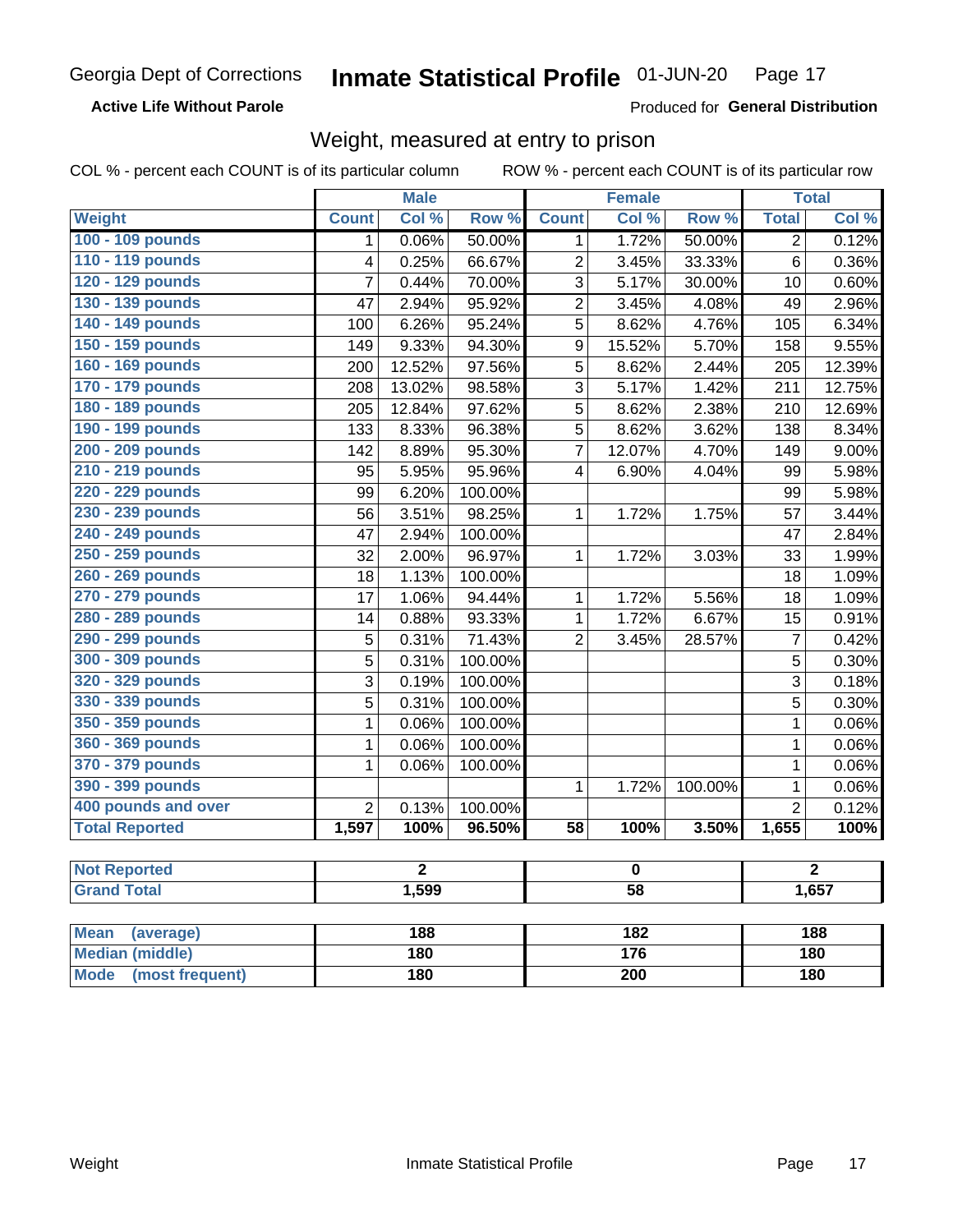#### Inmate Statistical Profile 01-JUN-20 Page 18

#### **Active Life Without Parole**

### Produced for General Distribution

# Veterans validated by Veteran's Administration

COL % - percent each COUNT is of its particular column

|                         |                 | <b>Male</b> |             | <b>Female</b> |       |              | <b>Total</b> |
|-------------------------|-----------------|-------------|-------------|---------------|-------|--------------|--------------|
| <b>Military service</b> | <b>Count</b>    | Col %       | Row % Count | Col %         | Row % | <b>Total</b> | Col %        |
| <b>Others</b><br>0      | 53              | 41.09%      | 100.00%     |               |       | 53           | 40.77%       |
| <b>Air Force</b>        | 49              | 37.98%      | 98.00%      | 100.00%       | 2.00% | 50           | 38.46%       |
| Army                    | 6               | 4.65%       | 100.00%     |               |       | 6            | 4.62%        |
| <b>Navy</b><br>3        |                 | 6.20%       | 100.00%     |               |       | 8            | 6.15%        |
| <b>Coast Guard</b><br>5 | 13 <sub>1</sub> | 10.08%      | 100.00%     |               |       | 13           | 10.00%       |
| <b>Total Reported</b>   | 129             | 100%        | 99.23%      | 100%          | .77%  | 130          | 100%         |

| rrec        | - 70 | -- | 1,527  |
|-------------|------|----|--------|
|             |      | v, | $\sim$ |
| $C = 4 - 7$ | ,599 | 58 | ,657   |

| ____<br>____ |
|--------------|
|--------------|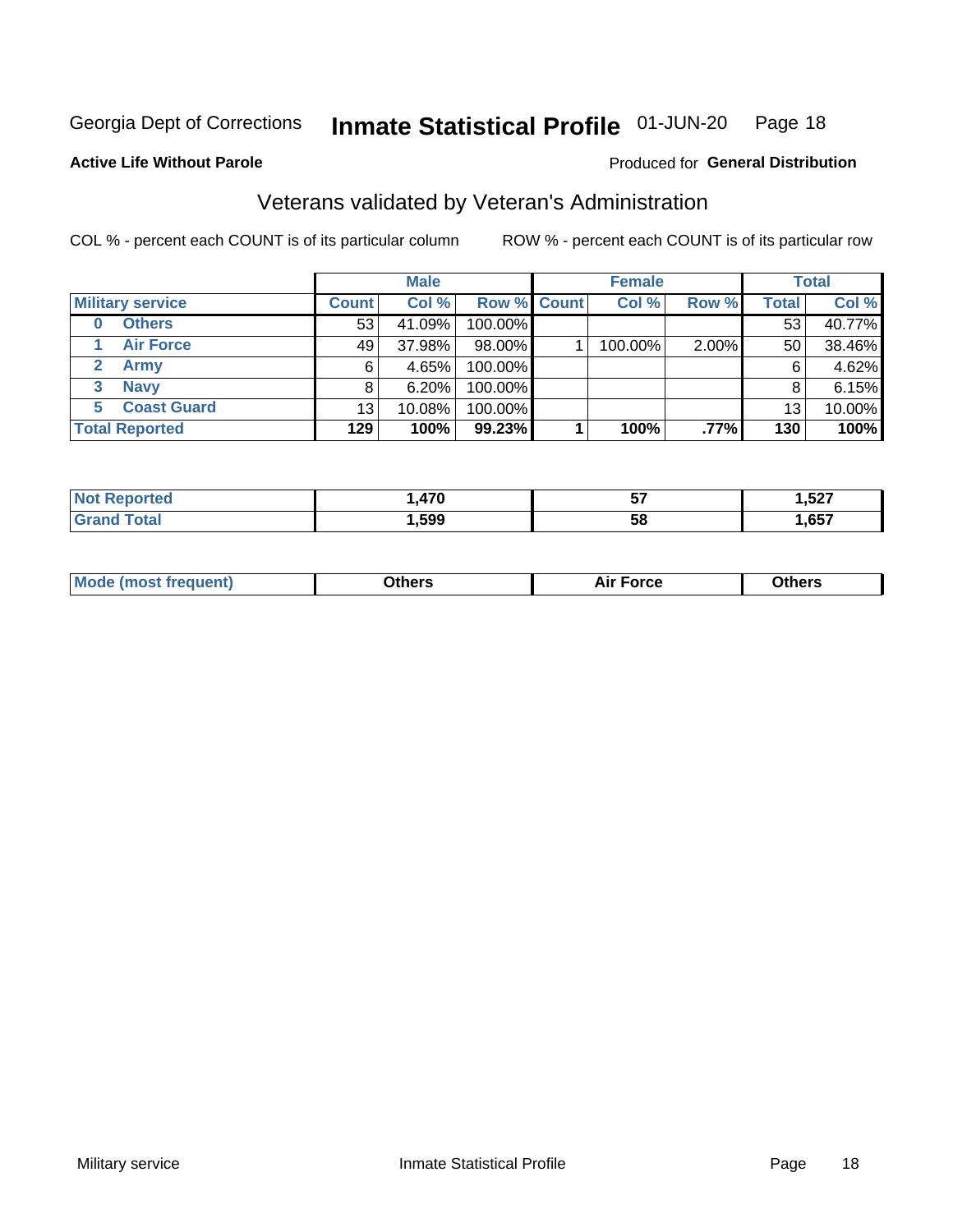#### Inmate Statistical Profile 01-JUN-20 Page 19

**Active Life Without Parole** 

Produced for General Distribution

# Type of admission to prison

COL % - percent each COUNT is of its particular column

|                                      |              | <b>Male</b> |                    |    | <b>Female</b> |       |              | <b>Total</b> |
|--------------------------------------|--------------|-------------|--------------------|----|---------------|-------|--------------|--------------|
| <b>Type of Admission</b>             | <b>Count</b> | Col %       | <b>Row % Count</b> |    | Col %         | Row % | <b>Total</b> | Col %        |
| <b>52 New Sentence</b>               | 1,511        | 94.50%      | 96.30%             | 58 | 100.00%       | 3.70% | 1,569        | 94.69%       |
| <b>Probation Rev Partial</b><br>53   | 9            | .56%        | 100.00%            |    |               |       | 9            | .54%         |
| <b>Probation Rev Remainder</b><br>54 | 24           | 1.50%       | 100.00%            |    |               |       | 24           | 1.45%        |
| <b>Parole Rev New Sentence</b><br>55 | 22           | 1.38%       | 100.00%            |    |               |       | 22           | 1.33%        |
| <b>Parole Rev No New</b><br>56       | 19           | 1.19%       | 100.00%            |    |               |       | 19           | 1.15%        |
| <b>Sentence</b>                      |              |             |                    |    |               |       |              |              |
| <b>Life W/O Parole</b><br>70         | 13           | .81%        | 100.00%            |    |               |       | 13           | .78%         |
| <b>Unknown</b><br>82                 |              | $.06\%$     | 100.00%            |    |               |       |              | .06%         |
| <b>Total Reported</b>                | 1,599        | 100%        | 96.5%              | 58 | 100%          | 3.5%  | 1,657        | 100%         |

| : Reported<br><b>NOT</b> |      |           |       |
|--------------------------|------|-----------|-------|
| <b>Total</b>             | ,599 | - -<br>ວດ | 1,657 |

| Mode (most frequent) | <b>New Sentence</b> | <b>New Sentence</b> | <b>New Sentence</b> |
|----------------------|---------------------|---------------------|---------------------|
|                      |                     |                     |                     |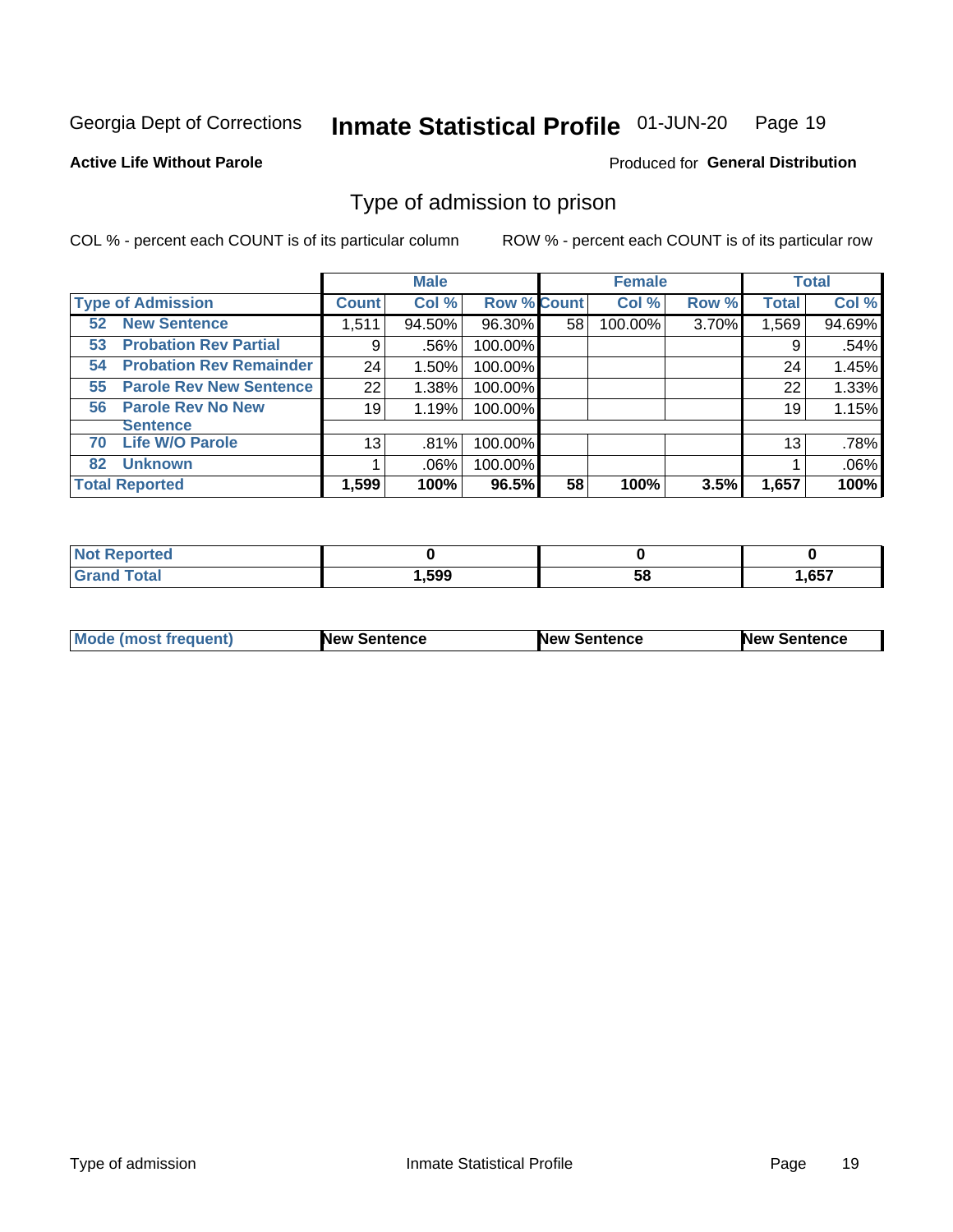#### Inmate Statistical Profile 01-JUN-20 Page 20

**Active Life Without Parole** 

### Produced for General Distribution

# Current / last supervision level

COL % - percent each COUNT is of its particular column

|                        |                   | <b>Male</b> |                    |    | <b>Female</b> |       |       | <b>Total</b> |
|------------------------|-------------------|-------------|--------------------|----|---------------|-------|-------|--------------|
| <b>Security Status</b> | <b>Count</b>      | Col%        | <b>Row % Count</b> |    | Col %         | Row % | Total | Col %        |
| 4 Medium               |                   | 13%         | 100.00%            |    | .00%          |       |       | .12%         |
| 5 Close                | .597              | 99.87%      | 96.50%             | 58 | 100.00%       | 3.50% | .655  | 99.88%       |
| <b>Total Reported</b>  | $.599$ $^{\circ}$ | 100%        | 96.5%              | 58 | 100%          | 3.5%  | 1,657 | 100%         |

| <b>Still being diagnosed</b> |       |    |       |
|------------------------------|-------|----|-------|
| <b>Not Reported</b>          |       |    |       |
| <b>Grand Total</b>           | 1,599 | 58 | 1,657 |

| <b>Mode (most frequent)</b> | Close | ∵lose | Close |
|-----------------------------|-------|-------|-------|
|                             |       |       |       |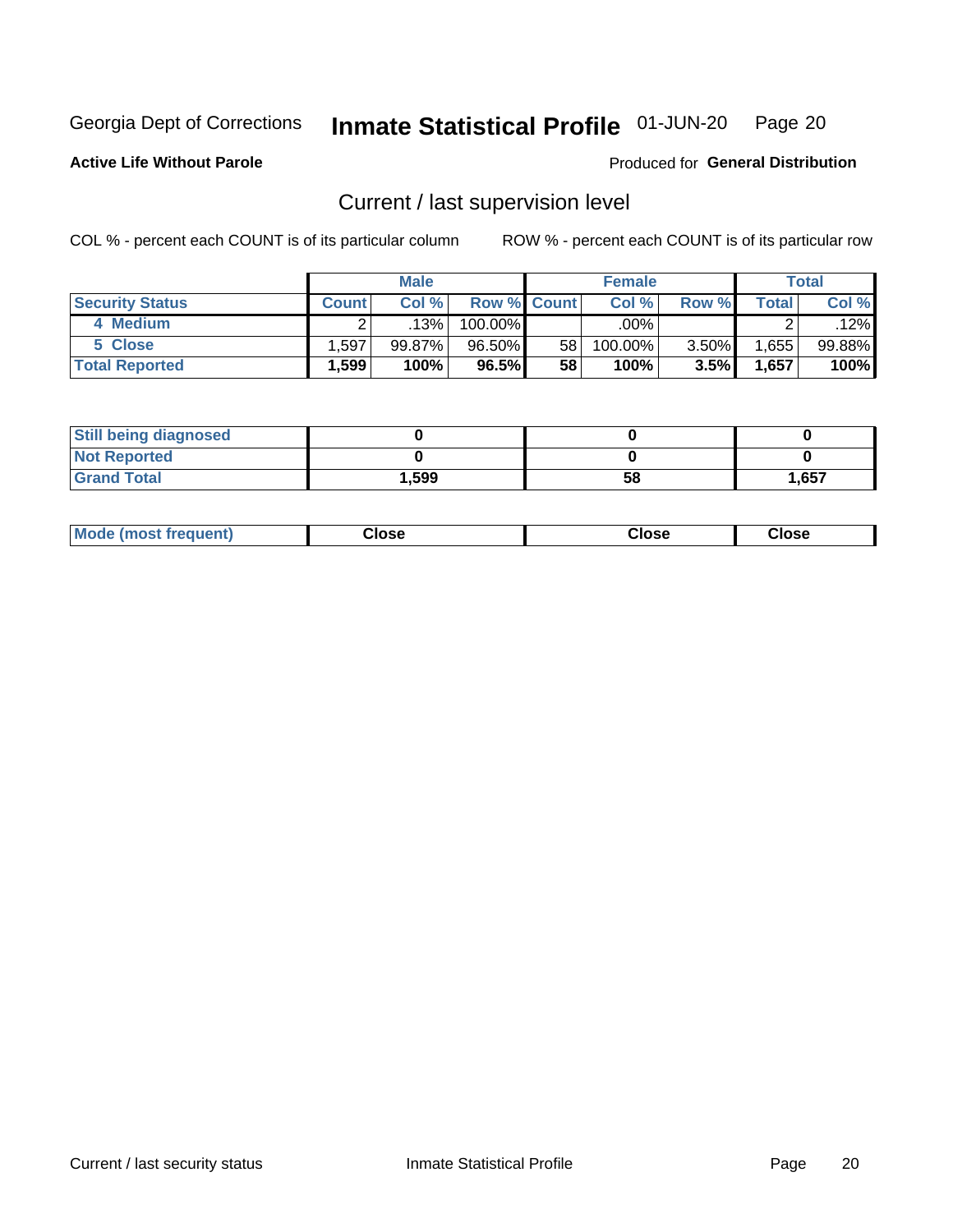#### Inmate Statistical Profile 01-JUN-20 Page 21

**Active Life Without Parole** 

Produced for General Distribution

# Current / last type of institution

COL % - percent each COUNT is of its particular column

|                            |              | <b>Male</b> |                    |      | <b>Female</b> |          |              | <b>Total</b> |
|----------------------------|--------------|-------------|--------------------|------|---------------|----------|--------------|--------------|
| <b>Type of Institution</b> | <b>Count</b> | Col %       | <b>Row % Count</b> |      | Col %         | Row %    | <b>Total</b> | Col %        |
| <b>State Prison</b>        | .599         | 100.00%     | 96.50%             | 58 l | 100.00%       | $3.50\%$ | 1,657        | 100.00%      |
| <b>Total Reported</b>      | 1,599        | 100%        | 96.5%              | 58   | $100\%$       | $3.5\%$  | 1,657        | 100%         |

| тес |      |    |      |
|-----|------|----|------|
|     | .599 | ວເ | .657 |

|  | <b>Mode (most frequent)</b> | State Prison | <b>State Prison</b> | <b>State Prison</b> |
|--|-----------------------------|--------------|---------------------|---------------------|
|--|-----------------------------|--------------|---------------------|---------------------|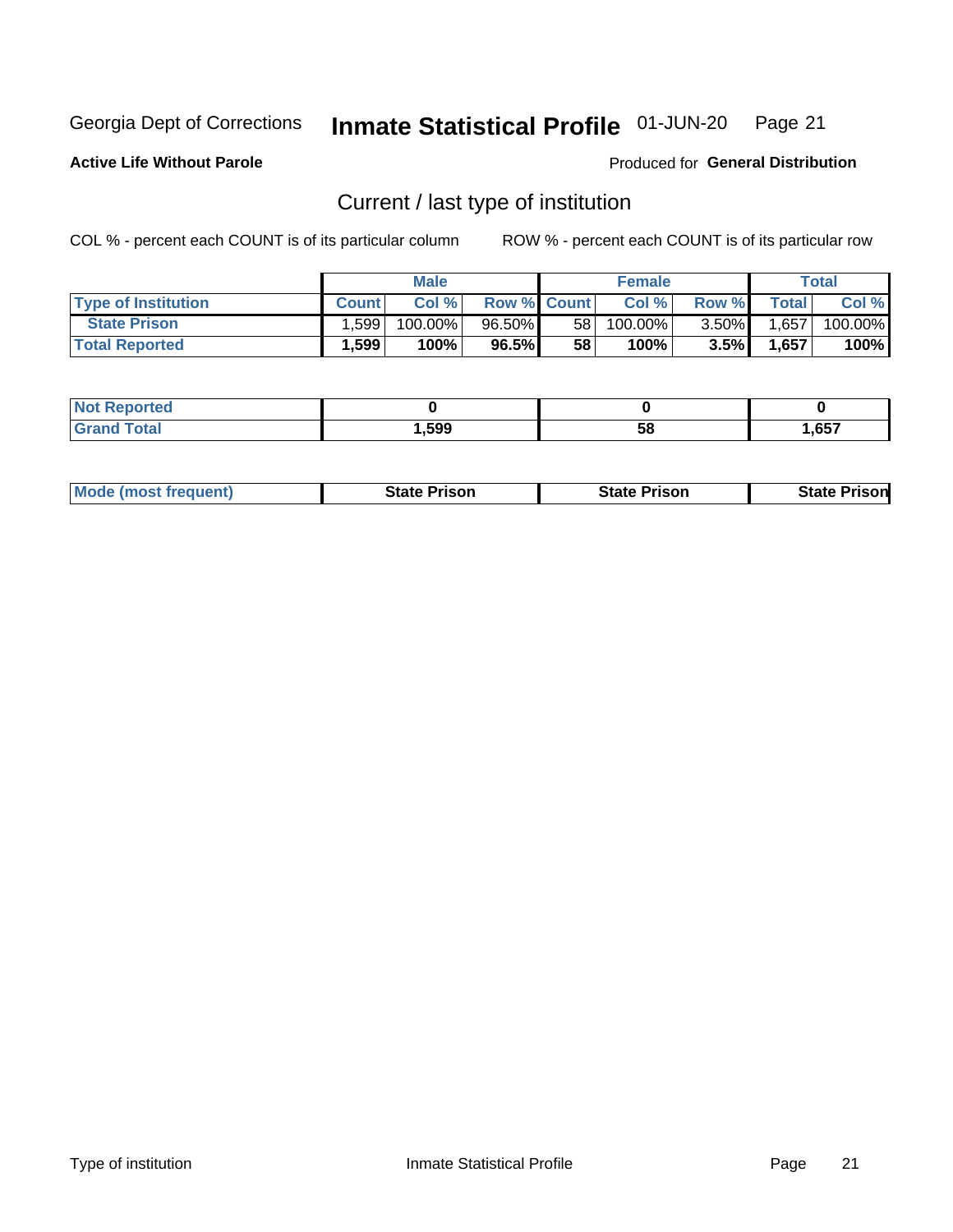#### Inmate Statistical Profile 01-JUN-20 Page 22

#### **Active Life Without Parole**

### Produced for General Distribution

# Institution type - transitional centers

COL % - percent each COUNT is of its particular column

|                                                | Male  |                    | <b>Female</b> |                   | Total |
|------------------------------------------------|-------|--------------------|---------------|-------------------|-------|
| <b>Institution Type - Trans. Centers Count</b> | Col % | <b>Row % Count</b> |               | Col % Row % Total | Col % |
| <b>Total Reported</b>                          |       |                    |               |                   |       |

| <b>Reported</b><br><b>NOT</b><br>$\sim$            |  |  |
|----------------------------------------------------|--|--|
| $f$ $f \circ f \circ f$<br>$C = 1$<br><b>TULAI</b> |  |  |

| Mode (most frequent) | <b>Null</b> | <b>Null</b> | <b>Null</b> |
|----------------------|-------------|-------------|-------------|
|                      |             |             |             |
|                      |             |             |             |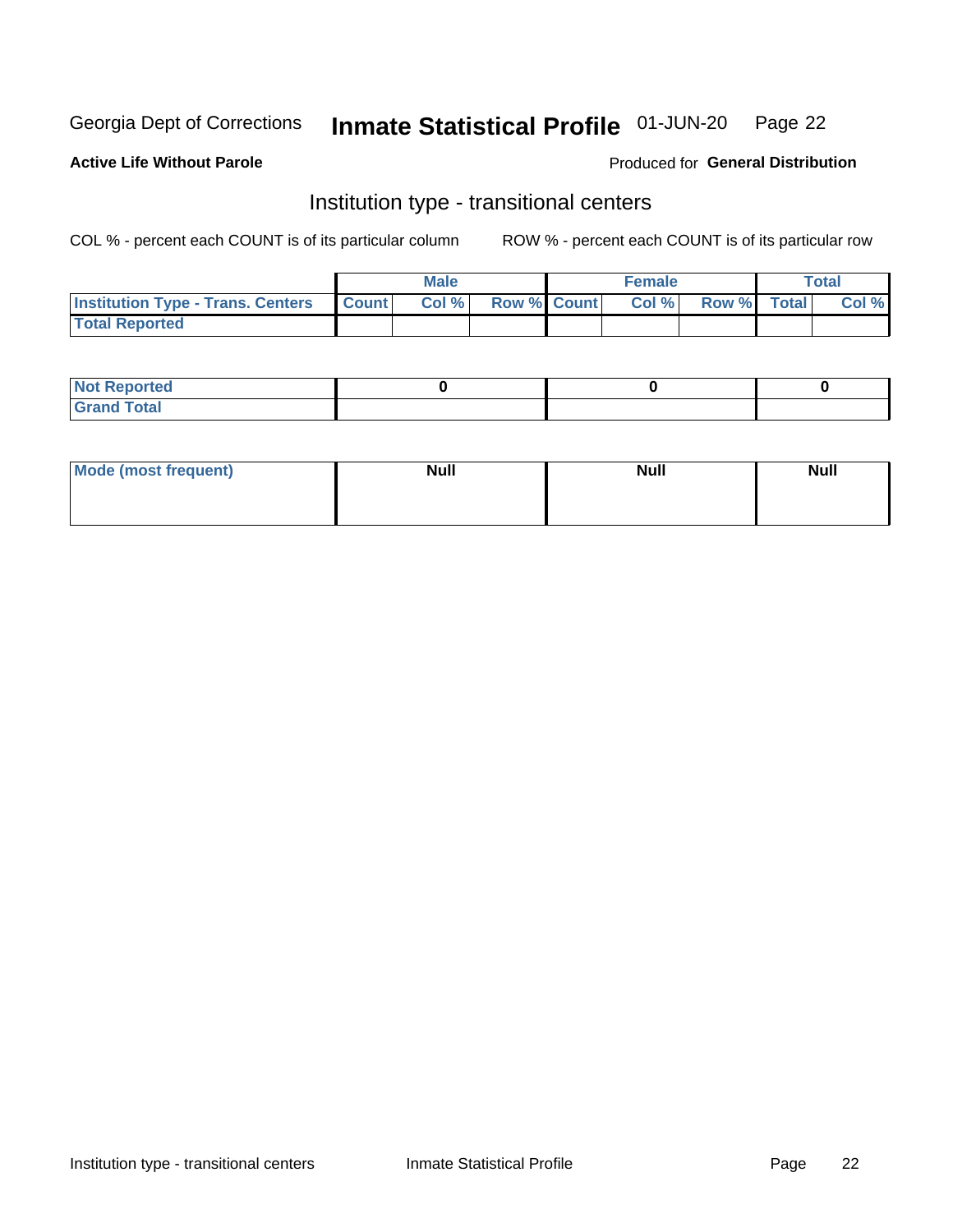#### Inmate Statistical Profile 01-JUN-20 Page 23

**Active Life Without Parole** 

Produced for General Distribution

# Institution type - county prisons

COL % - percent each COUNT is of its particular column

|                                                    | <b>Male</b> |       |                          | <b>Female</b> |  |             | <b>Total</b> |       |
|----------------------------------------------------|-------------|-------|--------------------------|---------------|--|-------------|--------------|-------|
| <b>Institution Type - County Prisons   Count  </b> |             | Col % | <b>Row % Count Col %</b> |               |  | Row % Total |              | Col % |
| <b>Total Reported</b>                              |             |       |                          |               |  |             |              |       |

| <b>Not Reported</b>   |  |  |
|-----------------------|--|--|
| <b>Total</b><br>Granc |  |  |

| Mode (most frequent) | <b>Null</b> | <b>Null</b><br><b>Null</b> |
|----------------------|-------------|----------------------------|
|                      |             |                            |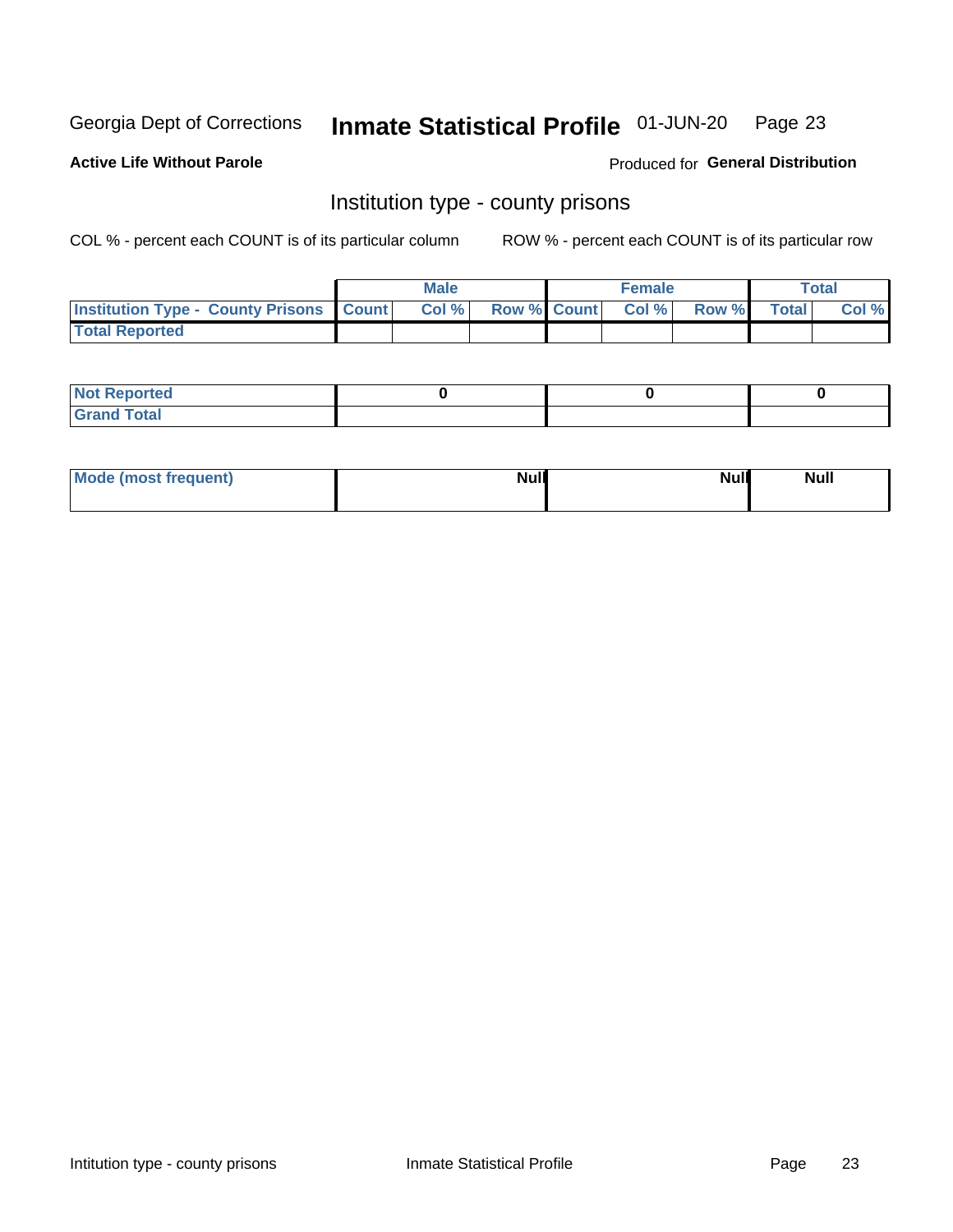#### Inmate Statistical Profile 01-JUN-20 Page 24

### **Active Life Without Parole**

#### Produced for General Distribution

# Institution type - state prisons

COL % - percent each COUNT is of its particular column

|                                         | <b>Male</b>               |          |                               | <b>Female</b> |        |                                              | <b>Total</b> |          |
|-----------------------------------------|---------------------------|----------|-------------------------------|---------------|--------|----------------------------------------------|--------------|----------|
| <b>Institution Type - State Prisons</b> | <b>Count</b>              | Col %    | Row %                         | <b>Count</b>  | Col %  | Row %                                        | <b>Total</b> | Col %    |
| <b>Arrendale State Prison</b>           |                           |          |                               | 30            | 51.72% | 100.00%                                      | 30           | 1.81%    |
| <b>Augusta State Med. Prison</b>        | 92                        | 5.75%    | 100.00%                       |               |        |                                              | 92           | 5.55%    |
| <b>Autry State Prison</b>               | 1                         | .06%     | 100.00%                       |               |        |                                              | 1            | .06%     |
| <b>Baldwin State Prison</b>             | 55                        | 3.44%    | 100.00%                       |               |        |                                              | 55           | 3.32%    |
| <b>Calhoun State Prison</b>             | 2                         | .13%     | 100.00%                       |               |        |                                              | 2            | .12%     |
| <b>Central State Prison</b>             | 4                         | .25%     | 100.00%                       |               |        |                                              | 4            | .24%     |
| <b>Coastal State Prison</b>             | 4                         | .25%     | 100.00%                       |               |        |                                              | 4            | .24%     |
| <b>Ga Diag Class Prison</b>             | 66                        | 4.13%    | 100.00%                       |               |        |                                              | 66           | 3.98%    |
| <b>Ga State Prison</b>                  | 49                        | 3.06%    | 100.00%                       |               |        |                                              | 49           | 2.96%    |
| <b>Hancock State Prison</b>             | 165                       | 10.32%   | 100.00%                       |               |        |                                              | 165          | 9.96%    |
| <b>Hays State Prison</b>                | 127                       | 7.94%    | 100.00%                       |               |        |                                              | 127          | 7.66%    |
| <b>Johnson State Prison</b>             | 1                         | .06%     | 100.00%                       |               |        |                                              |              | .06%     |
| <b>Macon State Prison</b>               | 313                       | 19.57%   | 100.00%                       |               |        |                                              | 313          | 18.89%   |
| <b>Phillips State Prison</b>            | 30                        | 1.88%    | 100.00%                       |               |        |                                              | 30           | 1.81%    |
| <b>Pulaski State Prison</b>             |                           |          |                               | 28            | 48.28% | 100.00%                                      | 28           | 1.69%    |
| <b>Smith State Prison</b>               | 214                       | 13.38%   | 100.00%                       |               |        |                                              | 214          | 12.91%   |
| <b>Telfair State Prison</b>             | 233                       | 14.57%   | 100.00%                       |               |        |                                              | 233          | 14.06%   |
| <b>Valdosta State Prison</b>            | 112                       | 7.00%    | 100.00%                       |               |        |                                              | 112          | 6.76%    |
| <b>Ware State Prison</b>                | 131                       | 8.19%    | 100.00%                       |               |        |                                              | 131          | 7.91%    |
| <b>Total Reported</b>                   | 1,599                     | 100%     | 96.5%                         | 58            | 100%   | 3.5%                                         | 1,657        | 100%     |
| <b>Not Reported</b>                     |                           | $\bf{0}$ |                               | $\bf{0}$      |        |                                              |              | $\bf{0}$ |
| <b>Grand Total</b>                      |                           | 1,599    |                               | 58            |        |                                              |              |          |
| <b>Mode (most frequent)</b>             | <b>Macon State Prison</b> |          | <b>Arrendale State Prison</b> |               |        | 1,657<br><b>Macon State</b><br><b>Prison</b> |              |          |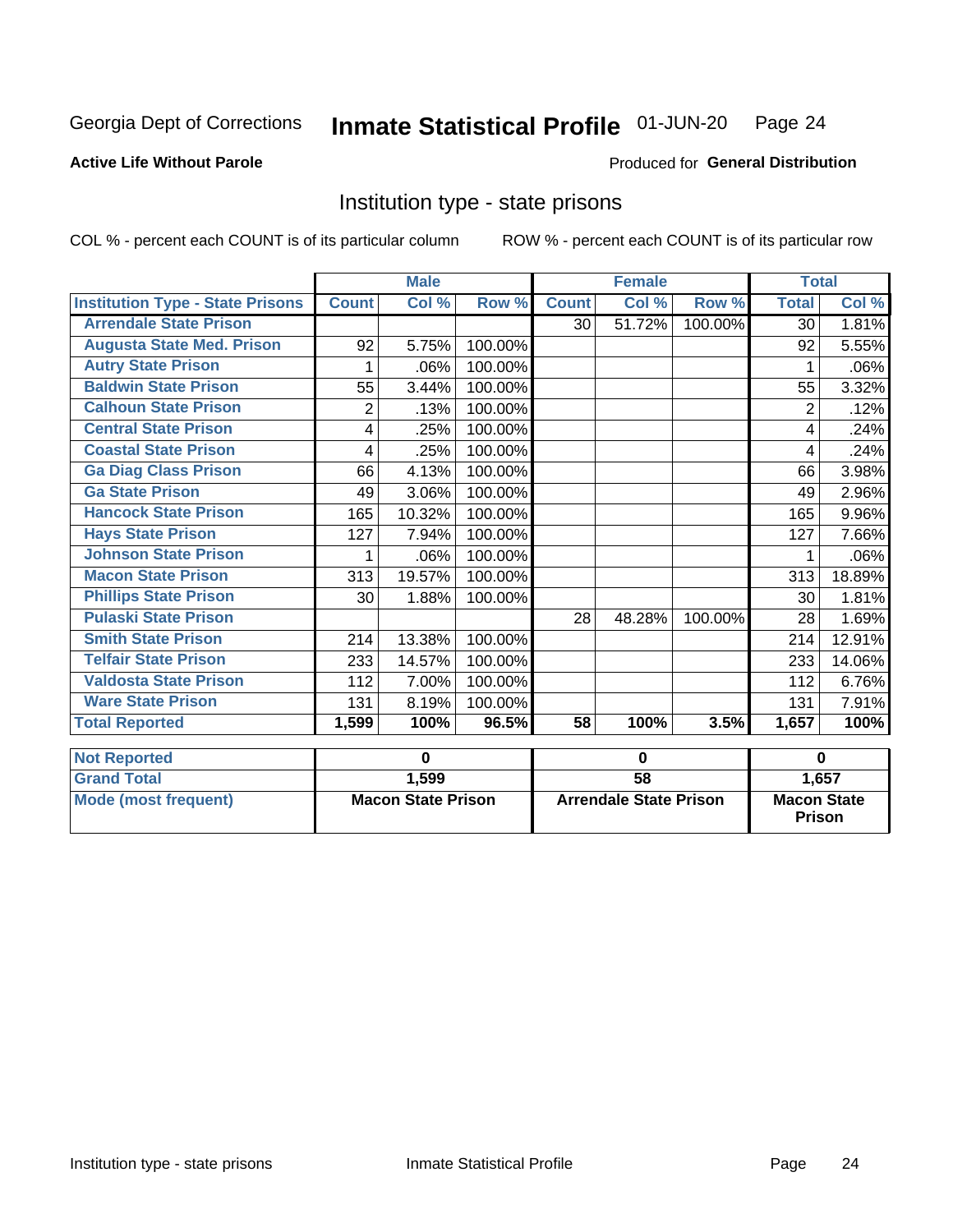# Inmate Statistical Profile 01-JUN-20 Page 25

**Active Life Without Parole** 

Produced for General Distribution

# Institution type - private prisons

COL % - percent each COUNT is of its particular column

|                                                 | <b>Male</b> |      |                    | <b>Female</b> |       |             | Total |       |
|-------------------------------------------------|-------------|------|--------------------|---------------|-------|-------------|-------|-------|
| <b>Institution Type - Private Prisons Count</b> |             | Col% | <b>Row % Count</b> |               | Col % | Row % Total |       | Col % |
| <b>Total Reported</b>                           |             |      |                    |               |       |             |       |       |

| <b>Reported</b><br><b>NOT</b><br>$\sim$            |  |  |
|----------------------------------------------------|--|--|
| $f$ $f \circ f \circ f$<br>$C = 1$<br><b>TULAI</b> |  |  |

| <b>Mo</b><br>frequent) | <b>Null</b> | <b>Null</b> | . . I *<br><b>IVUII</b> |
|------------------------|-------------|-------------|-------------------------|
|                        |             |             |                         |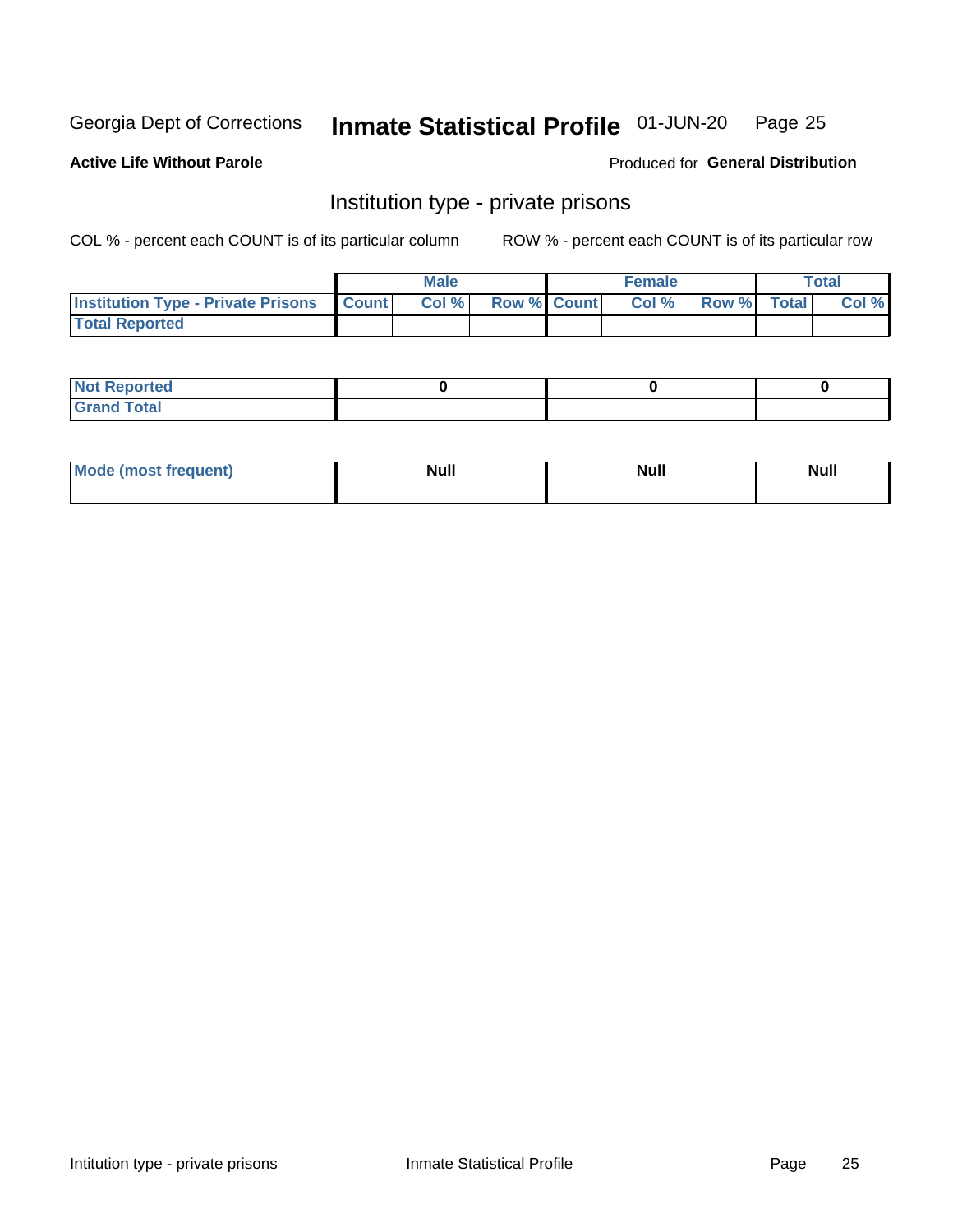#### Inmate Statistical Profile 01-JUN-20 Page 26

#### **Active Life Without Parole**

### Produced for General Distribution

# Institution type - inmate boot camp

COL % - percent each COUNT is of its particular column

|                                      | <b>Male</b>  |       |               |              | <b>Female</b> | <b>Total</b> |  |       |
|--------------------------------------|--------------|-------|---------------|--------------|---------------|--------------|--|-------|
| <b>Institution Type - Boot Camps</b> | <b>Count</b> | Col % | <b>Row %I</b> | <b>Count</b> | Col %         | Row % Total  |  | Col % |
| <b>Total Rported</b>                 |              |       |               |              |               |              |  |       |

| <b>Not Reported</b>            |  |  |
|--------------------------------|--|--|
| <b>Total</b><br>C <sub>r</sub> |  |  |

| Mod<br>uamo | Nul.<br>$- - - - - -$ | <b>Null</b> | . .<br>uu.<br>------ |
|-------------|-----------------------|-------------|----------------------|
|             |                       |             |                      |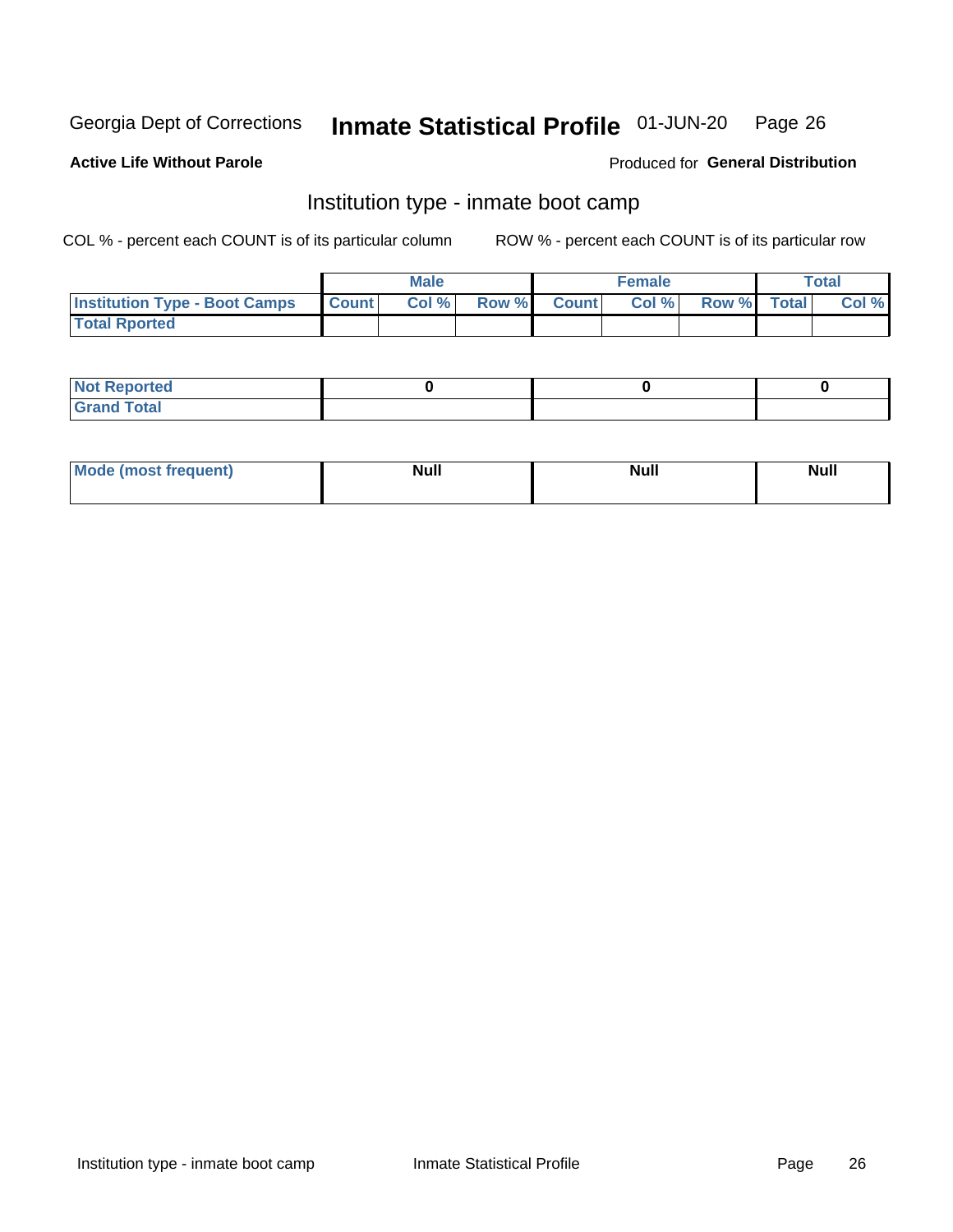#### Inmate Statistical Profile 01-JUN-20 Page 27

**Active Life Without Parole** 

Produced for General Distribution

# Number of disciplinary reports

COL % - percent each COUNT is of its particular column

|                                       | <b>Male</b>  |        |             | <b>Female</b> |        |       | <b>Total</b> |        |
|---------------------------------------|--------------|--------|-------------|---------------|--------|-------|--------------|--------|
| <b>Number of Disciplinary Reports</b> | <b>Count</b> | Col %  | Row % Count |               | Col %  | Row % | Total        | Col %  |
|                                       | 481          | 30.08% | 95.82%      | 21            | 36.21% | 4.18% | 502          | 30.30% |
|                                       | 216          | 13.51% | 95.58%      | 10            | 17.24% | 4.42% | 226          | 13.64% |
|                                       | 150          | 9.38%  | 94.34%      | 9             | 15.52% | 5.66% | 159          | 9.60%  |
| 3                                     | 124          | 7.75%  | 96.12%      | 5             | 8.62%  | 3.88% | 129          | 7.79%  |
|                                       | 70           | 4.38%  | 95.89%      | 3             | 5.17%  | 4.11% | 73           | 4.41%  |
| 5                                     | 68           | 4.25%  | 98.55%      |               | 1.72%  | 1.45% | 69           | 4.16%  |
| <b>More Than 5</b>                    | 490          | 30.64% | 98.20%      | 9             | 15.52% | 1.80% | 499          | 30.11% |
| <b>Total Reported</b>                 | 1,599        | 100%   | 96.50%      | 58            | 100%   | 3.50% | 1,657        | 100.0% |

| IN 6  |      |    |      |
|-------|------|----|------|
| ⊺otal | .599 | Ⴢჾ | ,657 |

| Mean (average)         | 6.47 | 3.95 | 6.38 |
|------------------------|------|------|------|
| <b>Median (middle)</b> |      |      |      |
| Mode (most frequent)   |      |      |      |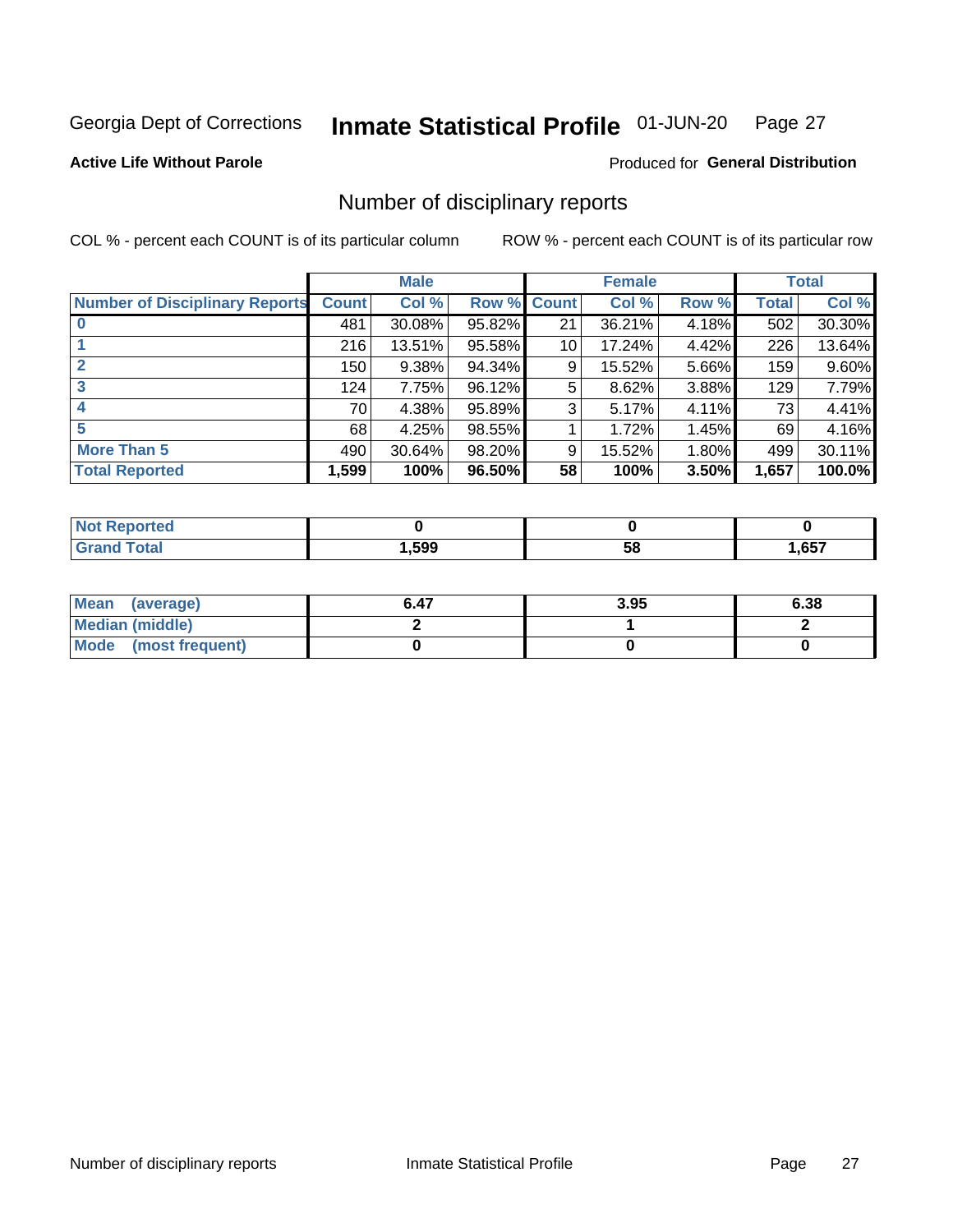#### Inmate Statistical Profile 01-JUN-20 Page 28

### **Active Life Without Parole**

#### Produced for General Distribution

# Number of transfers

COL % - percent each COUNT is of its particular column

|                            |         | <b>Male</b> |        |              | <b>Female</b> |          |              | <b>Total</b> |
|----------------------------|---------|-------------|--------|--------------|---------------|----------|--------------|--------------|
| <b>Number of Transfers</b> | Count l | Col %       | Row %  | <b>Count</b> | Col %         | Row %    | <b>Total</b> | Col %        |
|                            | 36      | 2.25%       | 81.82% | 8            | 13.79%        | 18.18%   | 44           | 2.66%        |
|                            | 407     | 25.45%      | 94.65% | 23           | 39.66%        | 5.35%    | 430          | 25.95%       |
| $\mathbf{2}$               | 240     | 15.01%      | 94.49% | 14           | 24.14%        | 5.51%    | 254          | 15.33%       |
| 3                          | 175     | 10.94%      | 96.15% | 7            | 12.07%        | $3.85\%$ | 182          | 10.98%       |
|                            | 123     | 7.69%       | 99.19% |              | 1.72%         | 0.81%    | 124          | 7.48%        |
| 5                          | 94      | 5.88%       | 98.95% |              | 1.72%         | 1.05%    | 95           | 5.73%        |
| <b>More Than 5</b>         | 524     | 32.77%      | 99.24% | 4            | 6.90%         | 0.76%    | 528          | 31.86%       |
| <b>Total Reported</b>      | 1,599   | 100%        | 96.50% | 58           | 100%          | 3.50%    | 1,657        | 100%         |

| วrted<br>NO  |      |    |      |
|--------------|------|----|------|
| <b>Total</b> | ,599 | ၁၀ | ,657 |

| Mean (average)       | 5.90 | 95.، | 5.76 |
|----------------------|------|------|------|
| Median (middle)      |      |      |      |
| Mode (most frequent) |      |      |      |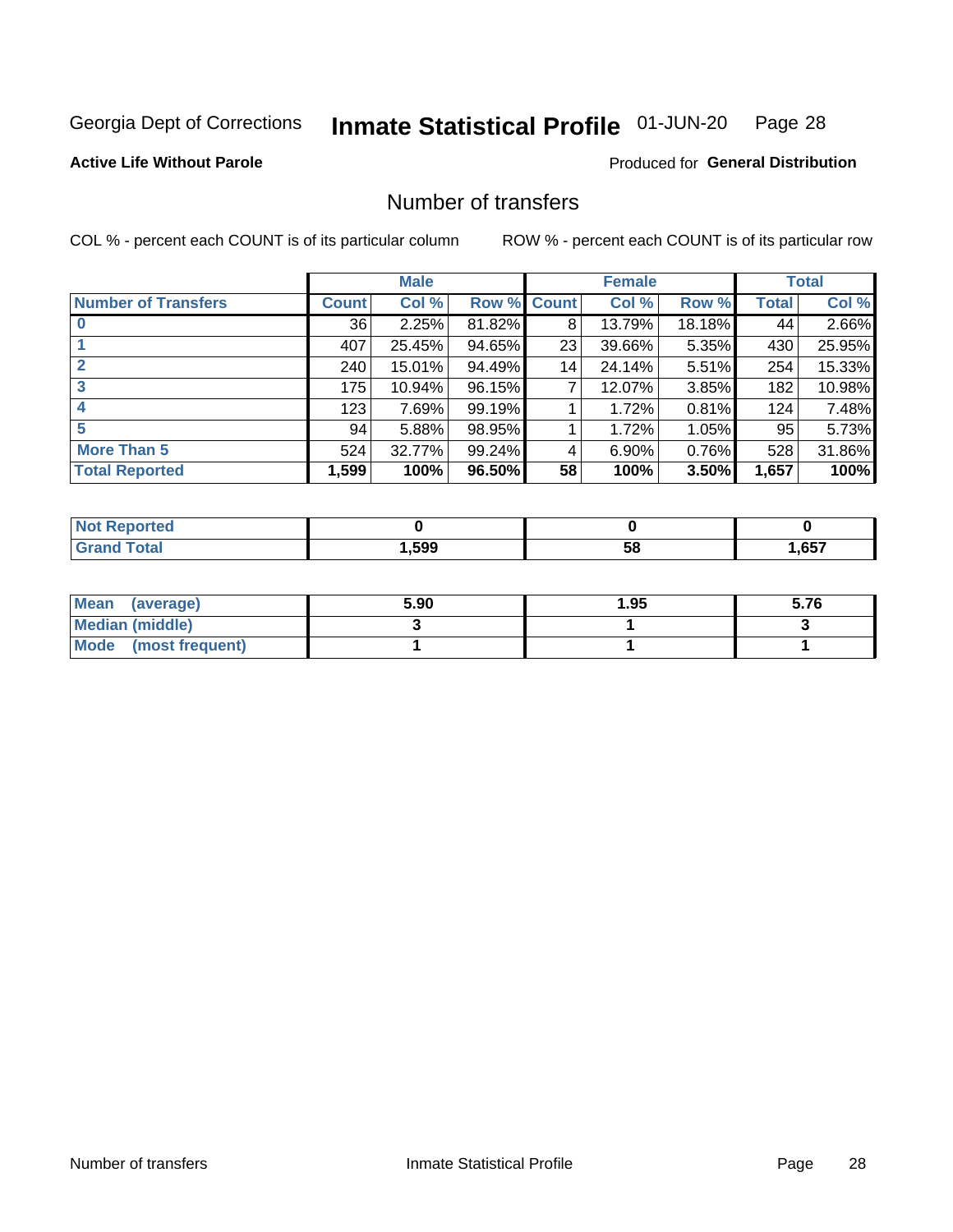#### Inmate Statistical Profile 01-JUN-20 Page 29

### **Active Life Without Parole**

**Produced for General Distribution** 

# Number of escapes

COL % - percent each COUNT is of its particular column

|                          |              | <b>Male</b> |                    |    | <b>Female</b> |          |       | Total  |
|--------------------------|--------------|-------------|--------------------|----|---------------|----------|-------|--------|
| <b>Number of Escapes</b> | <b>Count</b> | Col %       | <b>Row % Count</b> |    | Col %         | Row %    | Total | Col %  |
|                          | .595         | 99.75%      | $96.49\%$          | 58 | $100.00\%$    | $3.51\%$ | .653  | 99.76% |
|                          |              | 0.13%       | 100.00%            |    |               |          |       | 0.12%  |
|                          |              | 0.13%       | 100.00%            |    |               |          |       | 0.12%  |
| <b>Total Reported</b>    | $.599+$      | 100%        | $96.50\%$          | 58 | 100%          | 3.50%    | 1,657 | 100%   |

| <b>eported</b><br>NOT |        |    |       |
|-----------------------|--------|----|-------|
| $F$ ntn               | 599. ا | 58 | .,657 |

| Mean (average)       |  |  |
|----------------------|--|--|
| Median (middle)      |  |  |
| Mode (most frequent) |  |  |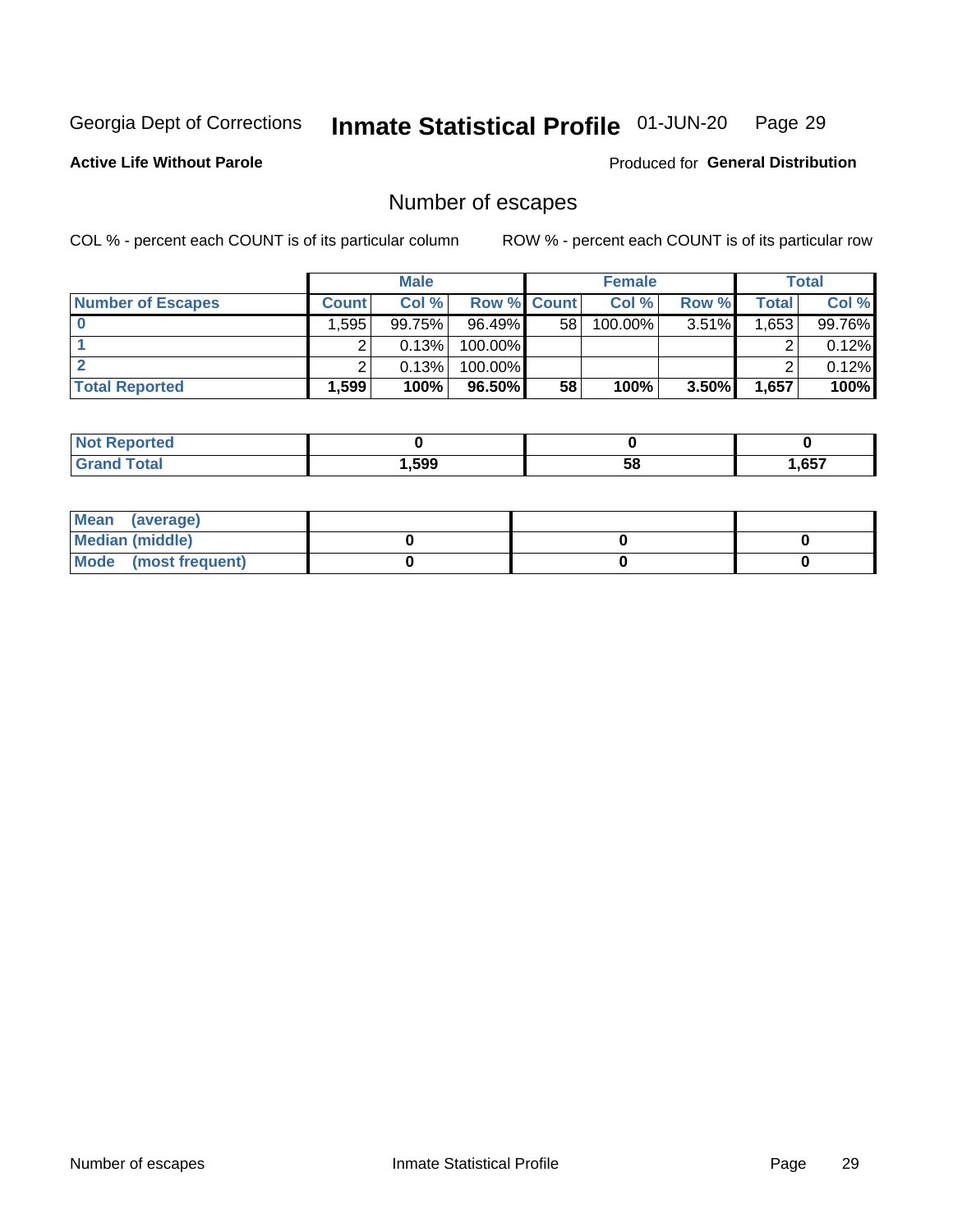### **Active Life Without Parole**

### **Produced for General Distribution**

# Time served in current (or last) institution

COL % - percent each COUNT is of its particular column

|                            |              | <b>Male</b> |         |                | <b>Female</b> |        |              | <b>Total</b> |
|----------------------------|--------------|-------------|---------|----------------|---------------|--------|--------------|--------------|
| <b>Time In Institution</b> | <b>Count</b> | Col %       | Row %   | <b>Count</b>   | Col %         | Row %  | <b>Total</b> | Col %        |
| 0 to 3 months              | 90           | 5.63%       | 97.83%  | 2              | 3.45%         | 2.17%  | 92           | 5.55%        |
| <b>3.01 to 6 months</b>    | 106          | 6.63%       | 98.15%  | $\overline{2}$ | 3.45%         | 1.85%  | 108          | 6.52%        |
| 6.01 to 9 months           | 117          | 7.32%       | 98.32%  | $\overline{2}$ | 3.45%         | 1.68%  | 119          | 7.18%        |
| 9.01 to 12 months          | 98           | 6.13%       | 97.03%  | 3              | 5.17%         | 2.97%  | 101          | 6.10%        |
| 12.01 to 18 months         | 190          | 11.88%      | 95.48%  | 9              | 15.52%        | 4.52%  | 199          | 12.01%       |
| <b>18.01 to 24 months</b>  | 186          | 11.63%      | 97.38%  | 5              | 8.62%         | 2.62%  | 191          | 11.53%       |
| $2.01$ to 3 years          | 247          | 15.45%      | 98.02%  | 5              | 8.62%         | 1.98%  | 252          | 15.21%       |
| $3.01$ to 4 years          | 159          | 9.94%       | 96.95%  | 5              | 8.62%         | 3.05%  | 164          | 9.90%        |
| $4.01$ to 5 years          | 106          | 6.63%       | 91.38%  | 10             | 17.24%        | 8.62%  | 116          | 7.00%        |
| 5.01 to 6 years            | 72           | 4.50%       | 94.74%  | 4              | 6.90%         | 5.26%  | 76           | 4.59%        |
| 6.01 to 7 years            | 49           | 3.06%       | 92.45%  | 4              | 6.90%         | 7.55%  | 53           | 3.20%        |
| 7.01 to 8 years            | 51           | 3.19%       | 96.23%  | $\overline{2}$ | 3.45%         | 3.77%  | 53           | 3.20%        |
| 8.01 to 9 years            | 30           | 1.88%       | 100.00% |                |               |        | 30           | 1.81%        |
| 9.01 to 10 years           | 27           | 1.69%       | 84.38%  | 5              | 8.62%         | 15.63% | 32           | 1.93%        |
| Over 10 years              | 71           | 4.44%       | 100.00% |                |               |        | 71           | 4.28%        |
| <b>Total Reported</b>      | 1,599        | 100%        | 96.50%  | 58             | 100%          | 3.50%  | 1,657        | 100.0%       |

| <b>Not Reported</b> |      |    |      |
|---------------------|------|----|------|
| $f \circ f \circ f$ | 599ء | vu | ,657 |

| <b>Mean</b><br>(average) | 37 months | 43 months | 37 months |
|--------------------------|-----------|-----------|-----------|
| Median (middle)          | 25 months | 40 months | 25 months |
| Mode (most frequent)     | months    | 4 months  | 1 months  |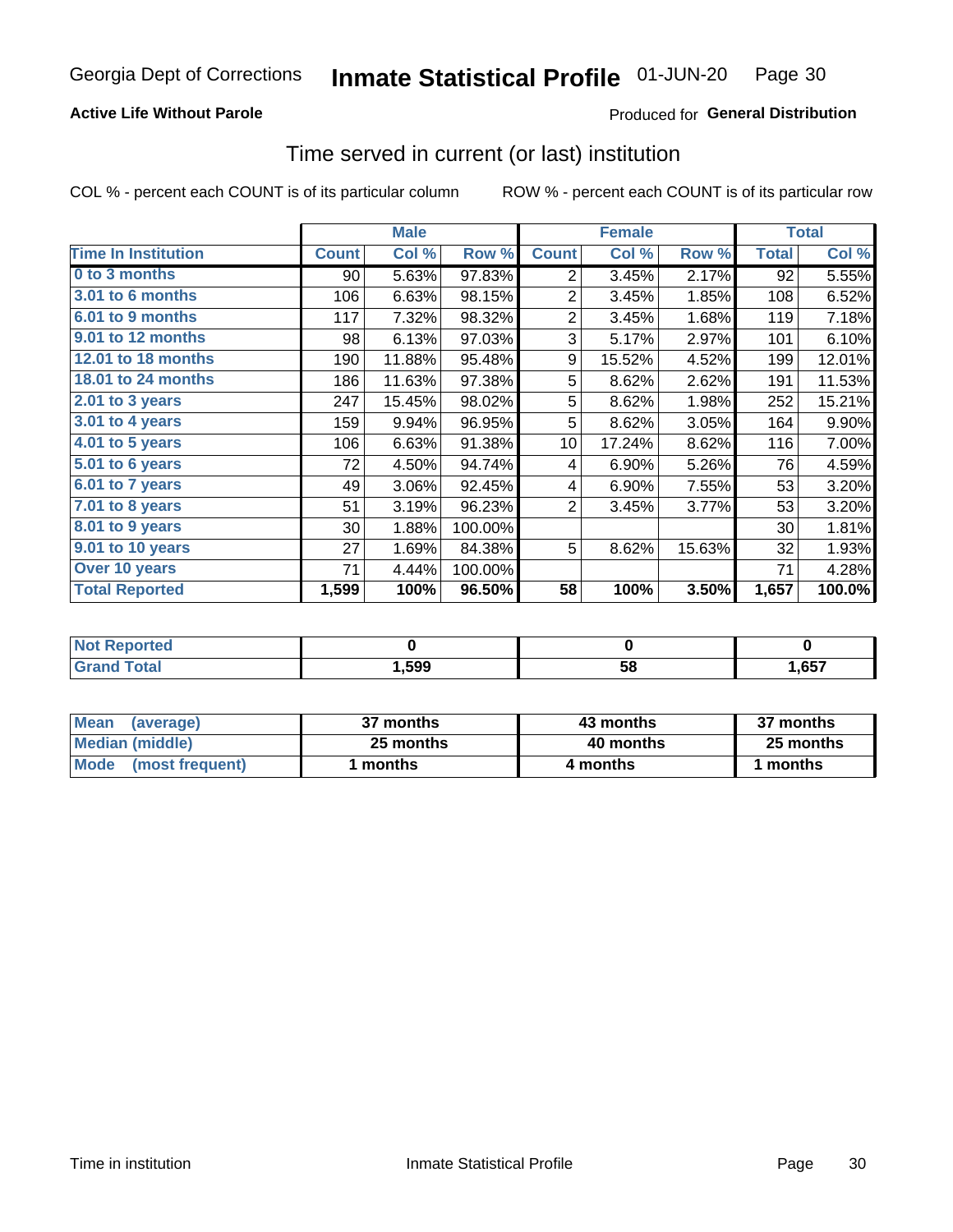#### Inmate Statistical Profile 01-JUN-20 Page 31

#### **Active Life Without Parole**

#### Produced for General Distribution

# Highest grade level attained

COL % - percent each COUNT is of its particular column

|                              |                | <b>Male</b> |         |                 | <b>Female</b> |        |                | <b>Total</b> |
|------------------------------|----------------|-------------|---------|-----------------|---------------|--------|----------------|--------------|
| <b>Grade Level</b>           | <b>Count</b>   | Col %       | Row %   | <b>Count</b>    | Col %         | Row %  | <b>Total</b>   | Col %        |
| No school at all             | 2              | 0.17%       | 100.00% |                 |               |        | $\overline{2}$ | 0.16%        |
| <b>Grade 1</b>               | 1              | 0.08%       | 100.00% |                 |               |        | 1              | 0.08%        |
| <b>Grade 2</b>               | 1              | 0.08%       | 100.00% |                 |               |        | 1              | 0.08%        |
| <b>Grade 3</b>               | $\overline{2}$ | 0.17%       | 100.00% |                 |               |        | $\overline{2}$ | 0.16%        |
| <b>Grade 4</b>               | 3              | 0.25%       | 100.00% |                 |               |        | 3              | 0.25%        |
| Grade 5                      | 1              | 0.08%       | 100.00% |                 |               |        | 1              | 0.08%        |
| Grade 6                      | 9              | 0.75%       | 100.00% |                 |               |        | 9              | 0.74%        |
| Grade 7                      | 34             | 2.84%       | 100.00% |                 |               |        | 34             | 2.78%        |
| Grade 8                      | 80             | 6.69%       | 98.77%  | 1               | 3.85%         | 1.23%  | 81             | 6.63%        |
| Grade 9                      | 144            | 12.04%      | 97.96%  | 3               | 11.54%        | 2.04%  | 147            | 12.03%       |
| Grade 10                     | 226            | 18.90%      | 97.41%  | 6               | 23.08%        | 2.59%  | 232            | 18.99%       |
| Grade 11                     | 219            | 18.31%      | 98.65%  | 3               | 11.54%        | 1.35%  | 222            | 18.17%       |
| <b>Grade 12 or GED</b>       | 316            | 26.42%      | 97.53%  | 8               | 30.77%        | 2.47%  | 324            | 26.51%       |
| Some tech school             | 14             | 1.17%       | 93.33%  | 1               | 3.85%         | 6.67%  | 15             | 1.23%        |
| <b>Completed tech school</b> | 17             | 1.42%       | 100.00% |                 |               |        | 17             | 1.39%        |
| College, 1 year              | 38             | 3.18%       | 97.44%  | 1               | 3.85%         | 2.56%  | 39             | 3.19%        |
| College, 2 year              | 42             | 3.51%       | 97.67%  | 1               | 3.85%         | 2.33%  | 43             | 3.52%        |
| College, 3 year              | 19             | 1.59%       | 100.00% |                 |               |        | 19             | 1.55%        |
| <b>Bachelor's degree</b>     | 21             | 1.76%       | 100.00% |                 |               |        | 21             | 1.72%        |
| <b>Master's degree</b>       | 4              | 0.33%       | 80.00%  | 1               | 3.85%         | 20.00% | 5              | 0.41%        |
| Ph.D. degree                 | 1              | 0.08%       | 50.00%  | 1               | 3.85%         | 50.00% | $\overline{2}$ | 0.16%        |
| Law degree                   | $\overline{2}$ | 0.17%       | 100.00% |                 |               |        | $\overline{2}$ | 0.16%        |
| <b>Total Reported</b>        | 1,196          | 100%        | 97.87%  | $\overline{26}$ | 100.0%        | 2.13%  | 1,222          | 100%         |

| NO   | 100    | ^^  | ---  |
|------|--------|-----|------|
| rtec | ヿヷぃ    | ◡∠  | マソー  |
| υιαι | 599. ا | -58 | ,657 |

| <b>Mean</b><br>(average) | 10.84           | 11.62           | 10.86           |
|--------------------------|-----------------|-----------------|-----------------|
| <b>Median (middle)</b>   | Grade 11        | Other           | Grade 11        |
| Mode<br>(most frequent)  | Grade 12 or GED | Grade 12 or GED | Grade 12 or GED |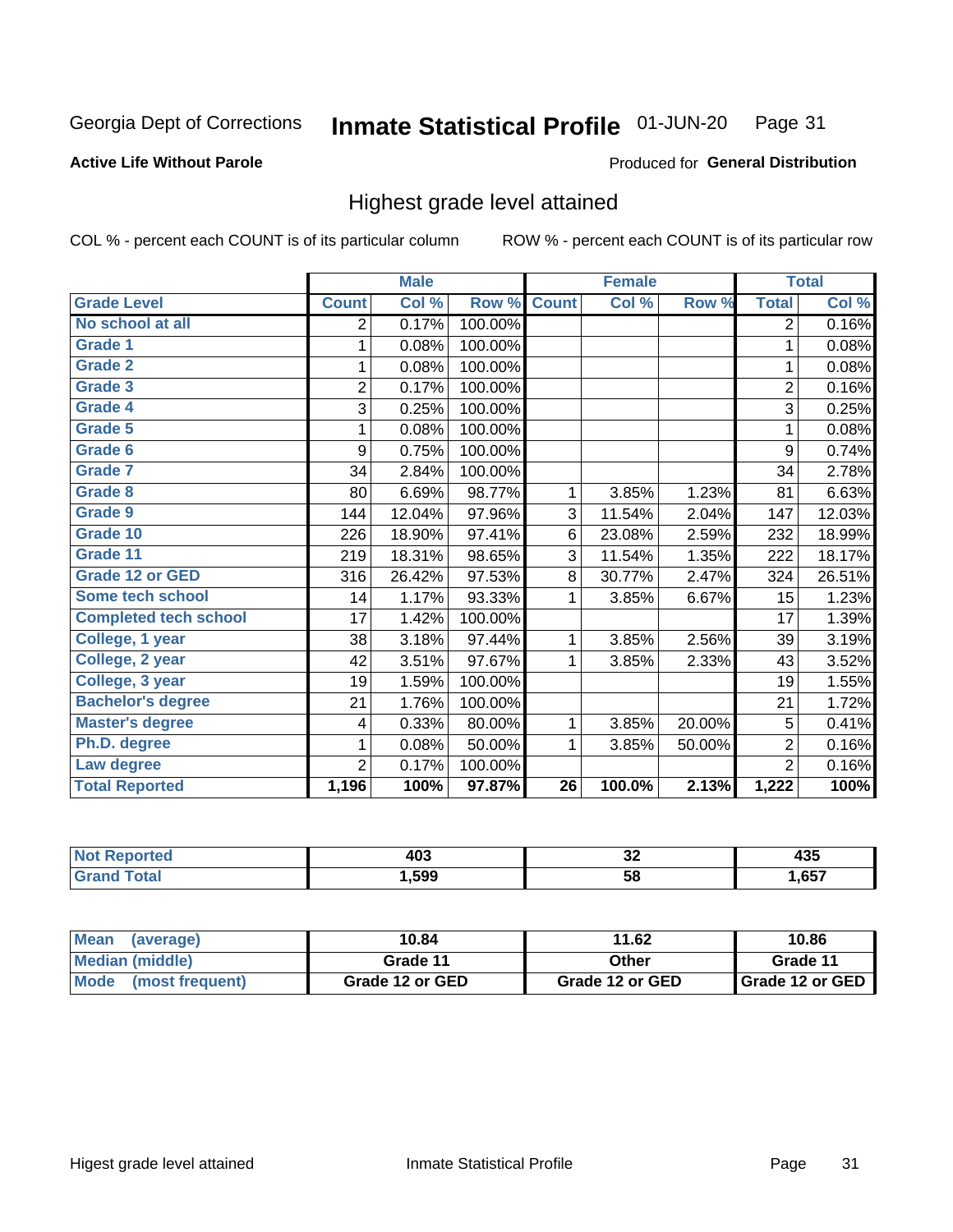#### Inmate Statistical Profile 01-JUN-20 Page 32

### **Active Life Without Parole**

#### Produced for General Distribution

# Culture fair IQ scores

COL % - percent each COUNT is of its particular column

|                       |              | <b>Male</b> |                    |                | <b>Female</b> |          |              | <b>Total</b> |
|-----------------------|--------------|-------------|--------------------|----------------|---------------|----------|--------------|--------------|
| <b>IQ Scores</b>      | <b>Count</b> | Col %       | <b>Row % Count</b> |                | Col %         | Row %    | <b>Total</b> | Col %        |
| $60 - 69$             | 43           | 3.14%       | 97.73%             |                | 2.13%         | $2.27\%$ | 44           | 3.11%        |
| $70 - 79$             | 102          | 7.45%       | 97.14%             | 3              | 6.38%         | 2.86%    | 105          | 7.42%        |
| $80 - 89$             | 187          | 13.66%      | 96.39%             | $\overline{7}$ | 14.89%        | 3.61%    | 194          | 13.70%       |
| $90 - 99$             | 356          | 26.00%      | 94.93%             | 19             | 40.43%        | 5.07%    | 375          | 26.48%       |
| $100 - 109$           | 374          | 27.32%      | 97.65%             | 9              | 19.15%        | 2.35%    | 383          | 27.05%       |
| $110 - 119$           | 257          | 18.77%      | 98.09%             | 5              | 10.64%        | 1.91%    | 262          | 18.50%       |
| $120 - 129$           | 48           | 3.51%       | 96.00%             | $\overline{2}$ | 4.26%         | $4.00\%$ | 50           | 3.53%        |
| $130 - 139$           | 2            | 0.15%       | 66.67%             | 1              | 2.13%         | 33.33%   | 3            | 0.21%        |
| <b>Total Reported</b> | 1,369        | 100%        | 96.68%             | 47             | 100.0%        | 3.32%    | 1,416        | 100%         |

| <b>Not Reported</b>  | つりつ<br>ZIZ |    | 219       |
|----------------------|------------|----|-----------|
| Not Valid (under 60) | 18         |    | ົາງ<br>LL |
| <b>Grand Total</b>   | 1,599      | 58 | 1,657     |

| <b>Mean</b><br>(average) | 98 | 98  | 98 |
|--------------------------|----|-----|----|
| Median (middle)          | 99 | 96  | 99 |
| Mode (most frequent)     | 99 | 102 | 99 |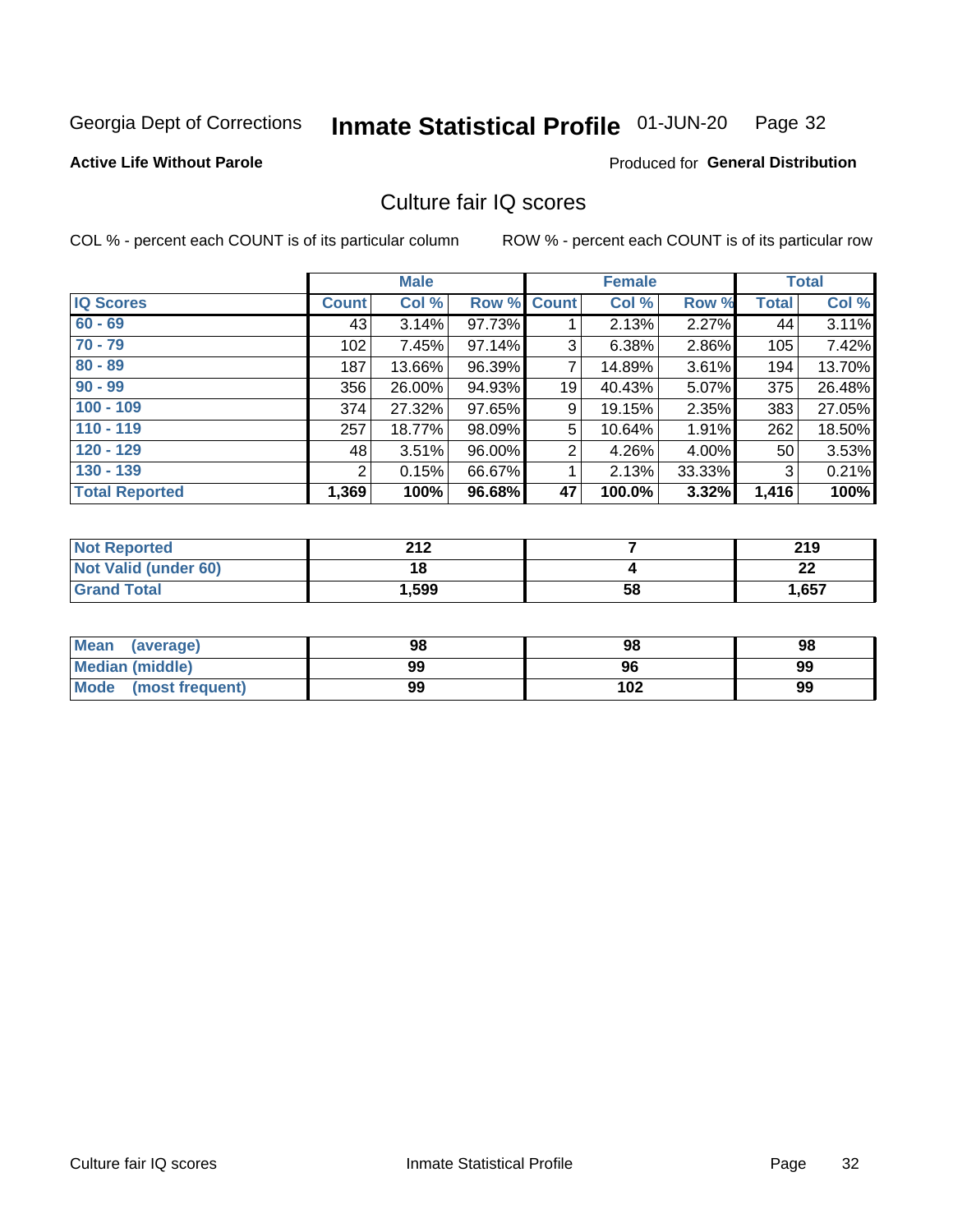#### Inmate Statistical Profile 01-JUN-20 Page 33

#### **Active Life Without Parole**

# **Produced for General Distribution**

# Wide Range Achievement Test (WRAT) reading score

COL % - percent each COUNT is of its particular column

|                           |              | <b>Male</b> |         |                | <b>Female</b> |       |              | <b>Total</b> |
|---------------------------|--------------|-------------|---------|----------------|---------------|-------|--------------|--------------|
| <b>WRAT Reading Score</b> | <b>Count</b> | Col %       | Row %   | <b>Count</b>   | Col %         | Row % | <b>Total</b> | Col %        |
| $0.1$ to $0.9$            | 27           | 1.84%       | 100.00% |                |               |       | 27           | 1.78%        |
| 1.0 to 1.9                | 23           | 1.57%       | 100.00% |                |               |       | 23           | 1.51%        |
| 2.0 to 2.9                | 49           | 3.34%       | 96.08%  | $\overline{2}$ | 3.92%         | 3.92% | 51           | 3.36%        |
| 3.0 to 3.9                | 87           | 5.92%       | 95.60%  | 4              | 7.84%         | 4.40% | 91           | 5.99%        |
| 4.0 to 4.9                | 113          | 7.69%       | 96.58%  | 4              | 7.84%         | 3.42% | 117          | 7.70%        |
| 5.0 to 5.9                | 137          | 9.33%       | 98.56%  | $\overline{2}$ | 3.92%         | 1.44% | 139          | 9.14%        |
| 6.0 to 6.9                | 118          | 8.03%       | 98.33%  | $\overline{2}$ | 3.92%         | 1.67% | 120          | 7.89%        |
| 7.0 to 7.9                | 45           | 3.06%       | 100.00% |                |               |       | 45           | 2.96%        |
| 8.0 to 8.9                | 126          | 8.58%       | 97.67%  | 3              | 5.88%         | 2.33% | 129          | 8.49%        |
| 9.0 to 9.9                | 72           | 4.90%       | 97.30%  | $\overline{2}$ | 3.92%         | 2.70% | 74           | 4.87%        |
| 10.0 to 10.9              | 88           | 5.99%       | 98.88%  | 1              | 1.96%         | 1.12% | 89           | 5.86%        |
| 11.0 to 11.9              | 141          | 9.60%       | 95.92%  | 6              | 11.76%        | 4.08% | 147          | 9.67%        |
| 12.0 to 12.9              | 390          | 26.55%      | 94.66%  | 22             | 43.14%        | 5.34% | 412          | 27.11%       |
| 13                        | 53           | 3.61%       | 94.64%  | 3              | 5.88%         | 5.36% | 56           | 3.68%        |
| <b>Total Reported</b>     | 1,469        | 100%        | 96.64%  | 51             | 100%          | 3.36% | 1,520        | 100.0%       |

| <b>Not Reported</b>          | 130  |    | , , ,<br>וטו |
|------------------------------|------|----|--------------|
| <b>Total</b><br><b>Grand</b> | ,599 | 58 | 1,657        |

| <b>Mean</b><br>(average)       | גי כ<br>o. / I     | 9.88 | 8.75 |
|--------------------------------|--------------------|------|------|
| Median (middle)                | י ה<br><u> ม.∠</u> | 11.9 | 9.2  |
| <b>Mode</b><br>(most frequent) | 12.9               | 12.9 | 12.9 |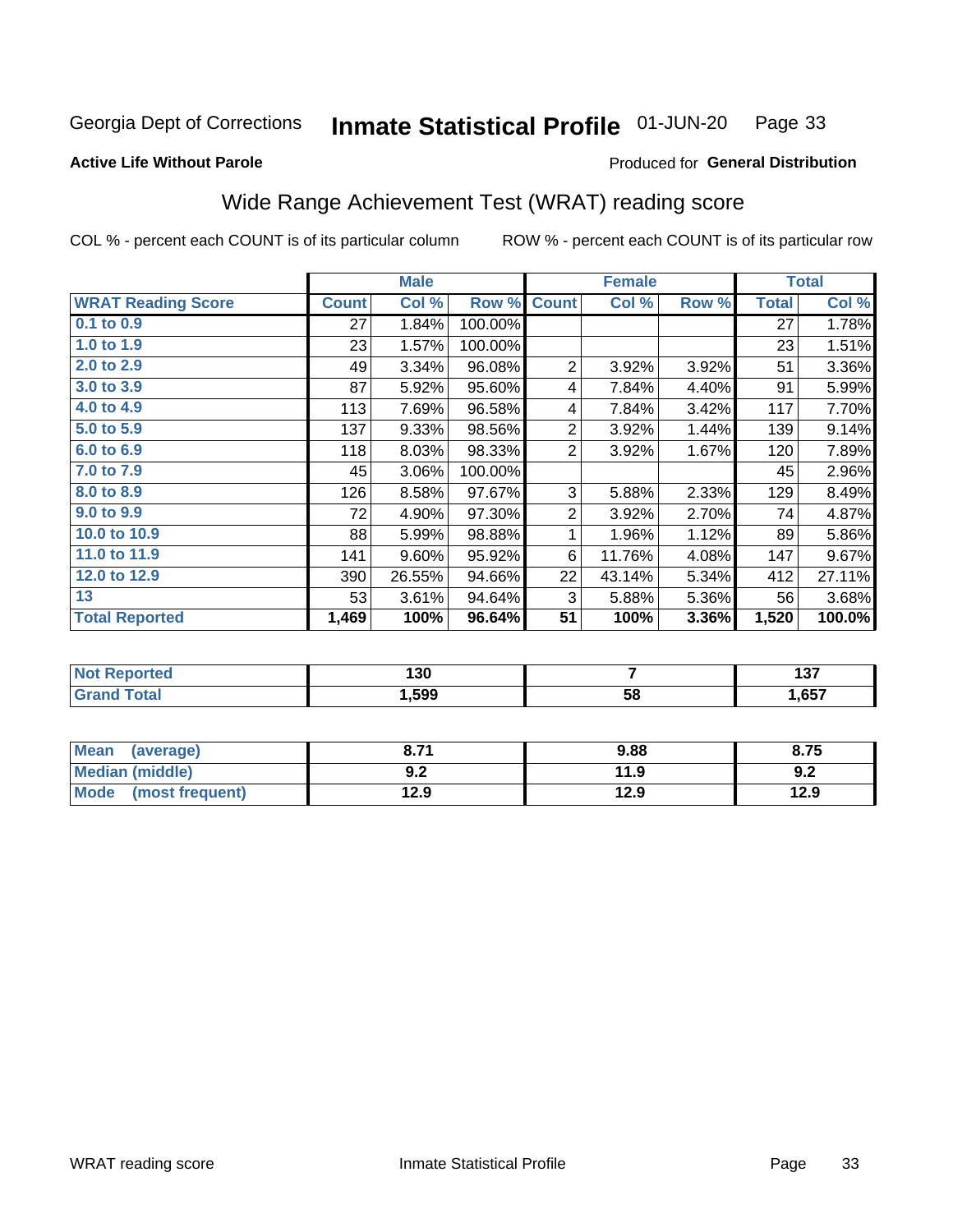#### Inmate Statistical Profile 01-JUN-20 Page 34

#### **Active Life Without Parole**

### **Produced for General Distribution**

# Wide Range Achievement Test (WRAT) math score

COL % - percent each COUNT is of its particular column

|                              |              | <b>Male</b> |         |                | <b>Female</b> |        |              | <b>Total</b> |
|------------------------------|--------------|-------------|---------|----------------|---------------|--------|--------------|--------------|
| <b>WRAT Mathematic Score</b> | <b>Count</b> | Col %       | Row %   | <b>Count</b>   | Col %         | Row %  | <b>Total</b> | Col %        |
| 0.1 to 0.9                   | 5            | 0.34%       | 100.00% |                |               |        | 5            | 0.33%        |
| 1.0 to 1.9                   | 12           | 0.82%       | 100.00% |                |               |        | 12           | 0.79%        |
| 2.0 to 2.9                   | 35           | 2.38%       | 97.22%  | 1              | 1.96%         | 2.78%  | 36           | 2.37%        |
| 3.0 to 3.9                   | 78           | 5.31%       | 97.50%  | $\overline{2}$ | 3.92%         | 2.50%  | 80           | 5.26%        |
| 4.0 to 4.9                   | 165          | 11.23%      | 97.06%  | 5              | 9.80%         | 2.94%  | 170          | 11.18%       |
| 5.0 to 5.9                   | 211          | 14.36%      | 97.69%  | 5              | 9.80%         | 2.31%  | 216          | 14.21%       |
| 6.0 to 6.9                   | 311          | 21.17%      | 97.19%  | 9              | 17.65%        | 2.81%  | 320          | 21.05%       |
| 7.0 to 7.9                   | 133          | 9.05%       | 96.38%  | 5              | 9.80%         | 3.62%  | 138          | 9.08%        |
| 8.0 to 8.9                   | 148          | 10.07%      | 98.01%  | 3              | 5.88%         | 1.99%  | 151          | 9.93%        |
| 9.0 to 9.9                   | 109          | 7.42%       | 95.61%  | 5              | 9.80%         | 4.39%  | 114          | 7.50%        |
| 10.0 to 10.9                 | 32           | 2.18%       | 100.00% |                |               |        | 32           | 2.11%        |
| 11.0 to 11.9                 | 49           | 3.34%       | 96.08%  | 2              | 3.92%         | 3.92%  | 51           | 3.36%        |
| 12.0 to 12.9                 | 175          | 11.91%      | 93.09%  | 13             | 25.49%        | 6.91%  | 188          | 12.37%       |
| 13                           | 6            | 0.41%       | 85.71%  | 1              | 1.96%         | 14.29% | 7            | 0.46%        |
| <b>Total Reported</b>        | 1,469        | 100%        | 96.64%  | 51             | 100%          | 3.36%  | 1,520        | 100%         |

| <b>NOT</b><br>Reported | 130  |    | כ מ<br>1 J I          |
|------------------------|------|----|-----------------------|
| 'otal                  | ,599 | 58 | <b>CET</b><br>ו כס. ו |

| Mean<br>(average)    | 7.34 | 8.40 | 7.38 |
|----------------------|------|------|------|
| Median (middle)      | 6.9  | 7.4  | 6.9  |
| Mode (most frequent) | 12.9 | 12.9 | 12.9 |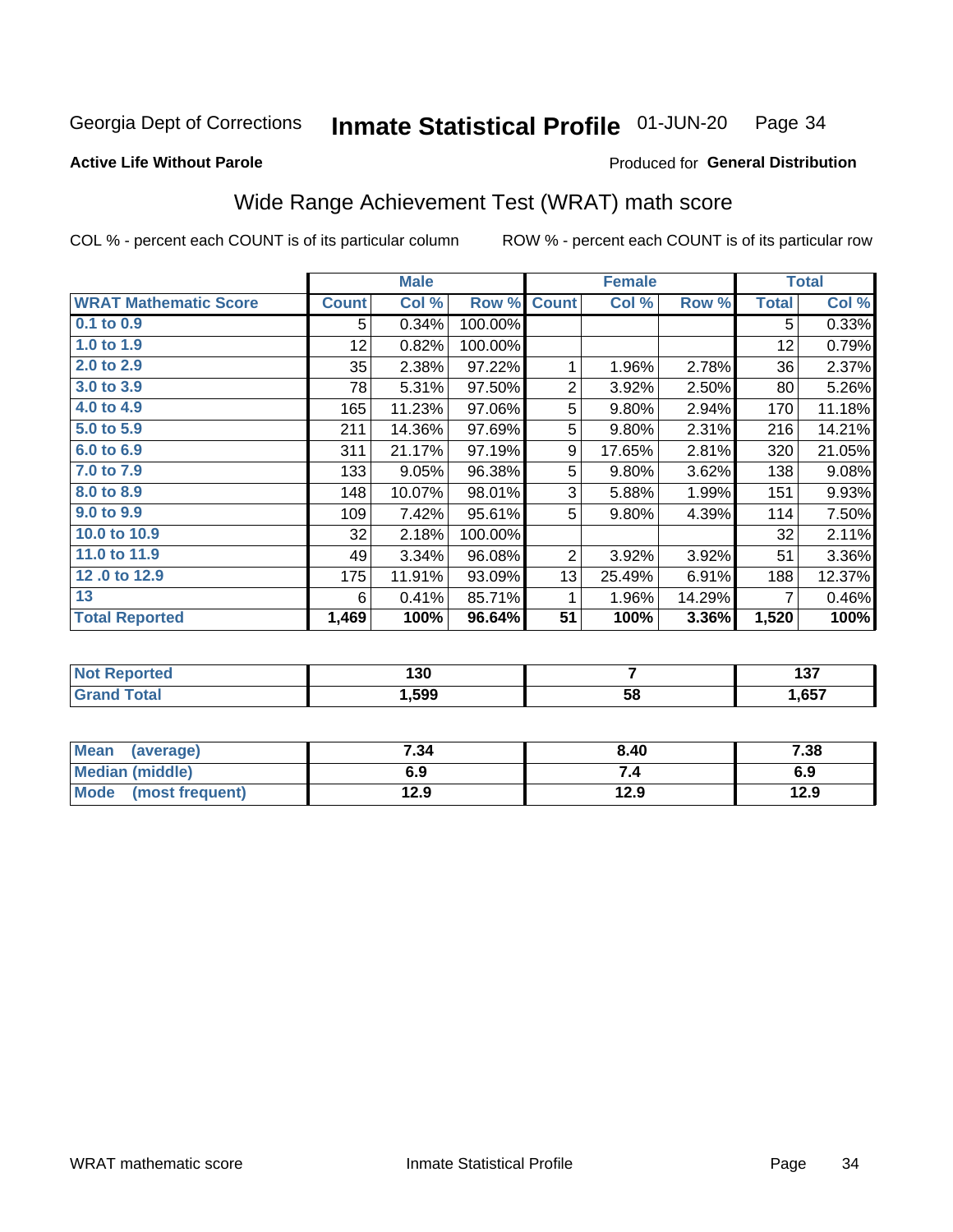#### Inmate Statistical Profile 01-JUN-20 Page 35

#### **Active Life Without Parole**

### **Produced for General Distribution**

# Wide Range Achievement Test (WRAT) spelling score

COL % - percent each COUNT is of its particular column

ROW % - percent each COUNT is of its particular row

 $\overline{58}$ 

|                            |                 | <b>Male</b> |         | <b>Female</b>   |        |       | <b>Total</b> |        |
|----------------------------|-----------------|-------------|---------|-----------------|--------|-------|--------------|--------|
| <b>WRAT Spelling Score</b> | <b>Count</b>    | Col %       | Row %   | <b>Count</b>    | Col %  | Row % | <b>Total</b> | Col %  |
| 0.1 to 0.9                 | 26              | 1.77%       | 100.00% |                 |        |       | 26           | 1.71%  |
| 1.0 to 1.9                 | 37              | 2.52%       | 100.00% |                 |        |       | 37           | 2.44%  |
| 2.0 to 2.9                 | 61              | 4.16%       | 96.83%  | $\overline{2}$  | 3.92%  | 3.17% | 63           | 4.15%  |
| 3.0 to 3.9                 | 86              | 5.86%       | 97.73%  | $\overline{2}$  | 3.92%  | 2.27% | 88           | 5.80%  |
| 4.0 to 4.9                 | 86              | 5.86%       | 97.73%  | $\mathbf 2$     | 3.92%  | 2.27% | 88           | 5.80%  |
| 5.0 to 5.9                 | 150             | 10.22%      | 99.34%  | 1               | 1.96%  | 0.66% | 151          | 9.95%  |
| 6.0 to 6.9                 | 129             | 8.79%       | 98.47%  | $\overline{2}$  | 3.92%  | 1.53% | 131          | 8.63%  |
| 7.0 to 7.9                 | 134             | 9.13%       | 97.81%  | 3               | 5.88%  | 2.19% | 137          | 9.03%  |
| 8.0 to 8.9                 | 130             | 8.86%       | 97.74%  | 3               | 5.88%  | 2.26% | 133          | 8.76%  |
| 9.0 to 9.9                 | 81              | 5.52%       | 100.00% |                 |        |       | 81           | 5.34%  |
| 10.0 to 10.9               | 74              | 5.04%       | 100.00% |                 |        |       | 74           | 4.87%  |
| 11.0 to 11.9               | 102             | 6.95%       | 93.58%  | $\overline{7}$  | 13.73% | 6.42% | 109          | 7.18%  |
| 12.0 to 12.9               | 341             | 23.24%      | 92.41%  | 28              | 54.90% | 7.59% | 369          | 24.31% |
| 13                         | 30 <sup>°</sup> | 2.04%       | 96.77%  | 1               | 1.96%  | 3.23% | 31           | 2.04%  |
| <b>Total Reported</b>      | 1,467           | 100%        | 96.64%  | $\overline{51}$ | 100%   | 3.36% | 1,518        | 100.0% |
|                            |                 |             |         |                 |        |       |              |        |
| <b>Not Reported</b>        |                 | 132         |         |                 | 7      |       |              | 139    |

| <b>Mean</b><br>(average)       | 8.25 | 10.55        | 8.33 |
|--------------------------------|------|--------------|------|
| Median (middle)                | o. J | 127<br>I 4.I | ი.ა  |
| <b>Mode</b><br>(most frequent) | 12.9 | 12.9         | 12.9 |

1,599

**Grand Total** 

 $1,657$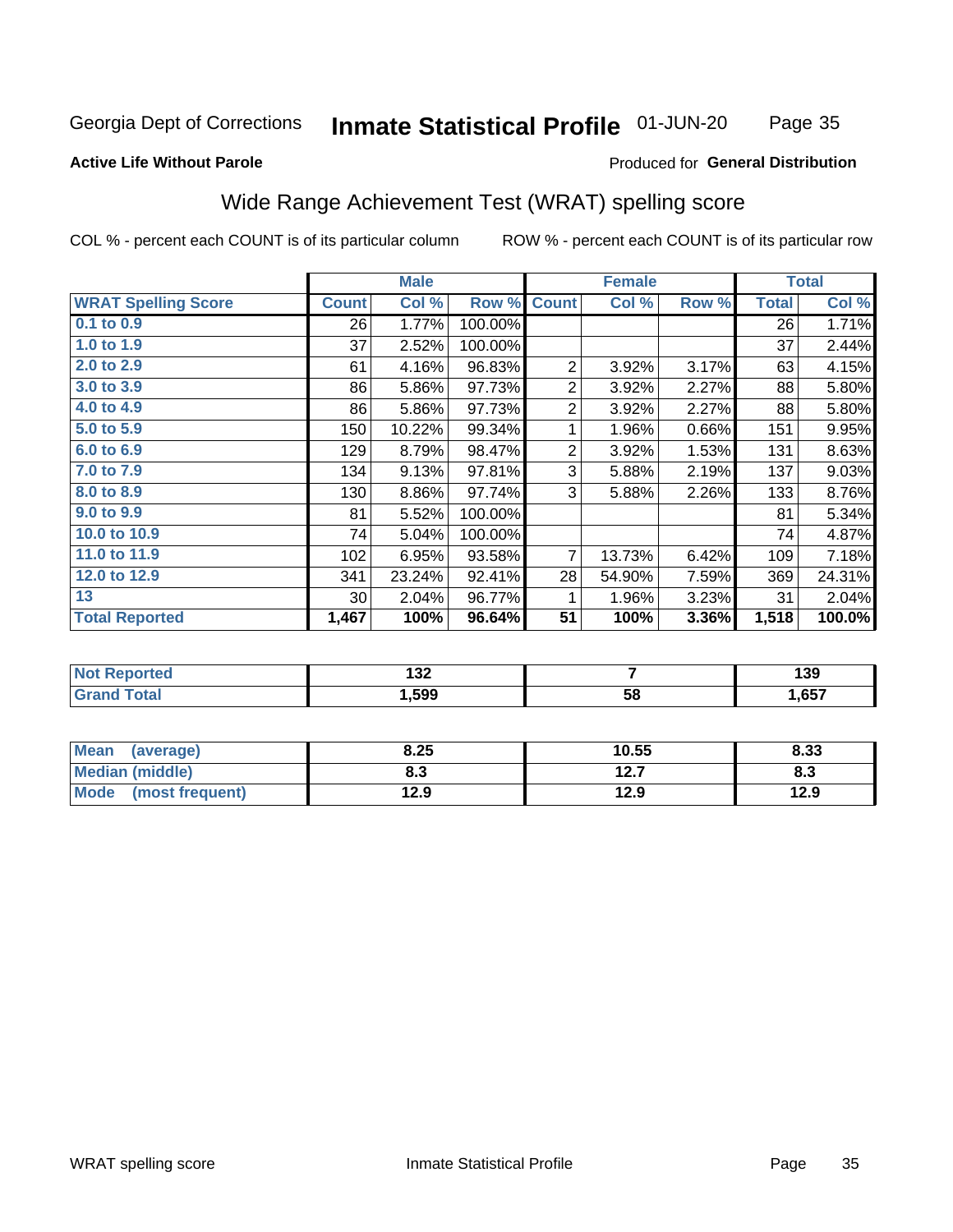#### Inmate Statistical Profile 01-JUN-20 Page 36

#### **Active Life Without Parole**

# Produced for General Distribution

# Current / last mental health treatment level

COL % - percent each COUNT is of its particular column

|                                    |              | <b>Male</b> |         |              | <b>Female</b> |        |              | <b>Total</b> |
|------------------------------------|--------------|-------------|---------|--------------|---------------|--------|--------------|--------------|
| <b>Mental Health Treatment Lev</b> | <b>Count</b> | Col %       | Row %   | <b>Count</b> | Col %         | Row %  | <b>Total</b> | Col %        |
| 1 No problem at current time       | 282          | 39.44%      | 96.25%  | 11           | 21.57%        | 3.75%  | 293          | 38.25%       |
| 2 Receiving outpatient             | 342          | 47.83%      | 89.76%  | 39           | 76.47%        | 10.24% | 381          | 49.74%       |
| <b>Treatment</b>                   |              |             |         |              |               |        |              |              |
| 3 Inpatient, moderate              | 68           | 9.51%       | 98.55%  |              | 1.96%         | 1.45%  | 69           | 9.01%        |
| <b>Treatment</b>                   |              |             |         |              |               |        |              |              |
| 4 Inpatient, intensive             | 23           | 3.22%       | 100.00% |              |               |        | 23           | 3.00%        |
| Treatment                          |              |             |         |              |               |        |              |              |
| <b>Total Evaluated</b>             | 715          | 100%        | 93.34%  | 51           | 100%          | 6.66%  | 766          | 100%         |

| Never had MH evaluation | 884   |    | ∘۵۵<br>ОJ |
|-------------------------|-------|----|-----------|
| Total                   | .,599 | 58 | ,657      |

| <b>Median (middle)</b>         | <b>Receiving outpatient</b><br>treatment | <b>Receiving outpatient</b><br>treatment | <b>Receiving</b><br>outpatient<br>treatment |  |
|--------------------------------|------------------------------------------|------------------------------------------|---------------------------------------------|--|
| <b>Mode</b><br>(most frequent) | <b>Receiving outpatient</b><br>treatment | <b>Receiving outpatient</b><br>treatment | <b>Receiving</b><br>outpatient<br>treatment |  |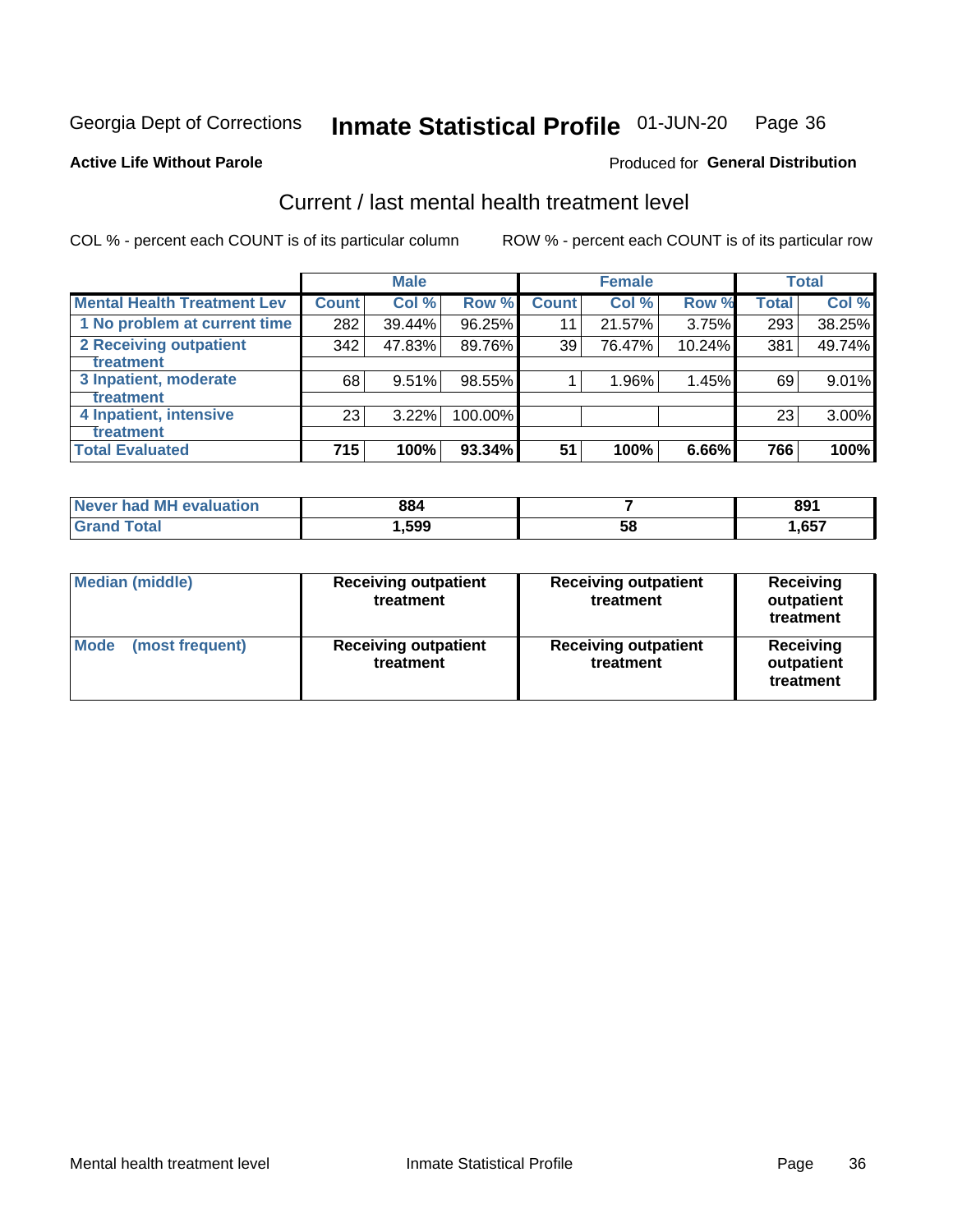#### **Inmate Statistical Profile 01-JUN-20** Page 37

### **Active Life Without Parole**

### Produced for General Distribution

# PULHESDWIT medical scale - 'P' overall condition ('P'hysical)

COL % - percent each COUNT is of its particular column

|                                  |                 | <b>Male</b> |             |    | <b>Female</b> |       |              | <b>Total</b> |
|----------------------------------|-----------------|-------------|-------------|----|---------------|-------|--------------|--------------|
| 'P' Overall Condition            | <b>Count</b>    | Col %       | Row % Count |    | Col %         | Row % | <b>Total</b> | Col %        |
| 1 No medical illness             | 1,125           | 75.86%      | 97.32%      | 31 | 53.45%        | 2.68% | 1,156        | 75.02%       |
| 2 Well-controlled chronic        | 318             | $21.44\%$   | 92.44%      | 26 | 44.83%        | 7.56% | 344          | 22.32%       |
| <b>lillness</b>                  |                 |             |             |    |               |       |              |              |
| 3 Poorly-controlled chronic      | 37 <sup>1</sup> | 2.49%       | 97.37%      |    | 1.72%         | 2.63% | 38           | 2.47%        |
| <b>illness</b>                   |                 |             |             |    |               |       |              |              |
| 4 Significant problems requiring | 2 <sub>1</sub>  | 0.13%       | 100.00%     |    |               |       | 2            | 0.13%        |
| special housing                  |                 |             |             |    |               |       |              |              |
| 5 Terminal illness, < 6 months   |                 | 0.07%       | 100.00%     |    |               |       |              | 0.06%        |
| to live                          |                 |             |             |    |               |       |              |              |
| <b>Total Reported</b>            | 1,483           | 100%        | 96.24%      | 58 | 100%          | 3.76% | 1,541        | 100%         |

| rtea<br>⋯          | 116    |    | 44 C<br>1 V |
|--------------------|--------|----|-------------|
| $\sim$ 40<br>_____ | 599, ا | Эč | ,657        |

|  |  | Mode (most frequent) | 1 No medical illness | 1 No medical illness | 1 No medical<br>illness |
|--|--|----------------------|----------------------|----------------------|-------------------------|
|--|--|----------------------|----------------------|----------------------|-------------------------|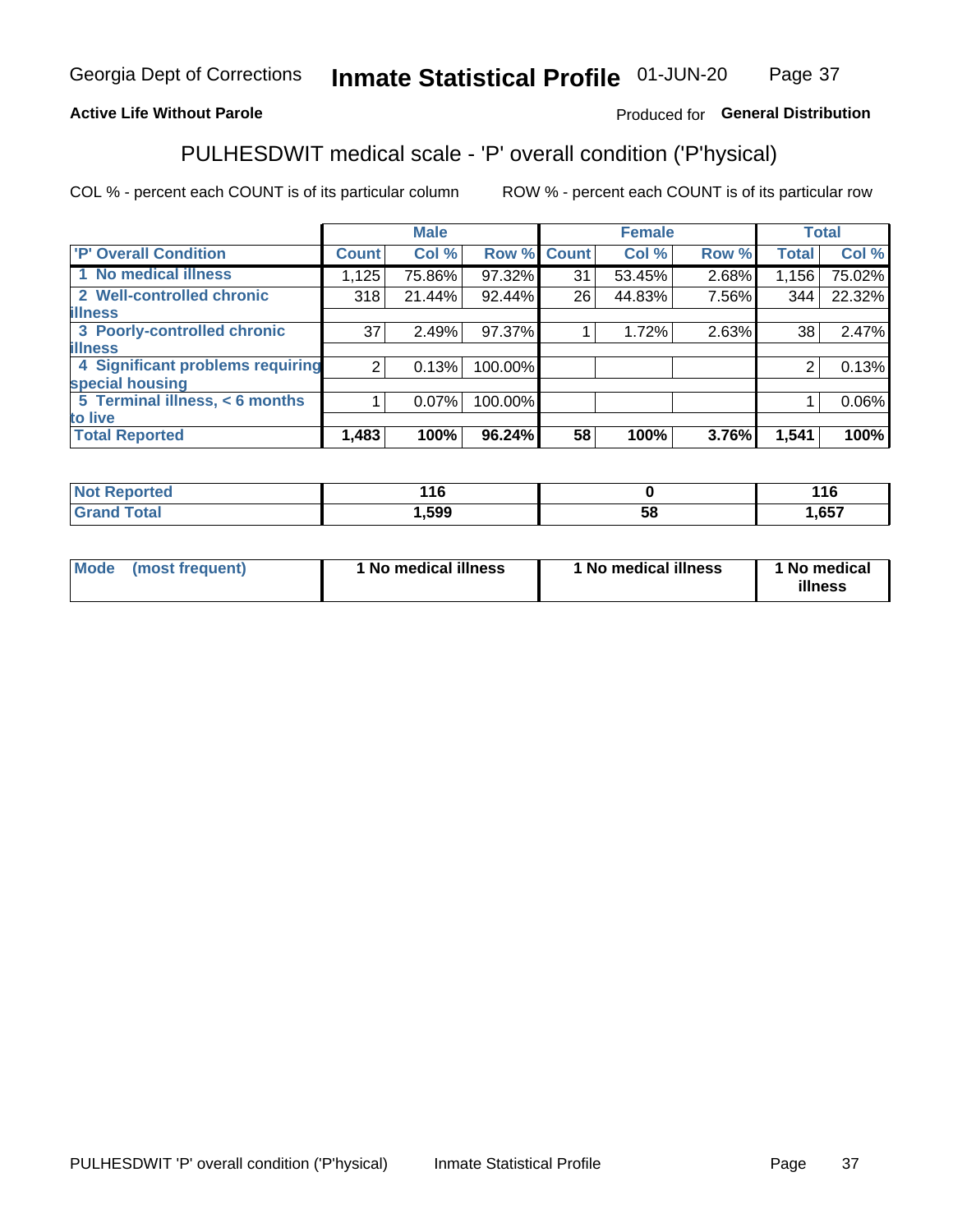### **Active Life Without Parole**

### Produced for General Distribution

# PULHESDWIT medical scale - 'U' upper body

COL % - percent each COUNT is of its particular column

|                              |                 | <b>Male</b> |         |              | <b>Female</b> |       |              | <b>Total</b> |
|------------------------------|-----------------|-------------|---------|--------------|---------------|-------|--------------|--------------|
| <b>'U' Upper Body</b>        | <b>Count</b>    | Col %       | Row %   | <b>Count</b> | Col %         | Row % | <b>Total</b> | Col %        |
| 1 Upper bones, joints,       | 1,388           | 93.78%      | 96.26%  | 54           | 93.10%        | 3.74% | 1,442        | 93.76%       |
| muscles all OK               |                 |             |         |              |               |       |              |              |
| 2 One or both arms minimally | 77              | 5.20%       | 95.06%  | 4            | 6.90%         | 4.94% | 81           | 5.27%        |
| <b>limited</b>               |                 |             |         |              |               |       |              |              |
| 3 One or both arms           | 12 <sub>1</sub> | 0.81%       | 100.00% |              |               |       | 12           | 0.78%        |
| <b>moderately limited</b>    |                 |             |         |              |               |       |              |              |
| 4 One arm disabled,          | 3               | 0.20%       | 100.00% |              |               |       | 3            | 0.20%        |
| paralyzed, or amputated      |                 |             |         |              |               |       |              |              |
| <b>Total Reported</b>        | 1,480           | 100%        | 96.23%  | 58           | 100%          | 3.77% | 1,538        | 100.0%       |

| <b>Not Reported</b> | 140<br>- 1 J |    | 11 Q<br>. |
|---------------------|--------------|----|-----------|
| <b>Total</b>        | ,599         | 58 | ,657      |

| Mode | (most frequent) | 1 Upper bones, joints,<br>muscles all OK | 1 Upper bones, joints,<br>muscles all OK | 1 Upper bones,<br>ljoints, muscles all<br>ΟK |
|------|-----------------|------------------------------------------|------------------------------------------|----------------------------------------------|
|------|-----------------|------------------------------------------|------------------------------------------|----------------------------------------------|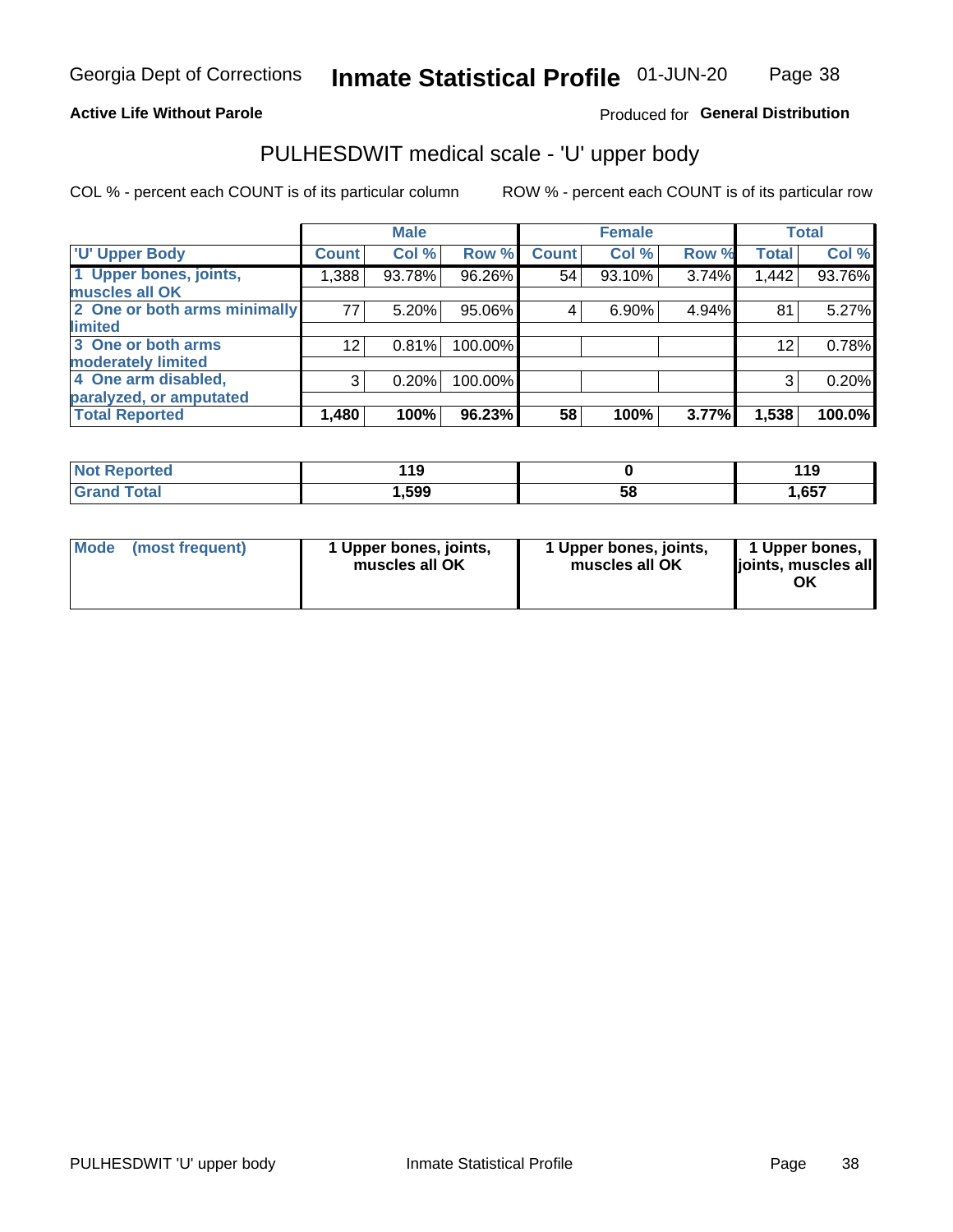### **Active Life Without Parole**

### Produced for General Distribution

# PULHESDWIT medical scale - 'L' lower body

COL % - percent each COUNT is of its particular column

|                                |              | <b>Male</b> |         |              | <b>Female</b> |       |              | <b>Total</b> |
|--------------------------------|--------------|-------------|---------|--------------|---------------|-------|--------------|--------------|
| 'L' Lower Body                 | <b>Count</b> | Col %       | Row %   | <b>Count</b> | Col %         | Row % | <b>Total</b> | Col %        |
| 1 Lower bones, joints,         | 1,278        | 86.35%      | 96.16%  | 51           | 87.93%        | 3.84% | 1,329        | 86.41%       |
| muscles all OK                 |              |             |         |              |               |       |              |              |
| 2 One or both legs minimally   | 173          | 11.69%      | 96.11%  |              | 12.07%        | 3.89% | 180          | 11.70%       |
| limited                        |              |             |         |              |               |       |              |              |
| 3 One or both legs             | 23           | 1.55%       | 100.00% |              |               |       | 23           | 1.50%        |
| moderately limited             |              |             |         |              |               |       |              |              |
| 4 One leg disabled, paralyzed, | 5            | 0.34%       | 100.00% |              |               |       | 5            | 0.33%        |
| or amputated                   |              |             |         |              |               |       |              |              |
| 5 Both legs disabled,          |              | 0.07%       | 100.00% |              |               |       |              | 0.07%        |
| paralyzed, or amputated        |              |             |         |              |               |       |              |              |
| <b>Total Reported</b>          | 1,480        | 100%        | 96.23%  | 58           | 100%          | 3.77% | 1,538        | 100.0%       |

| <b>Not Reported</b> | - 15   |    | 119   |
|---------------------|--------|----|-------|
| <b>Grand Total</b>  | 599, ا | 58 | 657,، |

| Mode (most frequent) | I Lower bones, joints,<br>muscles all OK | 1 Lower bones, joints,<br>muscles all OK | 1 Lower bones,<br>joints, muscles all<br>ΟK |
|----------------------|------------------------------------------|------------------------------------------|---------------------------------------------|
|----------------------|------------------------------------------|------------------------------------------|---------------------------------------------|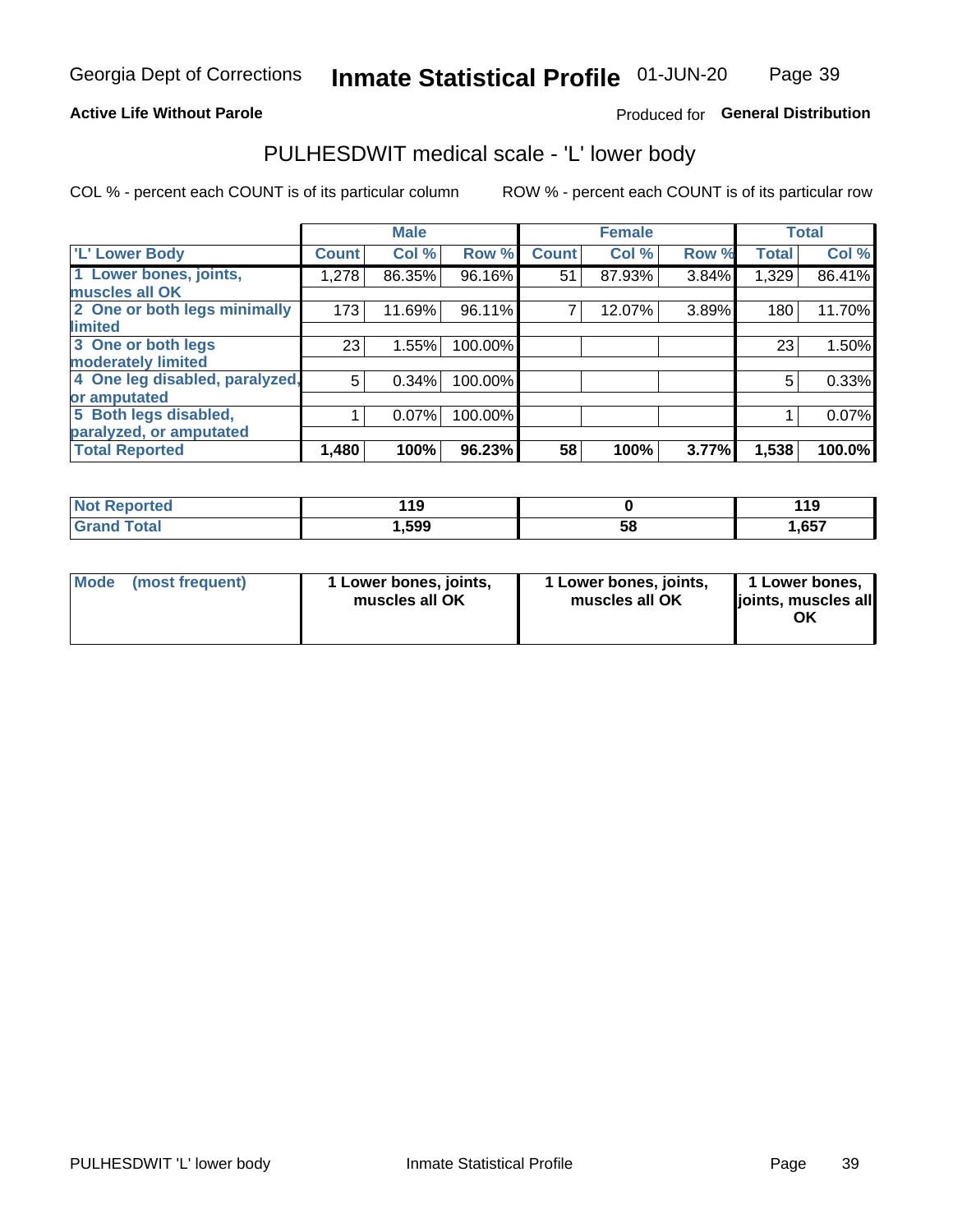Page 40

#### **Active Life Without Parole**

Produced for General Distribution

# PULHESDWIT medical scale - 'H' hearing

COL % - percent each COUNT is of its particular column

|                                |              | <b>Male</b> |                    |    | <b>Female</b> |       | <b>Total</b> |        |
|--------------------------------|--------------|-------------|--------------------|----|---------------|-------|--------------|--------|
| <b>H' Hearing</b>              | <b>Count</b> | Col %       | <b>Row % Count</b> |    | Col %         | Row % | <b>Total</b> | Col %  |
| 1 Normal hearing both ears     | 1,459        | 98.85%      | 96.30%             | 56 | 100.00%       | 3.70% | 1,515        | 98.89% |
| 2 Some loss in one ear with    | 12           | 0.81%       | 100.00%            |    |               |       | 12           | 0.78%  |
| other OK, or mild loss in both |              |             |                    |    |               |       |              |        |
| 3 Total loss in one ear with   | 3            | 0.20%       | 100.00%            |    |               |       | 3            | 0.20%  |
| mild loss in other             |              |             |                    |    |               |       |              |        |
| 4 Severe loss in both ears     | 2            | 0.14%       | 100.00%            |    |               |       | ⌒            | 0.13%  |
| <b>Total Reported</b>          | 1,476        | 100%        | 96.34%             | 56 | 100%          | 3.66% | 1,532        | 100%   |

| N     | .    |            | l つ E |
|-------|------|------------|-------|
| reo   | 14J  |            | 12J   |
| _____ | ,599 | - 62<br>ວັ | ,657  |

| Mode (most frequent) | 1 Normal hearing both ears 1 Normal hearing both ears 1 Normal hearing | both ears |
|----------------------|------------------------------------------------------------------------|-----------|
|                      |                                                                        |           |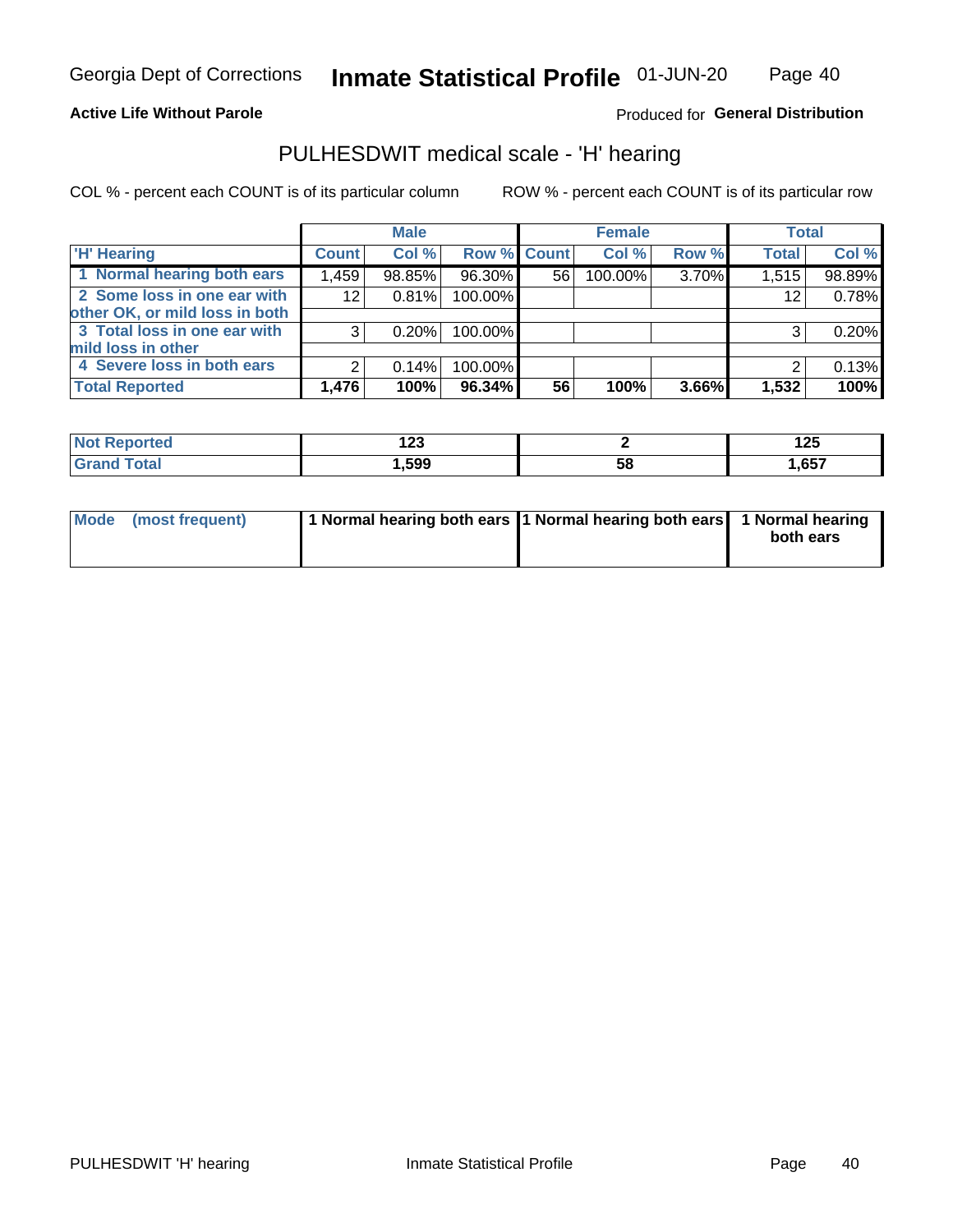**Active Life Without Parole** 

### Produced for General Distribution

# PULHESDWIT medical scale - 'E' vision

COL % - percent each COUNT is of its particular column

|                                 |              | <b>Male</b> |         |             | <b>Female</b> |       |              | <b>Total</b> |
|---------------------------------|--------------|-------------|---------|-------------|---------------|-------|--------------|--------------|
| <b>E' Vision</b>                | <b>Count</b> | Col %       |         | Row % Count | Col %         | Row % | <b>Total</b> | Col %        |
| 1 Correctable to 20/40 in both  | 1,073        | 74.77%      | 97.10%  | 32          | 56.14%        | 2.90% | 1,105        | 74.06%       |
| eyes                            |              |             |         |             |               |       |              |              |
| 2 Correctable to 20/70 in one   | 302          | 21.05%      | 92.35%  | 25          | 43.86%        | 7.65% | 327          | 21.92%       |
| eye, may be blind in other      |              |             |         |             |               |       |              |              |
| 3 Correctable to 20/200 in one  | 52           | 3.62%       | 100.00% |             |               |       | 52           | 3.49%        |
| eye, may be blind in other      |              |             |         |             |               |       |              |              |
| 4 One eye not correctable to    |              | 0.49%       | 100.00% |             |               |       |              | 0.47%        |
| 20/200, other may be blind      |              |             |         |             |               |       |              |              |
| 5 Blind in both eyes, requiring |              | 0.07%       | 100.00% |             |               |       |              | 0.07%        |
| special housing                 |              |             |         |             |               |       |              |              |
| <b>Total Reported</b>           | 1,435        | 100%        | 96.18%  | 57          | 100%          | 3.82% | 1,492        | 100.0%       |

| orted        | 164<br>____ |    | 165   |
|--------------|-------------|----|-------|
| <b>Total</b> | ,599        | 58 | .,657 |

| Mode (most frequent) | 1 Correctable to 20/40 in both<br>eves | 1 Correctable to 20/40 in   1 Correctable to  <br>both eves | 20/40 in both eyes |
|----------------------|----------------------------------------|-------------------------------------------------------------|--------------------|
|                      |                                        |                                                             |                    |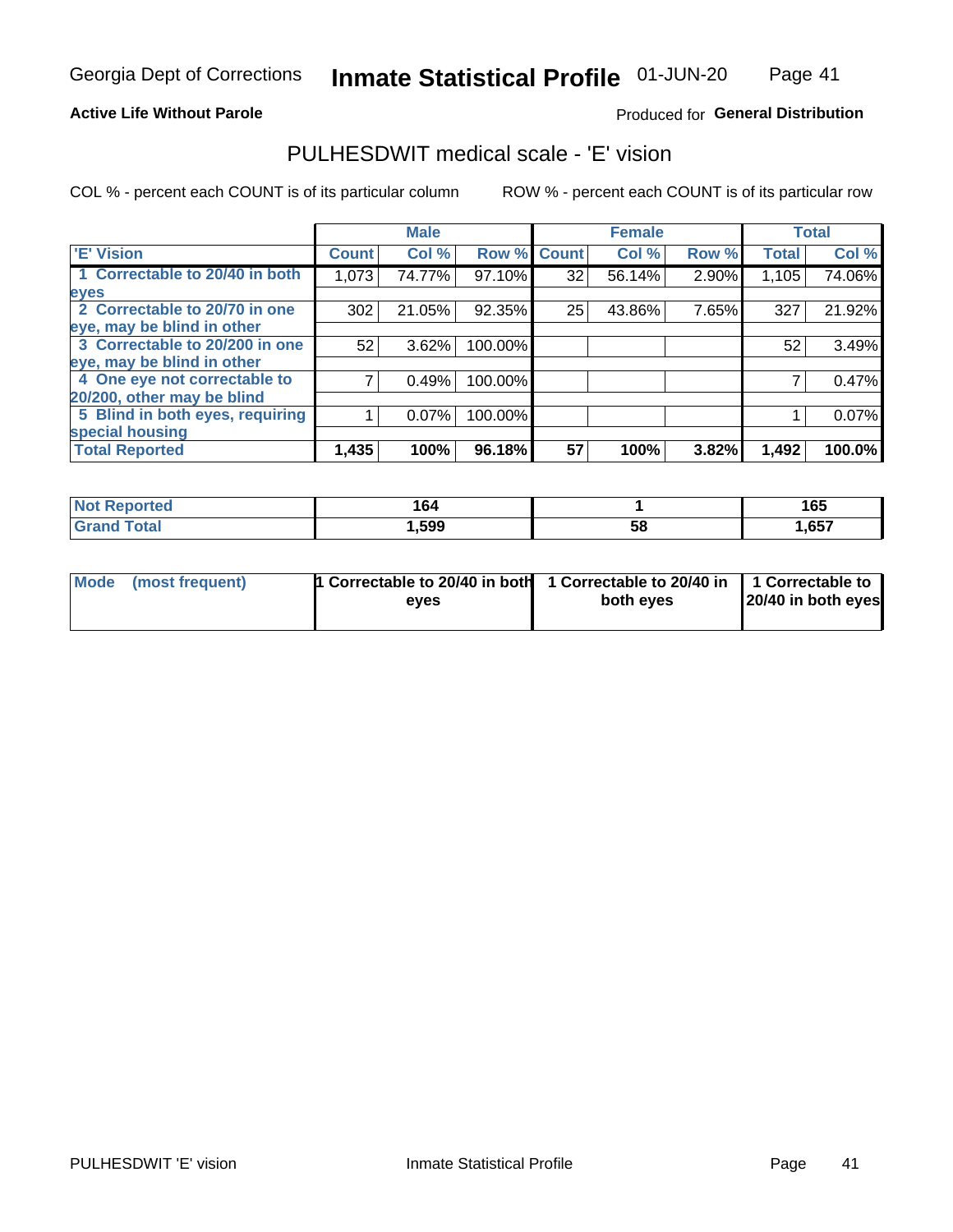### **Active Life Without Parole**

### Produced for General Distribution

# PULHESDWIT medical scale - 'S' pSychiatric

COL % - percent each COUNT is of its particular column

|                                        |              | <b>Male</b> |         |             | <b>Female</b> |        |              | <b>Total</b> |
|----------------------------------------|--------------|-------------|---------|-------------|---------------|--------|--------------|--------------|
| 'S' pSychiatric                        | <b>Count</b> | Col %       |         | Row % Count | Col %         | Row %  | <b>Total</b> | Col %        |
| 1 No impairment or disorders           | 1,229        | 82.48%      | 98.64%  | 17          | 32.69%        | 1.36%  | 1,246        | 80.80%       |
| 2 Stable, or in remission, or          | 207          | 13.89%      | 85.89%  | 34          | 65.38%        | 14.11% | 241          | 15.63%       |
| mild impairment or retardation         |              |             |         |             |               |        |              |              |
| 3 Requires moderate inpatient          | 41           | 2.75%       | 97.62%  |             | 1.92%         | 2.38%  | 42           | 2.72%        |
| treatment                              |              |             |         |             |               |        |              |              |
| 4 Requires intensive inpatient         | 12           | 0.81%       | 100.00% |             |               |        | 12           | 0.78%        |
| <b>treatment</b>                       |              |             |         |             |               |        |              |              |
| <b>5 Requires Crisis Stabilization</b> |              | 0.07%       | 100.00% |             |               |        |              | 0.06%        |
| Unit (CSU) inpatient care              |              |             |         |             |               |        |              |              |
| <b>Total Reported</b>                  | 1,490        | 100%        | 96.63%  | 52          | 100%          | 3.37%  | 1,542        | 100%         |

| <b>Enorted</b><br><b>NOT</b><br>Repol | 109    |    | 1 4 C<br>. |
|---------------------------------------|--------|----|------------|
| <b>Total</b>                          | 599, ا | 58 | 1,657      |

| Mode (most frequent) | <b>1 No impairment or disorders</b> 2 Stable, or in remission, 11 No impairment or |                       |           |
|----------------------|------------------------------------------------------------------------------------|-----------------------|-----------|
|                      |                                                                                    | or mild impairment or | disorders |
|                      |                                                                                    | retardation           |           |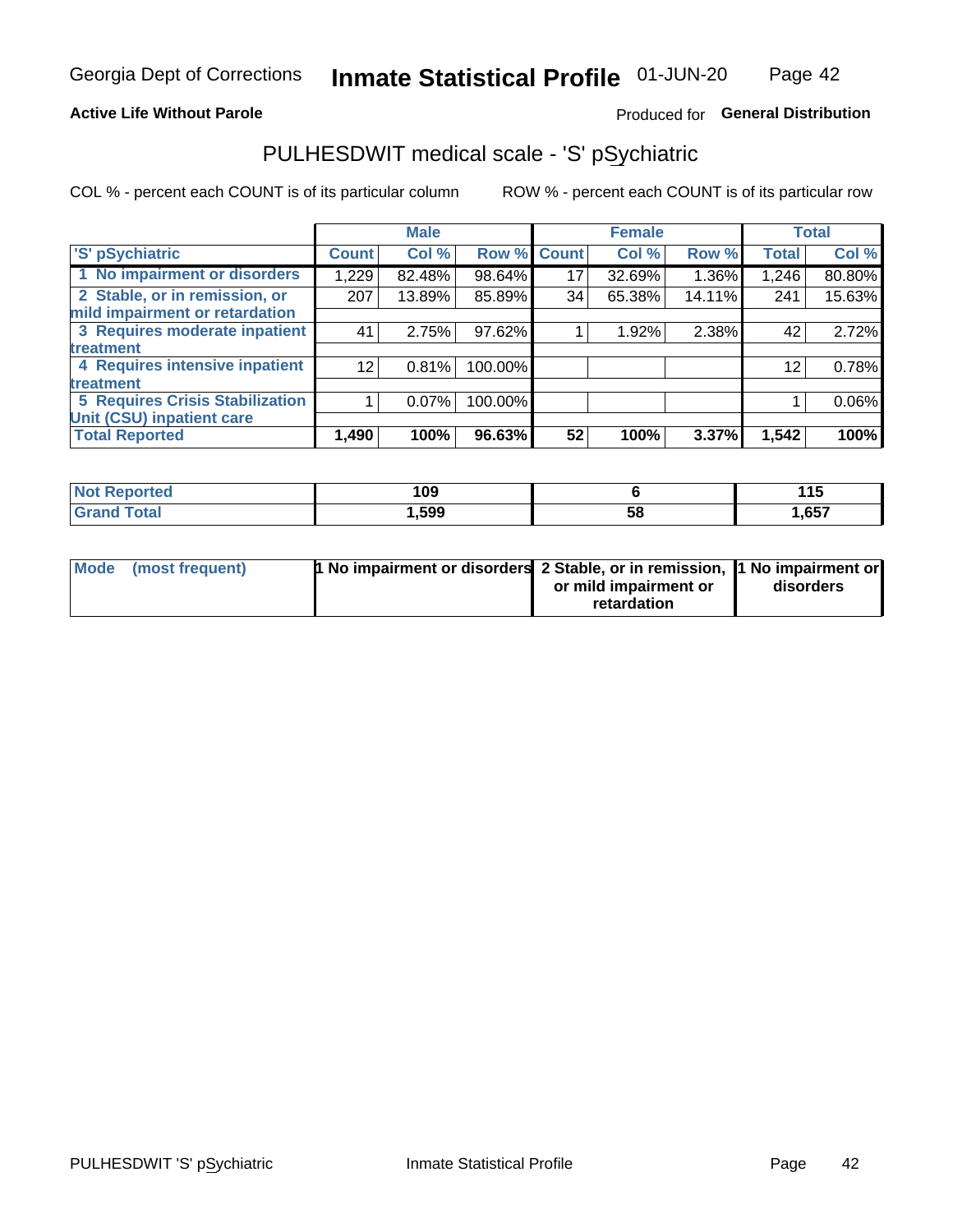### **Active Life Without Parole**

### Produced for General Distribution

# PULHESDWIT medical scale - 'D' dental

COL % - percent each COUNT is of its particular column

|                                 |              | <b>Male</b> |         |              | <b>Female</b> |       |              | <b>Total</b> |
|---------------------------------|--------------|-------------|---------|--------------|---------------|-------|--------------|--------------|
| <b>D'</b> Dental                | <b>Count</b> | Col %       | Row %   | <b>Count</b> | Col %         | Row % | <b>Total</b> | Col %        |
| 1 Minimal routine dental health | 1,047        | 76.03%      | 95.44%  | 50           | 94.34%        | 4.56% | 1,097        | 76.71%       |
| <b>needs</b>                    |              |             |         |              |               |       |              |              |
| 2 Moderate cavities and/or gum  | 288          | 20.92%      | 99.31%  | 2            | 3.77%         | 0.69% | 290          | 20.28%       |
| disease                         |              |             |         |              |               |       |              |              |
| 3 Extensive gum disease         | 41           | 2.98%       | 97.62%  |              | 1.89%         | 2.38% | 42           | 2.94%        |
| and/or widespread decay         |              |             |         |              |               |       |              |              |
| 4 Urgent need for dental        |              | $0.07\%$    | 100.00% |              |               |       |              | 0.07%        |
| <b>services</b>                 |              |             |         |              |               |       |              |              |
| <b>Total Reported</b>           | 1,377        | 100%        | 96.29%  | 53           | 100%          | 3.71% | 1,430        | 100%         |

| ິດດດ<br>LLL |    | כמה<br>22 I  |
|-------------|----|--------------|
| .599        | 58 | 657<br>ו טטו |

| <b>Mode</b> | (most frequent) | <b>Minimal routine dental</b><br>health needs | 1 Minimal routine dental<br>health needs | <b>11 Minimal routine I</b><br>dental health<br>needs |
|-------------|-----------------|-----------------------------------------------|------------------------------------------|-------------------------------------------------------|
|-------------|-----------------|-----------------------------------------------|------------------------------------------|-------------------------------------------------------|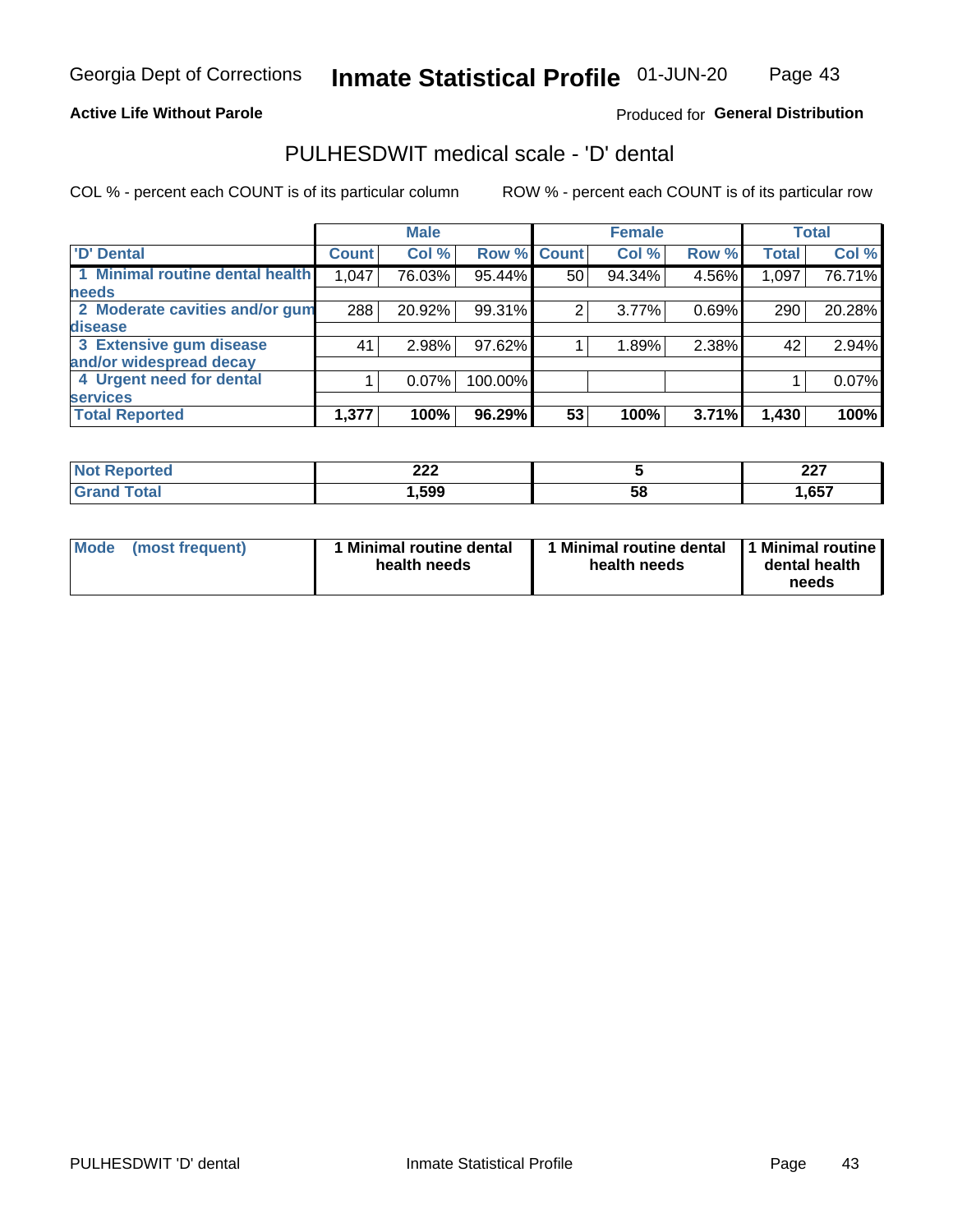### **Active Life Without Parole**

### Produced for General Distribution

# PULHESDWIT medical scale - 'W' work ability

COL % - percent each COUNT is of its particular column

|                                 |              | <b>Male</b> |                    |    | <b>Female</b> |       |              | <b>Total</b> |
|---------------------------------|--------------|-------------|--------------------|----|---------------|-------|--------------|--------------|
| 'W' work ability                | <b>Count</b> | Col %       | <b>Row % Count</b> |    | Col %         | Row % | <b>Total</b> | Col %        |
| 1 Unrestricted work or activity | 1,229        | 83.04%      | 96.54%             | 44 | 75.86%        | 3.46% | 1,273        | 82.77%       |
| 2 Minor restrictions on type of | 195          | 13.18%      | 93.30%             | 14 | 24.14%        | 6.70% | 209          | 13.59%       |
| <b>work</b>                     |              |             |                    |    |               |       |              |              |
| 3 Moderate restrictions on type | 38           | 2.57%       | 100.00%            |    |               |       | 38           | 2.47%        |
| lof work                        |              |             |                    |    |               |       |              |              |
| 4 Major restrictions on type of | 11           | 0.74%       | 100.00%            |    |               |       | 11           | 0.72%        |
| <b>work</b>                     |              |             |                    |    |               |       |              |              |
| 5 Cannot work under any         |              | 0.47%       | 100.00%            |    |               |       |              | 0.46%        |
| <b>circumstances</b>            |              |             |                    |    |               |       |              |              |
| <b>Total Reported</b>           | 1,480        | 100%        | 96.23%             | 58 | 100%          | 3.77% | 1,538        | 100.0%       |

| <b>Not Reported</b>         | 440<br><u> 1 J</u> |   | 110<br><u>. . 9</u> |
|-----------------------------|--------------------|---|---------------------|
| <b>Total</b><br><b>Cron</b> | 599, ا             | ວ | 1,657               |

| Mode (most frequent) | 1 Unrestricted work or | 1 Unrestricted work or | 1 Unrestricted   |
|----------------------|------------------------|------------------------|------------------|
|                      | activity               | activity               | work or activity |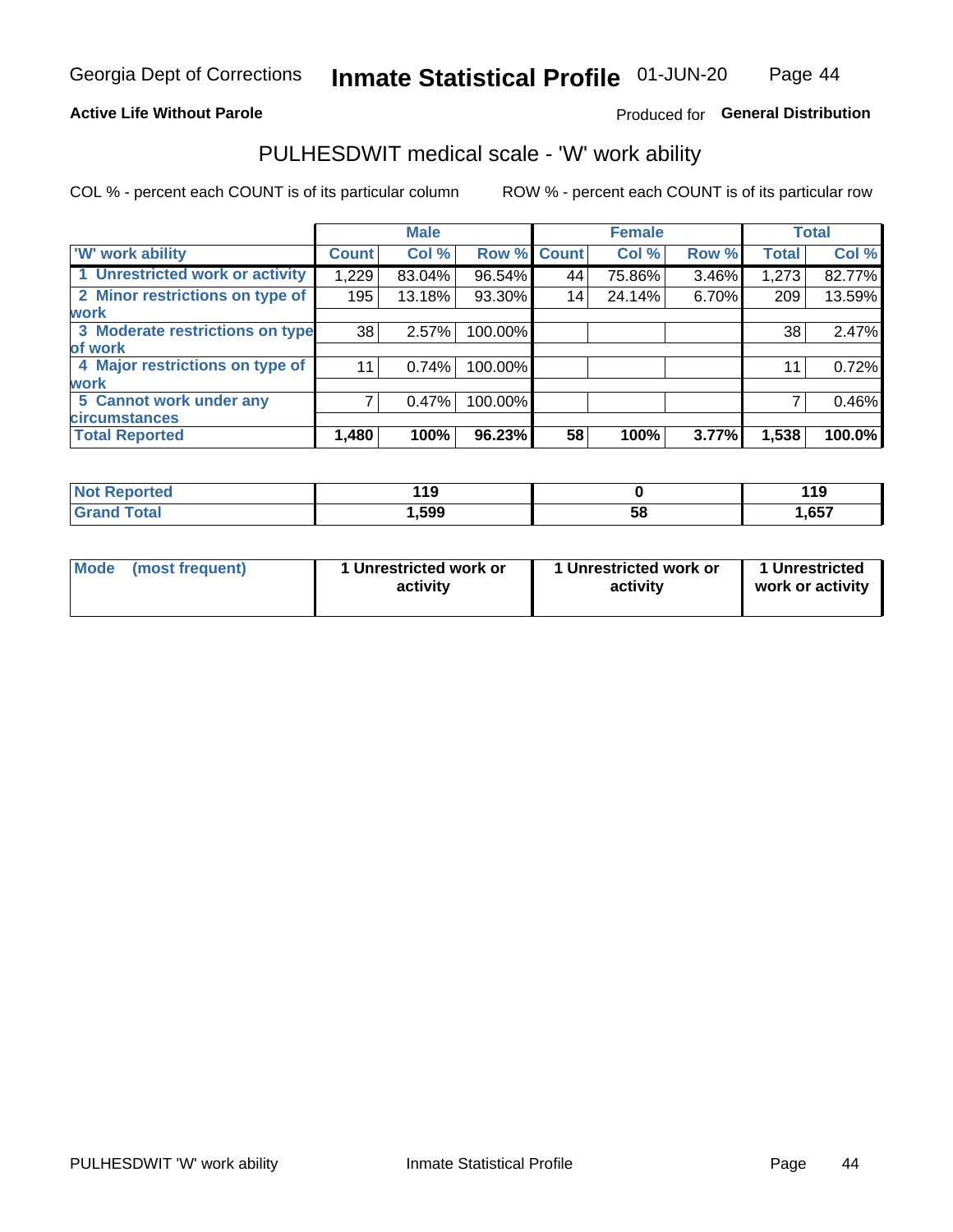### **Active Life Without Parole**

### Produced for General Distribution

# PULHESDWIT medical scale - 'I' impairment

COL % - percent each COUNT is of its particular column ROW % - percent each COUNT is of its particular row

|                                   |              | <b>Male</b> |             |    | <b>Female</b> |       |              | <b>Total</b> |
|-----------------------------------|--------------|-------------|-------------|----|---------------|-------|--------------|--------------|
| <b>T' Impairment</b>              | <b>Count</b> | Col %       | Row % Count |    | Col %         | Row % | <b>Total</b> | Col %        |
| 1 No impairments or               | I,453        | 98.38%      | 96.16%      | 58 | 100.00%       | 3.84% | 1,511        | 98.44%       |
| <b>disabilities</b>               |              |             |             |    |               |       |              |              |
| 2 Wheelchair-bound but            | 11           | 0.74%       | 100.00%     |    |               |       | 11           | 0.72%        |
| otherwise OK                      |              |             |             |    |               |       |              |              |
| <b>3 Needs low-level Assisted</b> | 2            | 0.14%       | 100.00%     |    |               |       | 2            | 0.13%        |
| Living (level I)                  |              |             |             |    |               |       |              |              |
| 4 Needs moderate Assisted         |              | 0.07%       | 100.00%     |    |               |       |              | 0.07%        |
| <b>Living (level II)</b>          |              |             |             |    |               |       |              |              |
| <b>5 Needs maximal Assisted</b>   | 10           | 0.68%       | 100.00%     |    |               |       | 10           | 0.65%        |
| <b>Living (level III)</b>         |              |             |             |    |               |       |              |              |
| <b>Total Reported</b>             | 1,477        | 100%        | 96.22%      | 58 | 100%          | 3.78% | 1,535        | 100.0%       |

|             | . הח<br>175 |    | ィクク<br>175 |
|-------------|-------------|----|------------|
| $C = 4 - 7$ | ,599        | 58 | 1,657      |

| <b>Mode</b> | (most frequent) | <b>No impairments or</b><br>disabilities | 1 No impairments or<br>disabilities | 1 No impairments<br>or disabilities |
|-------------|-----------------|------------------------------------------|-------------------------------------|-------------------------------------|
|-------------|-----------------|------------------------------------------|-------------------------------------|-------------------------------------|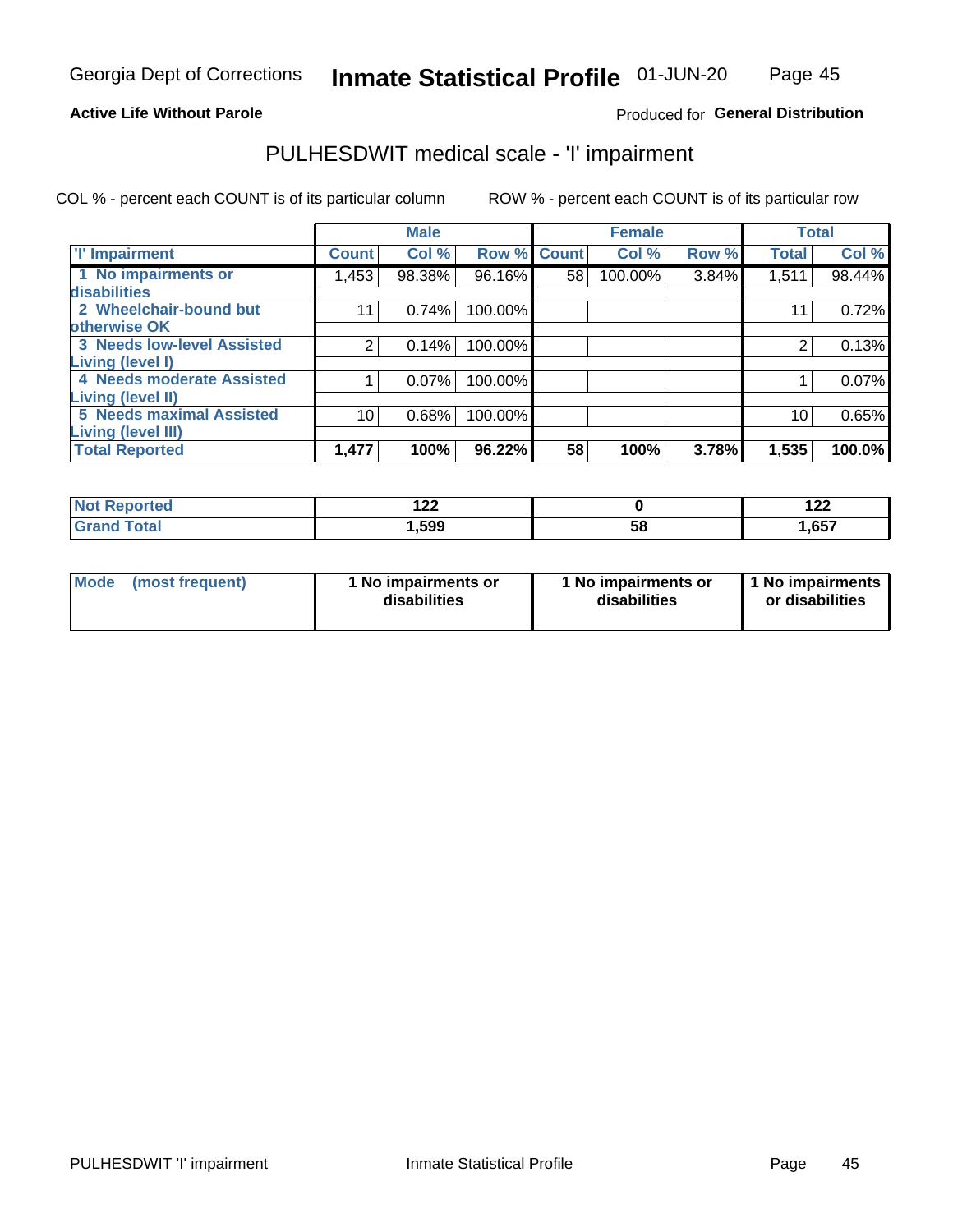### **Active Life Without Parole**

### Produced fo General Distribution

# PULHESDWIT medical scale - 'T' transportability

COL % - percent each COUNT is of its particular column

|                                                          |              | <b>Male</b> |                    |    | <b>Female</b> |       |              | <b>Total</b> |
|----------------------------------------------------------|--------------|-------------|--------------------|----|---------------|-------|--------------|--------------|
| <b>T' Transportability</b>                               | <b>Count</b> | Col %       | <b>Row % Count</b> |    | Col %         | Row % | <b>Total</b> | Col %        |
| 1 Can be transported in any<br>ordinary approved vehicle | .468         | 98.79%      | 96.26%             | 57 | 100.00%       | 3.74% | 1,525        | 98.83%       |
| 2 Wheelchair-bound, not                                  | 8            | 0.54%       | 100.00%            |    |               |       |              | 0.52%        |
| needing special vehicle                                  |              |             |                    |    |               |       |              |              |
| 3 Wheelchair-bound, requires                             |              | 0.13%       | 100.00%            |    |               |       |              | 0.13%        |
| special vehicle                                          |              |             |                    |    |               |       |              |              |
| 5 Requires ambulance                                     | 8            | 0.54%       | 100.00%            |    |               |       |              | 0.52%        |
| transport                                                |              |             |                    |    |               |       |              |              |
| <b>Total Reported</b>                                    | 1,486        | 100%        | 96.31%             | 57 | 100%          | 3.69% | 1,543        | 100%         |

| rted        | 440<br>. . |    | <u> 14</u> |
|-------------|------------|----|------------|
| <b>otal</b> | 599, ا     | Ⴢჾ | 1,657      |

| <b>Mode</b> | (most frequent) | 1 Can be transported in any 1 Can be transported in any | ordinary approved vehicle   ordinary approved vehicle   transported in any | 1 Can be<br>  ordinary approved  <br>vehicle |
|-------------|-----------------|---------------------------------------------------------|----------------------------------------------------------------------------|----------------------------------------------|
|-------------|-----------------|---------------------------------------------------------|----------------------------------------------------------------------------|----------------------------------------------|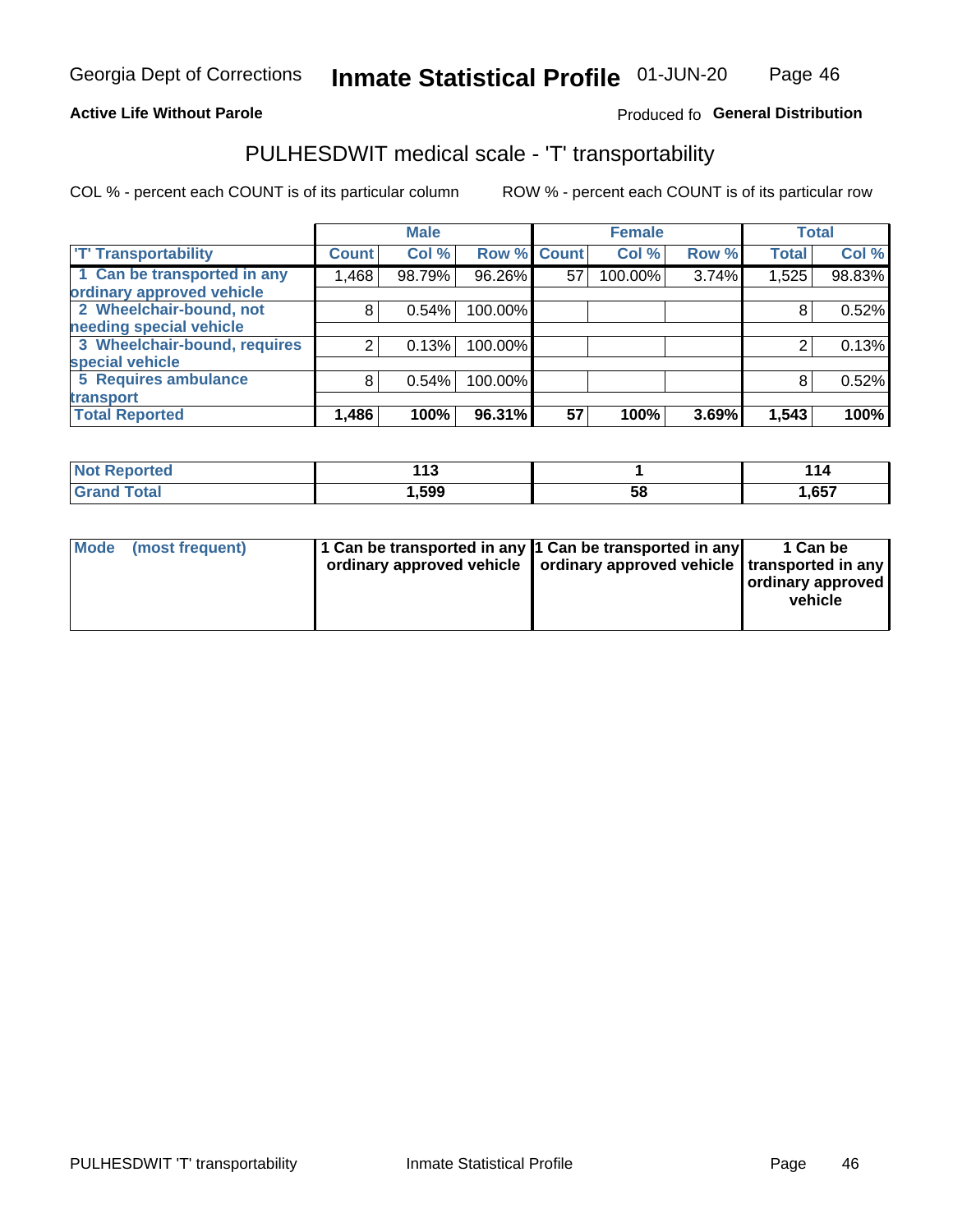#### Inmate Statistical Profile 01-JUN-20 Page 47

**Active Life Without Parole** 

### **Produced for General Distribution**

# Number of prior Georgia incarcerations

COL % - percent each COUNT is of its particular column

|                                       |              | <b>Male</b> |         |              | <b>Female</b> |          |       | <b>Total</b> |
|---------------------------------------|--------------|-------------|---------|--------------|---------------|----------|-------|--------------|
| <b>Num of Prior GA Incarcerations</b> | <b>Count</b> | Col %       | Row %   | <b>Count</b> | Col %         | Row %    | Total | Col %        |
|                                       | 813          | 50.84%      | 94.53%  | 47           | 81.03%        | 5.47%    | 860   | 51.90%       |
|                                       | 316          | 19.76%      | 98.14%  | 6            | 10.34%        | $1.86\%$ | 322   | 19.43%       |
|                                       | 200          | 12.51%      | 99.01%  | 2            | 3.45%         | 0.99%    | 202   | 12.19%       |
| 3                                     | 128          | $8.01\%$    | 98.46%  | 2            | 3.45%         | 1.54%    | 130   | 7.85%        |
|                                       | 68           | 4.25%       | 100.00% |              |               |          | 68    | 4.10%        |
| 5                                     | 41           | 2.56%       | 100.00% |              |               |          | 41    | 2.47%        |
| <b>More Than 5</b>                    | 33           | 2.06%       | 97.06%  |              | 1.72%         | 2.94%    | 34    | 2.05%        |
| <b>Total Reported</b>                 | 1,599        | 100%        | 96.50%  | 58           | 100%          | 3.50%    | 1,657 | 100%         |

| neo |      |    |      |
|-----|------|----|------|
|     | ,599 | ວະ | ,657 |

| Mean (average)         | - 42 | .40 | 1.10 |
|------------------------|------|-----|------|
| <b>Median (middle)</b> |      |     |      |
| Mode (most frequent)   |      |     |      |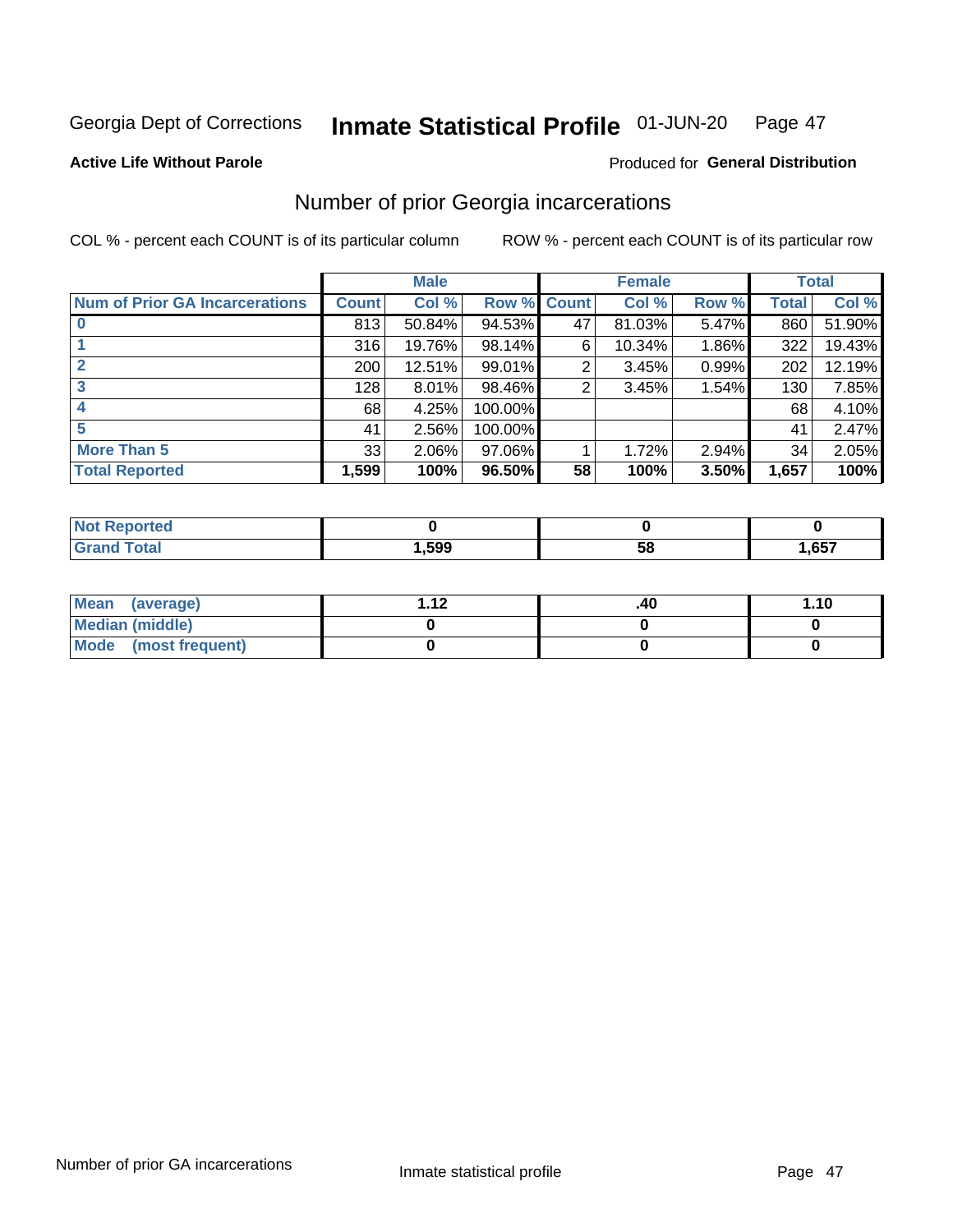#### Inmate Statistical Profile 01-JUN-20 Page 48

**Active Life Without Parole** 

Produced for General Distribution

### Prison sentence in years

COL % - percent each COUNT is of its particular column

ROW % - percent each COUNT is of its particular row

|                                 | <b>Male</b>  |        |                    |    | <b>Female</b> | Total    |       |          |
|---------------------------------|--------------|--------|--------------------|----|---------------|----------|-------|----------|
| <b>Prison Sentence In Years</b> | <b>Count</b> | Col %  | <b>Row % Count</b> |    | Col %         | Row %    | Total | Col %    |
| <b>Life Without Parole</b>      | .598         | 99.94% | $96.50\%$          | 58 | 100.00%       | $3.50\%$ | .656  | 99.94%   |
| <b>Death</b>                    |              | 0.06%  | 100.00%            |    |               |          |       | $0.06\%$ |
| <b>Total Reported</b>           | 599.ا        | 100%   | 96.50%             | 58 | 100%          | $3.50\%$ | 1,657 | 100%     |

| rted  |       |    |      |
|-------|-------|----|------|
| 'otal | 1,599 | эс | .657 |

#### **Determinate (numeric) sentences only**

| 1112211 | <b>Mean</b> | Ane <sup>*</sup> |  |  |
|---------|-------------|------------------|--|--|

All sentences (including determinate), with life, life without parole, and death sentences figured at 45 years

| l Mea<br>'апе<br>.<br> | ᠇<br>$\sim$ | $\sim$ |  |
|------------------------|-------------|--------|--|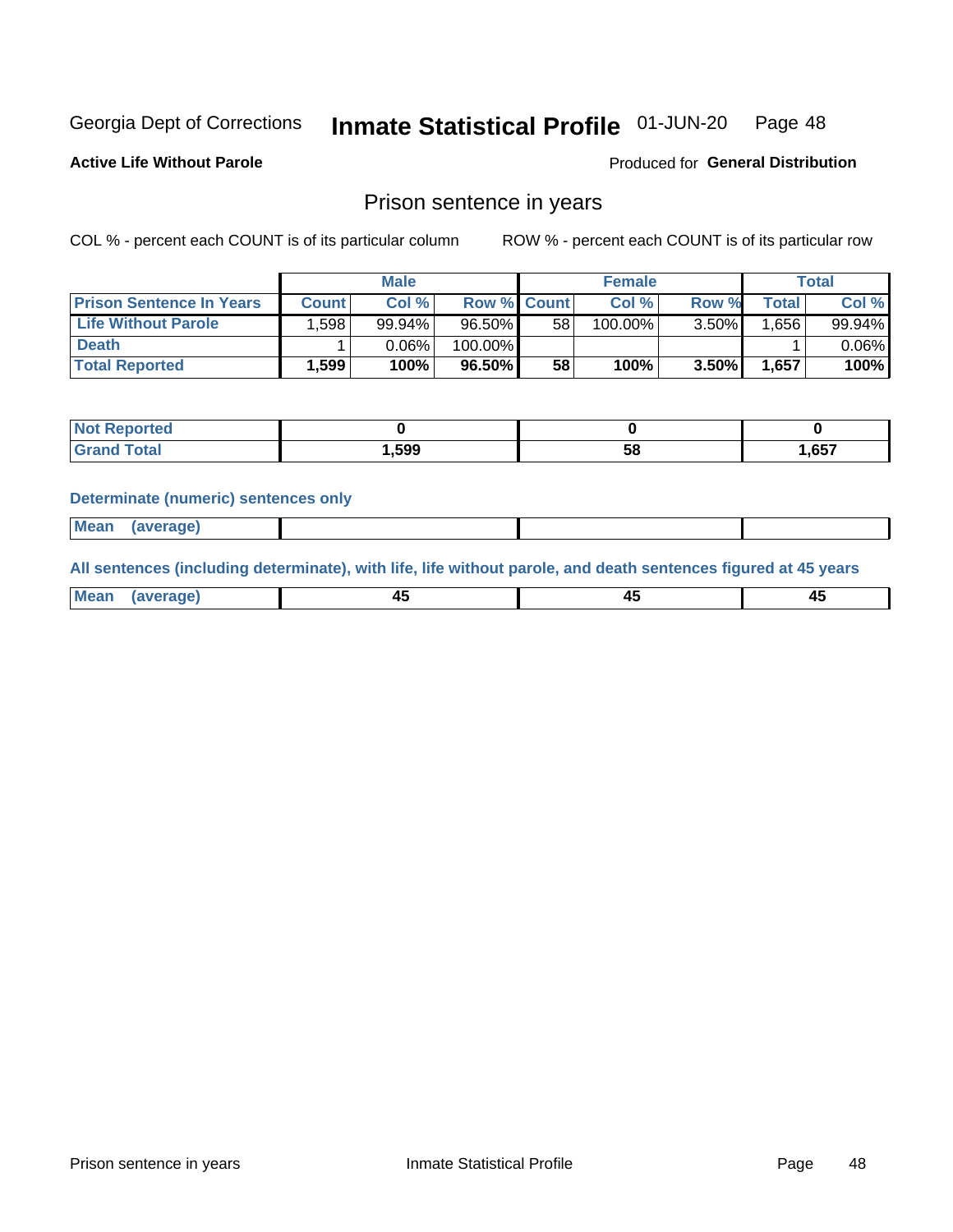#### **Georgia Dept of Corrections** Inmate Statistical Profile 01-JUN-20 Page 49

#### **Active Life Without Parole**

### **Produced for General Distribution**

# Primary offense, broken out into felonies vs misdemeanors

COL % - percent each COUNT is of its particular column

|                                  | <b>Male</b>  |         |                    | <b>Female</b> |         |          | Total        |         |
|----------------------------------|--------------|---------|--------------------|---------------|---------|----------|--------------|---------|
| <b>Felonies and Misdemeanors</b> | <b>Count</b> | Col%    | <b>Row % Count</b> |               | Col%    | Row %    | <b>Total</b> | Col %   |
| <b>Felonies</b>                  | .592         | 100.00% | 96.60%             | 56 I          | 100.00% | $3.40\%$ | 1,648        | 100.00% |
| <b>Total Reported</b>            | .592         | 100%    | 96.6%              | 56            | 100%    | 3.4%     | 1,648        | 100%    |

| <b>Not Reported</b>     |      |      |      |
|-------------------------|------|------|------|
| d Total<br><b>Grand</b> | ,599 | ,594 | ,657 |

| $Mc$<br>equent)<br>нез<br>$\sim$<br>. | onies<br>. | <b>onies</b><br>. |
|---------------------------------------|------------|-------------------|
|---------------------------------------|------------|-------------------|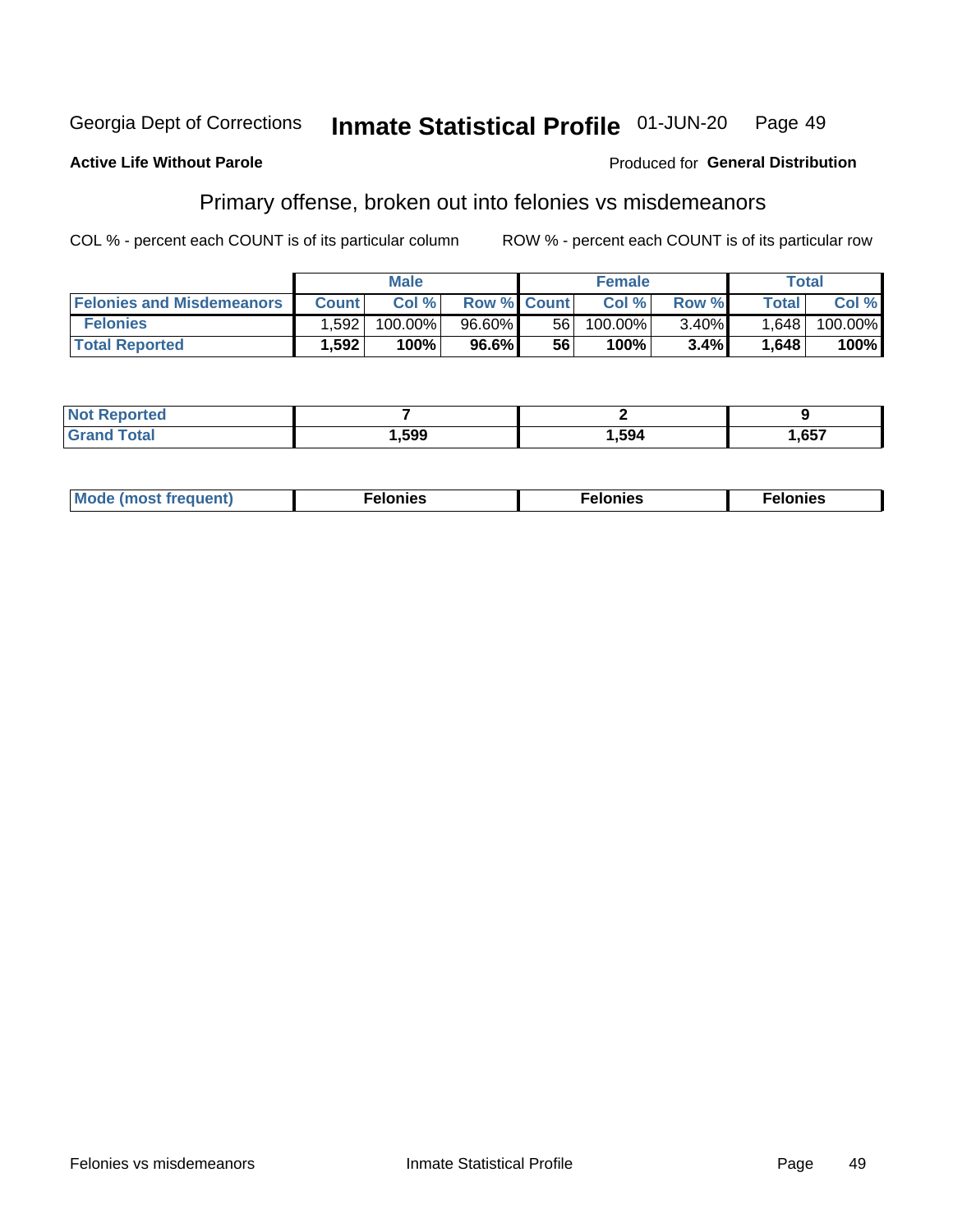#### Inmate Statistical Profile 01-JUN-20 Page 50

### **Active Life Without Parole**

### Produced for General Distribution

# Primary offense, broken out into six broad crime categories

COL % - percent each COUNT is of its particular column

|                         | <b>Male</b>  |        |                    |    | <b>Female</b> |       | <b>Total</b> |        |
|-------------------------|--------------|--------|--------------------|----|---------------|-------|--------------|--------|
| <b>Crime Categories</b> | <b>Count</b> | Col%   | <b>Row % Count</b> |    | Col %         | Row % | <b>Total</b> | Col %  |
| <b>Violent</b>          | ا 386.،      | 86.68% | 96.05%             | 57 | 98.28%        | 3.95% | 1.443        | 87.09% |
| <b>Sex Crime</b>        | 205          | 12.82% | 99.51%             |    | 1.72%         | .49%  | 206          | 12.43% |
| <b>Drug</b>             |              | .50%   | 100.00%            |    | .00%          |       |              | .48%   |
| <b>Total Reported</b>   | ا 599. ا     | 100%   | 96.5%              | 58 | 100%          | 3.5%  | 1,657        | 100%   |

| _____ | .599 | E O<br>-<br>ິບເ | 657 |
|-------|------|-----------------|-----|

| <b>Mode</b><br>วนent)<br>mos | .<br>/iolent | olent | <br>วlent |
|------------------------------|--------------|-------|-----------|
|                              |              |       |           |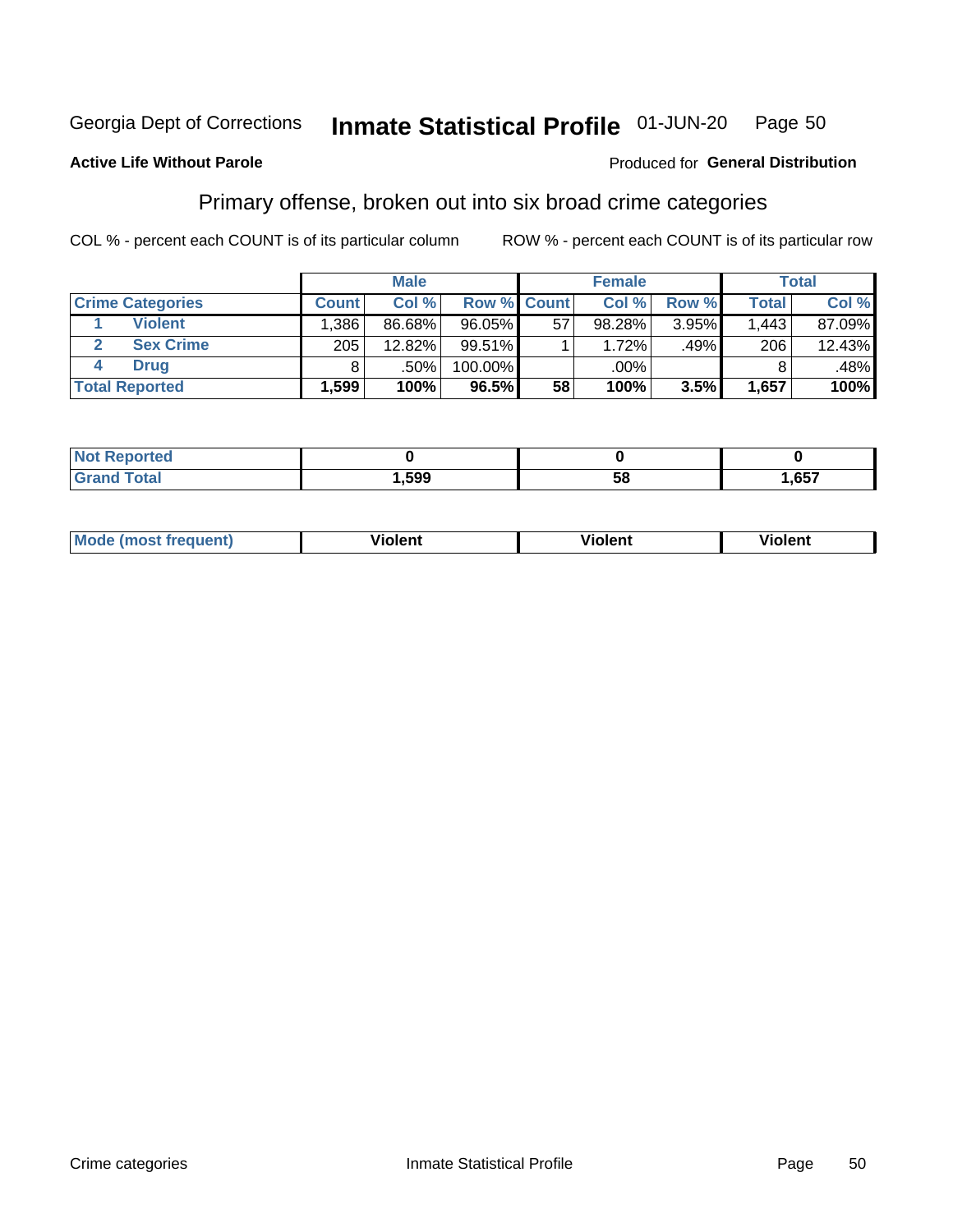#### Inmate Statistical Profile 01-JUN-20 Page 51

### **Active Life Without Parole**

#### Produced for General Distribution

# Primary offense, detailed offense code

COL % - percent each COUNT is of its particular column

|                                         |                | <b>Male</b>               |         |                 | <b>Female</b> |        |                | <b>Total</b> |
|-----------------------------------------|----------------|---------------------------|---------|-----------------|---------------|--------|----------------|--------------|
| <b>Primary Offense</b>                  | <b>Count</b>   | $\overline{\text{Col}}$ % | Row %   | <b>Count</b>    | Col %         | Row %  | <b>Total</b>   | Col %        |
| <b>Agg Sex Battery Atmpt (2099)</b>     | 1.             | .06%                      | 100.00% |                 |               |        | 1              | $.06\%$      |
| <b>Aggrav Assault (1302)</b>            | $\overline{2}$ | .13%                      | 66.67%  | 1               | 1.72%         | 33.33% | 3              | .18%         |
| <b>Aggrav Battery (1305)</b>            |                | .06%                      | 100.00% |                 |               |        | 1              | $.06\%$      |
| <b>Aggrav Child Molestation (2021)</b>  | 28             | 1.75%                     | 100.00% |                 |               |        | 28             | 1.69%        |
| <b>Aggrav Sexual Battery (2009)</b>     | 7              | .44%                      | 100.00% |                 |               |        | $\overline{7}$ | .42%         |
| <b>Aggrav Sodomy (2003)</b>             | 12             | .75%                      | 100.00% |                 |               |        | 12             | .72%         |
| <b>Armed Robbery (1902)</b>             | 162            | 10.13%                    | 99.39%  | 1.              | 1.72%         | .61%   | 163            | 9.84%        |
| <b>Child Molestation (2019)</b>         | 5              | .31%                      | 100.00% |                 |               |        | 5              | $.30\%$      |
| <b>False Imprisonment (1308)</b>        | 1              | .06%                      | 100.00% |                 |               |        | 1              | .06%         |
| <b>Hijacking Motor Vehicle (1911)</b>   | 1              | .06%                      | 100.00% |                 |               |        | 1              | $.06\%$      |
| Kidnapping (1311)                       | 94             | 5.88%                     | 100.00% |                 |               |        | 94             | 5.67%        |
| <b>Murder (1101)</b>                    | 1,122          | 70.17%                    | 95.33%  | 55              | 94.83%        | 4.67%  | 1,177          | 71.03%       |
| <b>Poss Of Firearm Dur Crime</b>        | $\overline{2}$ | .13%                      | 100.00% |                 |               |        | 2              | .12%         |
| (2910)                                  |                |                           |         |                 |               |        |                |              |
| Poss W Int Dist Cocaine (4050)          | 1              | .06%                      | 100.00% |                 |               |        | 1              | $.06\%$      |
| <b>Rape (2001)</b>                      | 152            | 9.51%                     | 99.35%  | $\mathbf 1$     | 1.72%         | .65%   | 153            | 9.23%        |
| S/D Cocaine (4021)                      |                | .06%                      | 100.00% |                 |               |        |                | $.06\%$      |
| S/D Cont Sub Public (4017)              | 1              | .06%                      | 100.00% |                 |               |        | 1              | $.06\%$      |
| S/D Cont Sub School (4018)              | 1              | .06%                      | 100.00% |                 |               |        | 1              | $.06\%$      |
| <b>Traf Cocaine 401+ Gm (4103)</b>      | $\overline{2}$ | .13%                      | 100.00% |                 |               |        | $\overline{2}$ | .12%         |
| Traf Methamph 28-199 Gm                 | 1              | .06%                      | 100.00% |                 |               |        | 1              | $.06\%$      |
| (4140)                                  |                |                           |         |                 |               |        |                |              |
| Traf Narcotic 29+ Gm (4113)             |                | .06%                      | 100.00% |                 |               |        |                | $.06\%$      |
| <b>Traffick Sexual Servitude (1331)</b> |                | .06%                      | 100.00% |                 |               |        |                | .06%         |
| <b>Total Rported</b>                    | 1,599          | 100%                      | 96.5%   | $\overline{58}$ | 100%          | 3.5%   | 1,657          | 100%         |

| Reported<br><b>Not</b>   |      |    |       |
|--------------------------|------|----|-------|
| Total<br>C <sub>uc</sub> | ,599 | 58 | 1,657 |

| Mode (most frequent) | 1101 Murder | 1101 Murder | 1101 Murder |
|----------------------|-------------|-------------|-------------|
|----------------------|-------------|-------------|-------------|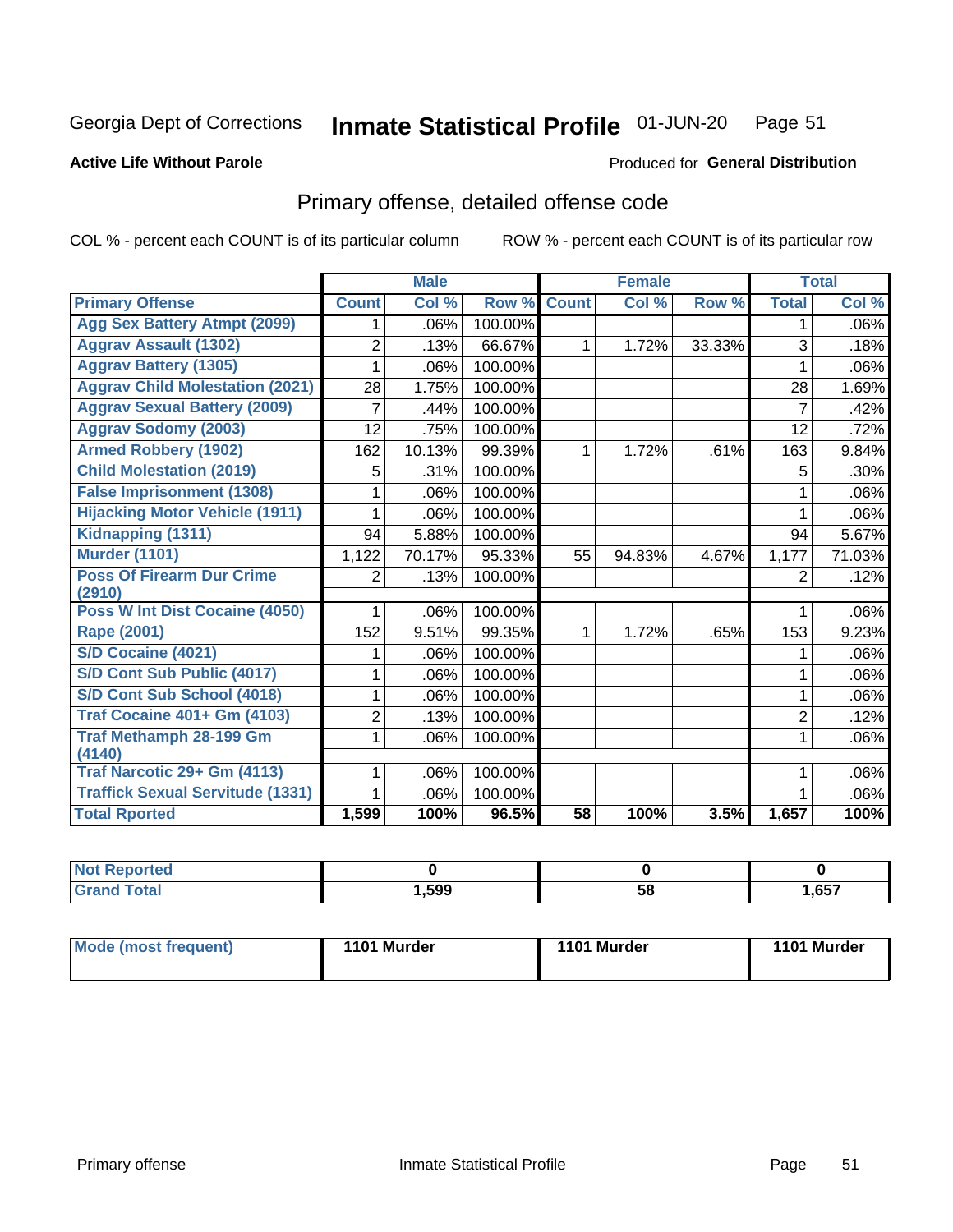#### Inmate Statistical Profile 01-JUN-20 Page 52

### **Active Life Without Parole**

#### Produced for General Distribution

# County of conviction of primary offense

COL % - percent each COUNT is of its particular column

|                                |                         | <b>Male</b> |         |                | <b>Female</b> |        |                | <b>Total</b> |
|--------------------------------|-------------------------|-------------|---------|----------------|---------------|--------|----------------|--------------|
| <b>County of Conviction</b>    | <b>Count</b>            | Col %       | Row %   | <b>Count</b>   | Col %         | Row %  | <b>Total</b>   | Col %        |
| 000<br><b>Unknown</b>          | 7                       | .44%        | 77.78%  | $\overline{2}$ | 3.45%         | 22.22% | 9              | .54%         |
| <b>Appling County</b><br>001   | 4                       | .25%        | 100.00% |                |               |        | 4              | .24%         |
| <b>Atkinson County</b><br>002  | 3                       | .19%        | 100.00% |                |               |        | 3              | .18%         |
| <b>Bacon County</b><br>003     | 5                       | .31%        | 100.00% |                |               |        | 5              | .30%         |
| <b>Baker County</b><br>004     | 1                       | .06%        | 100.00% |                |               |        | 1              | .06%         |
| <b>Baldwin County</b><br>005   | 4                       | .25%        | 100.00% |                |               |        | 4              | .24%         |
| <b>Banks County</b><br>006     | 3                       | .19%        | 100.00% |                |               |        | 3              | .18%         |
| <b>Barrow County</b><br>007    | 7                       | .44%        | 100.00% |                |               |        | $\overline{7}$ | .42%         |
| <b>Bartow County</b><br>008    | 9                       | .56%        | 90.00%  | 1              | 1.72%         | 10.00% | 10             | .60%         |
| <b>Ben Hill County</b><br>009  | 8                       | .50%        | 100.00% |                |               |        | 8              | .48%         |
| <b>Berrien County</b><br>010   | $\overline{c}$          | .13%        | 100.00% |                |               |        | $\overline{2}$ | .12%         |
| <b>Bibb County</b><br>011      | 45                      | 2.81%       | 95.74%  | $\overline{2}$ | 3.45%         | 4.26%  | 47             | 2.84%        |
| <b>Bleckley County</b><br>012  | 1                       | .06%        | 100.00% |                |               |        | 1              | .06%         |
| <b>Brantley County</b><br>013  | $\overline{2}$          | .13%        | 100.00% |                |               |        | $\overline{2}$ | .12%         |
| <b>Brooks County</b><br>014    | $\overline{2}$          | .13%        | 100.00% |                |               |        | $\overline{2}$ | .12%         |
| <b>Bryan County</b><br>015     | 1                       | .06%        | 100.00% |                |               |        | 1              | .06%         |
| <b>Bulloch County</b><br>016   | 8                       | .50%        | 88.89%  | 1              | 1.72%         | 11.11% | 9              | .54%         |
| <b>Burke County</b><br>017     | 13                      | .81%        | 100.00% |                |               |        | 13             | .78%         |
| <b>Butts County</b><br>018     | $\overline{\mathbf{4}}$ | .25%        | 100.00% |                |               |        | 4              | .24%         |
| <b>Calhoun County</b><br>019   | 3                       | .19%        | 100.00% |                |               |        | 3              | .18%         |
| <b>Camden County</b><br>020    | 6                       | .38%        | 100.00% |                |               |        | 6              | .36%         |
| <b>Candler County</b><br>021   | 3                       | .19%        | 100.00% |                |               |        | 3              | .18%         |
| <b>Carroll County</b><br>022   | 6                       | .38%        | 100.00% |                |               |        | 6              | .36%         |
| <b>Catoosa County</b><br>023   | 4                       | .25%        | 80.00%  | 1              | 1.72%         | 20.00% | 5              | .30%         |
| <b>Chatham County</b><br>025   | 67                      | 4.19%       | 97.10%  | $\overline{2}$ | 3.45%         | 2.90%  | 69             | 4.16%        |
| <b>Chattooga County</b><br>027 | $\overline{c}$          | .13%        | 100.00% |                |               |        | $\overline{2}$ | .12%         |
| <b>Cherokee County</b><br>028  | $\overline{9}$          | .56%        | 100.00% |                |               |        | $\overline{9}$ | .54%         |
| <b>Clarke County</b><br>029    | 26                      | 1.63%       | 96.30%  | 1              | 1.72%         | 3.70%  | 27             | 1.63%        |
| <b>Clay County</b><br>030      | 1                       | .06%        | 100.00% |                |               |        | 1              | .06%         |
| <b>Clayton County</b><br>031   | 74                      | 4.63%       | 93.67%  | 5              | 8.62%         | 6.33%  | 79             | 4.77%        |
| <b>Clinch County</b><br>032    | 1                       | .06%        | 100.00% |                |               |        | 1              | .06%         |
| 033<br><b>Cobb County</b>      | 73                      | 4.57%       | 97.33%  | $\overline{c}$ | 3.45%         | 2.67%  | 75             | 4.53%        |
| <b>Coffee County</b><br>034    | 12                      | .75%        | 85.71%  | $\overline{2}$ | 3.45%         | 14.29% | 14             | .84%         |
| <b>Colquitt County</b><br>035  | $\sqrt{3}$              | .19%        | 100.00% |                |               |        | 3              | .18%         |
| <b>Columbia County</b><br>036  | 10                      | .63%        | 83.33%  | $\overline{2}$ | 3.45%         | 16.67% | 12             | .72%         |
| <b>Cook County</b><br>037      | 5                       | .31%        | 100.00% |                |               |        | 5              | .30%         |
| <b>Coweta County</b><br>038    | 9                       | .56%        | 100.00% |                |               |        | 9              | .54%         |
| <b>Crisp County</b><br>040     | $\overline{7}$          | .44%        | 100.00% |                |               |        | $\overline{7}$ | .42%         |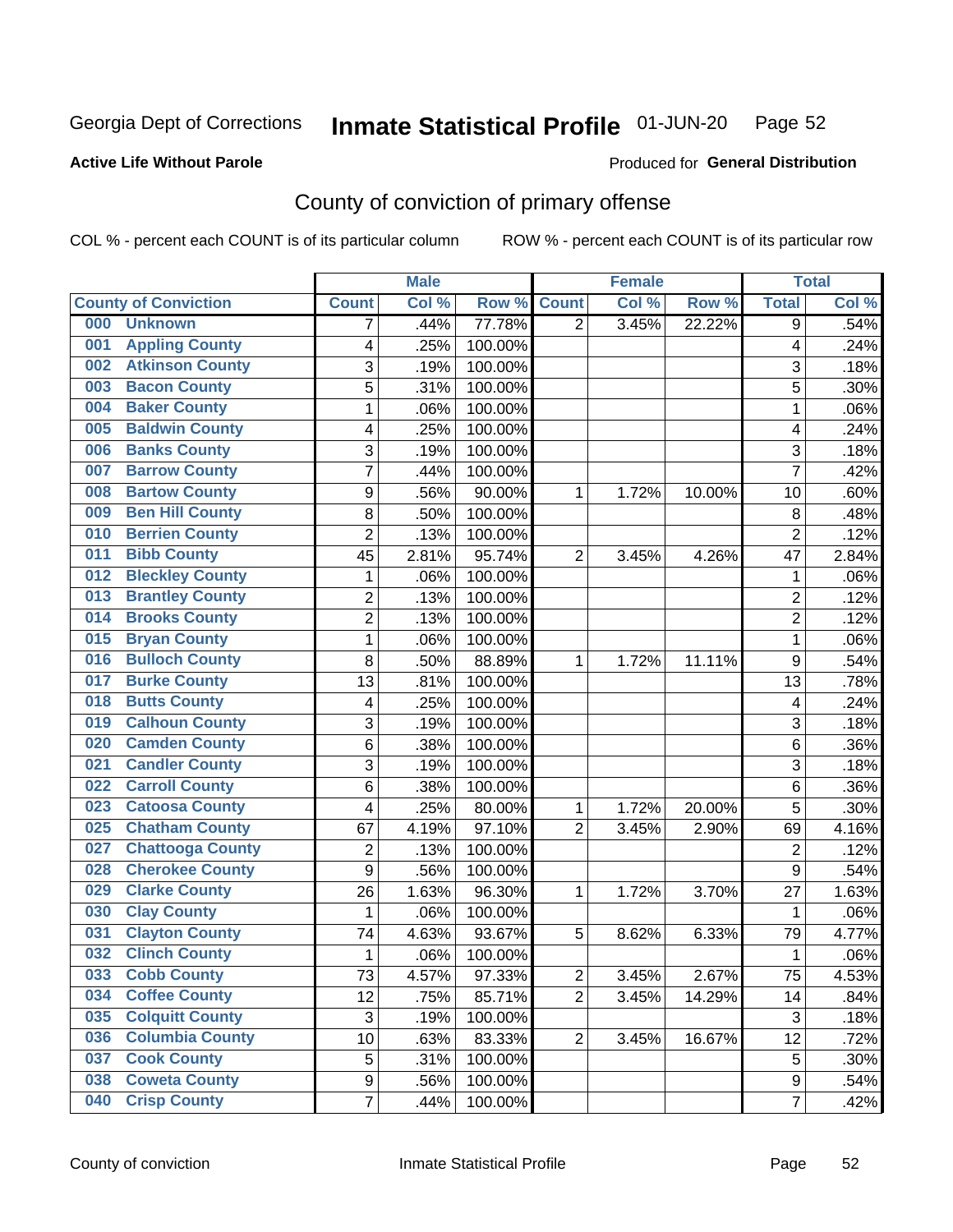#### Inmate Statistical Profile 01-JUN-20 Page 53

**Active Life Without Parole** 

Produced for General Distribution

# County of conviction of primary offense

COL % - percent each COUNT is of its particular column

|     |                             |                  | <b>Male</b> |         |                | <b>Female</b> |           |                | <b>Total</b> |
|-----|-----------------------------|------------------|-------------|---------|----------------|---------------|-----------|----------------|--------------|
|     | <b>County of Conviction</b> | <b>Count</b>     | Col %       | Row %   | <b>Count</b>   | Col %         | Row %     | <b>Total</b>   | Col %        |
| 041 | <b>Dade County</b>          | 1                | .06%        | 100.00% |                |               |           | 1              | .06%         |
| 042 | <b>Dawson County</b>        | $\overline{2}$   | .13%        | 100.00% |                |               |           | $\overline{2}$ | .12%         |
| 043 | <b>Decatur County</b>       | 6                | .38%        | 100.00% |                |               |           | 6              | .36%         |
| 044 | <b>Dekalb County</b>        | 144              | 9.01%       | 97.30%  | 4              | 6.90%         | 2.70%     | 148            | 8.93%        |
| 046 | <b>Dooly County</b>         | $\overline{2}$   | .13%        | 100.00% |                |               |           | $\overline{2}$ | .12%         |
| 047 | <b>Dougherty County</b>     | 31               | 1.94%       | 96.88%  | 1              | 1.72%         | 3.13%     | 32             | 1.93%        |
| 048 | <b>Douglas County</b>       | 39               | 2.44%       | 95.12%  | $\overline{2}$ | 3.45%         | 4.88%     | 41             | 2.47%        |
| 049 | <b>Early County</b>         | $\mathbf 2$      | .13%        | 100.00% |                |               |           | $\overline{2}$ | .12%         |
| 051 | <b>Effingham County</b>     | 7                | .44%        | 100.00% |                |               |           | $\overline{7}$ | .42%         |
| 052 | <b>Elbert County</b>        | $\overline{2}$   | .13%        | 66.67%  | 1              | 1.72%         | 33.33%    | 3              | .18%         |
| 053 | <b>Emanuel County</b>       | 12               | .75%        | 100.00% |                |               |           | 12             | .72%         |
| 056 | <b>Fayette County</b>       | $\boldsymbol{9}$ | .56%        | 100.00% |                |               |           | 9              | .54%         |
| 057 | <b>Floyd County</b>         | 33               | 2.06%       | 97.06%  | $\mathbf{1}$   | 1.72%         | 2.94%     | 34             | 2.05%        |
| 058 | <b>Forsyth County</b>       | 4                | .25%        | 80.00%  | 1              | 1.72%         | 20.00%    | 5              | .30%         |
| 059 | <b>Franklin County</b>      | 6                | .38%        | 85.71%  | 1              | 1.72%         | 14.29%    | $\overline{7}$ | .42%         |
| 060 | <b>Fulton County</b>        | 216              | 13.51%      | 98.63%  | 3              | 5.17%         | 1.37%     | 219            | 13.22%       |
| 061 | <b>Gilmer County</b>        | $\overline{2}$   | .13%        | 100.00% |                |               |           | $\overline{2}$ | .12%         |
| 063 | <b>Glynn County</b>         | 22               | 1.38%       | 100.00% |                |               |           | 22             | 1.33%        |
| 064 | <b>Gordon County</b>        | 8                | .50%        | 100.00% |                |               |           | 8              | .48%         |
| 065 | <b>Grady County</b>         | 3                | .19%        | 100.00% |                |               |           | 3              | .18%         |
| 066 | <b>Greene County</b>        | $\overline{2}$   | .13%        | 100.00% |                |               |           | $\overline{2}$ | .12%         |
| 067 | <b>Gwinnett County</b>      | 73               | 4.57%       | 94.81%  | 4              | 6.90%         | 5.19%     | 77             | 4.65%        |
| 068 | <b>Habersham County</b>     | 3                | .19%        | 100.00% |                |               |           | 3              | .18%         |
| 069 | <b>Hall County</b>          | 23               | 1.44%       | 85.19%  | 4              | 6.90%         | 14.81%    | 27             | 1.63%        |
| 070 | <b>Hancock County</b>       | 5                | .31%        | 100.00% |                |               |           | 5              | .30%         |
| 071 | <b>Haralson County</b>      | 5                | .31%        | 100.00% |                |               |           | 5              | .30%         |
| 072 | <b>Harris County</b>        | $\overline{c}$   | .13%        | 100.00% |                |               |           | $\overline{2}$ | .12%         |
| 073 | <b>Hart County</b>          | 3                | .19%        | 100.00% |                |               |           | $\overline{3}$ | .18%         |
| 075 | <b>Henry County</b>         | 18               | 1.13%       | 94.74%  | $\mathbf{1}$   | 1.72%         | 5.26%     | 19             | 1.15%        |
| 076 | <b>Houston County</b>       | 26               | 1.63%       | 100.00% |                |               |           | 26             | 1.57%        |
| 077 | <b>Irwin County</b>         | $\overline{c}$   | .13%        | 100.00% |                |               |           | $\overline{2}$ | .12%         |
| 078 | <b>Jackson County</b>       | 11               | .69%        | 100.00% |                |               |           | 11             | .66%         |
| 079 | <b>Jasper County</b>        | $\mathbf{1}$     | .06%        | 100.00% |                |               |           | $\mathbf{1}$   | .06%         |
| 080 | <b>Jeff Davis County</b>    | 1                | .06%        | 100.00% |                |               |           | $\mathbf{1}$   | .06%         |
| 081 | <b>Jefferson County</b>     | 6                | .38%        | 100.00% |                |               |           | 6              | .36%         |
| 082 | <b>Jenkins County</b>       | 1                | .06%        | 100.00% |                |               |           | 1              | .06%         |
| 083 | <b>Johnson County</b>       | $\mathbf 1$      | .06%        | 100.00% |                |               |           | 1              | .06%         |
| 084 | <b>Jones County</b>         | $\mathbf 1$      | .06%        | 50.00%  | 1              | 1.72%         | $50.00\%$ | $\overline{2}$ | .12%         |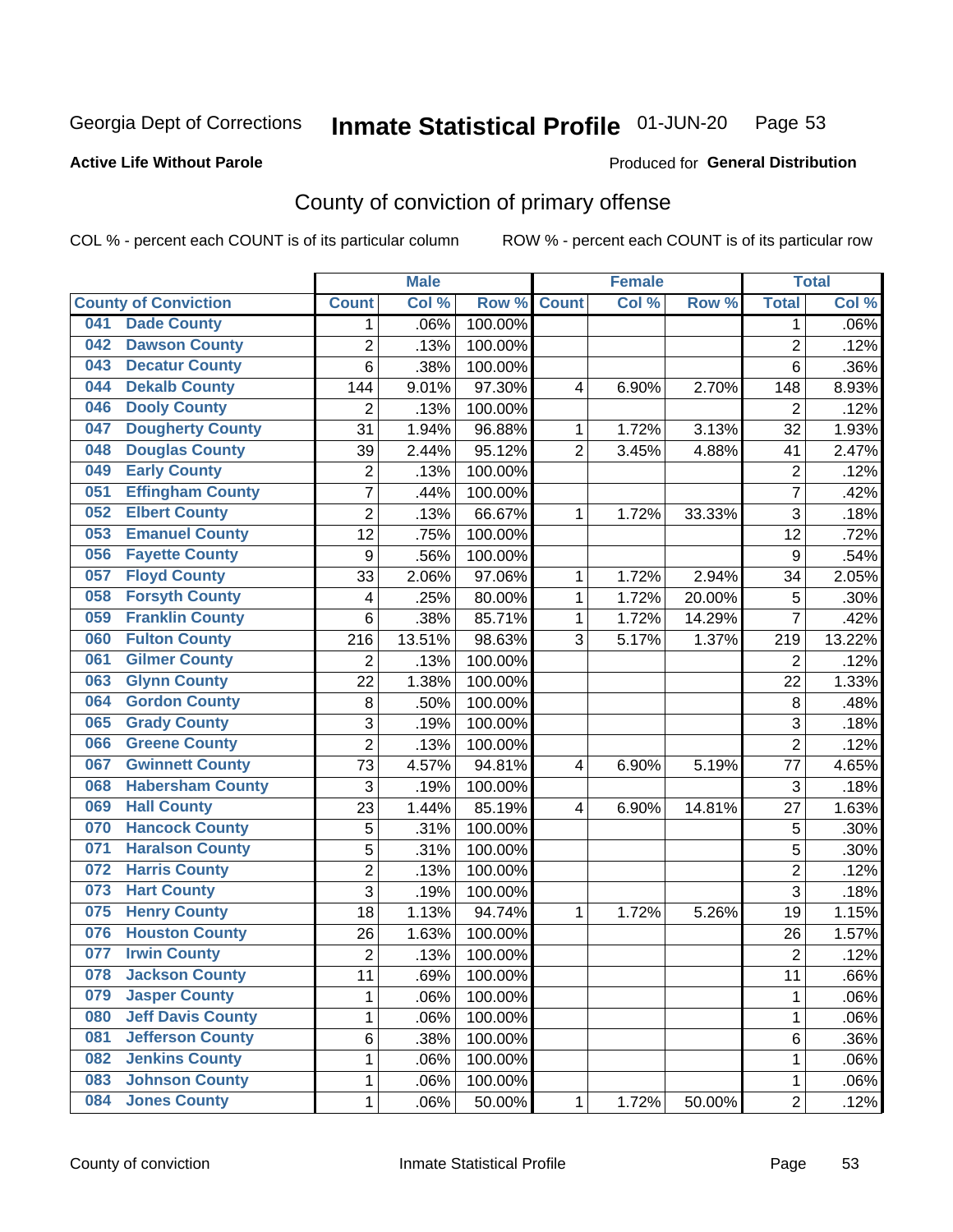#### Inmate Statistical Profile 01-JUN-20 Page 54

### **Active Life Without Parole**

#### Produced for General Distribution

# County of conviction of primary offense

COL % - percent each COUNT is of its particular column

|                                           |                | <b>Male</b> |         |                | <b>Female</b> |          |                | <b>Total</b> |
|-------------------------------------------|----------------|-------------|---------|----------------|---------------|----------|----------------|--------------|
| <b>County of Conviction</b>               | <b>Count</b>   | Col %       | Row %   | <b>Count</b>   | Col %         | Row %    | <b>Total</b>   | Col %        |
| <b>Lamar County</b><br>085                | 1              | .06%        | 100.00% |                |               |          | 1              | $.06\%$      |
| <b>Lanier County</b><br>086               | $\overline{2}$ | .13%        | 100.00% |                |               |          | $\overline{2}$ | .12%         |
| <b>Laurens County</b><br>087              | 4              | .25%        | 100.00% |                |               |          | 4              | .24%         |
| <b>Lee County</b><br>088                  | 4              | .25%        | 100.00% |                |               |          | 4              | .24%         |
| <b>Liberty County</b><br>089              | 7              | .44%        | 100.00% |                |               |          | 7              | .42%         |
| <b>Long County</b><br>091                 | 5              | .31%        | 100.00% |                |               |          | 5              | .30%         |
| <b>Lowndes County</b><br>092              | 9              | .56%        | 100.00% |                |               |          | 9              | .54%         |
| <b>Lumpkin County</b><br>093              | 1              | .06%        | 100.00% |                |               |          | 1              | .06%         |
| <b>Madison County</b><br>095              | 3              | .19%        | 100.00% |                |               |          | 3              | .18%         |
| <b>Marion County</b><br>096               | 1              | .06%        | 100.00% |                |               |          | $\mathbf{1}$   | .06%         |
| <b>Mcduffie County</b><br>097             | 3              | .19%        | 100.00% |                |               |          | 3              | .18%         |
| <b>Meriwether County</b><br>099           | $\overline{2}$ | .13%        | 100.00% |                |               |          | $\overline{2}$ | .12%         |
| <b>Miller County</b><br>100               | 1              | .06%        | 100.00% |                |               |          | $\mathbf{1}$   | .06%         |
| <b>Mitchell County</b><br>101             | 3              | .19%        | 100.00% |                |               |          | 3              | .18%         |
| <b>Monroe County</b><br>102               | 7              | .44%        | 100.00% |                |               |          | $\overline{7}$ | .42%         |
| <b>Morgan County</b><br>104               | 1              | .06%        | 100.00% |                |               |          | $\mathbf{1}$   | .06%         |
| <b>Murray County</b><br>105               | 5              | .31%        | 100.00% |                |               |          | 5              | .30%         |
| <b>Muscogee County</b><br>106             | 47             | 2.94%       | 97.92%  | 1              | 1.72%         | 2.08%    | 48             | 2.90%        |
| <b>Newton County</b><br>107               | 15             | .94%        | 88.24%  | $\overline{2}$ | 3.45%         | 11.76%   | 17             | 1.03%        |
| <b>Oconee County</b><br>108               | 1              | .06%        | 100.00% |                |               |          | 1              | .06%         |
| <b>Oglethorpe County</b><br>109           | 2              | .13%        | 100.00% |                |               |          | $\overline{2}$ | .12%         |
| <b>Paulding County</b><br>110             | 6              | .38%        | 100.00% |                |               |          | 6              | .36%         |
| <b>Peach County</b><br>111                | 4              | .25%        | 100.00% |                |               |          | 4              | .24%         |
| <b>Pickens County</b><br>$\overline{112}$ | $\overline{2}$ | .13%        | 100.00% |                |               |          | $\overline{2}$ | .12%         |
| <b>Pierce County</b><br>113               | 2              | .13%        | 100.00% |                |               |          | $\overline{2}$ | .12%         |
| <b>Pike County</b><br>$\overline{114}$    | 3              | .19%        | 60.00%  | $\overline{2}$ | 3.45%         | 40.00%   | 5              | .30%         |
| <b>Polk County</b><br>$\overline{115}$    | 6              | .38%        | 100.00% |                |               |          | 6              | .36%         |
| <b>Pulaski County</b><br>116              | 1              | .06%        | 100.00% |                |               |          | 1              | .06%         |
| <b>Putnam County</b><br>117               | 7              | .44%        | 100.00% |                |               |          | 7              | .42%         |
| <b>Rabun County</b><br>119                | 1              | .06%        | 100.00% |                |               |          | $\mathbf{1}$   | .06%         |
| <b>Randolph County</b><br>120             | $\overline{2}$ | .13%        | 100.00% |                |               |          | $\overline{2}$ | .12%         |
| <b>Richmond County</b><br>121             | 78             | 4.88%       | 96.30%  | 3              | 5.17%         | $3.70\%$ | 81             | 4.89%        |
| <b>Rockdale County</b><br>122             | 10             | .63%        | 100.00% |                |               |          | 10             | .60%         |
| <b>Seminole County</b><br>$125$           | $\overline{2}$ | .13%        | 100.00% |                |               |          | $\overline{2}$ | .12%         |
| <b>Spalding County</b><br>126             | 14             | .88%        | 100.00% |                |               |          | 14             | .84%         |
| <b>Stephens County</b><br>127             | 3              | .19%        | 100.00% |                |               |          | 3              | .18%         |
| <b>Stewart County</b><br>128              | 1              | .06%        | 100.00% |                |               |          | 1              | .06%         |
| <b>Sumter County</b><br>129               | 6              | .38%        | 100.00% |                |               |          | 6              | .36%         |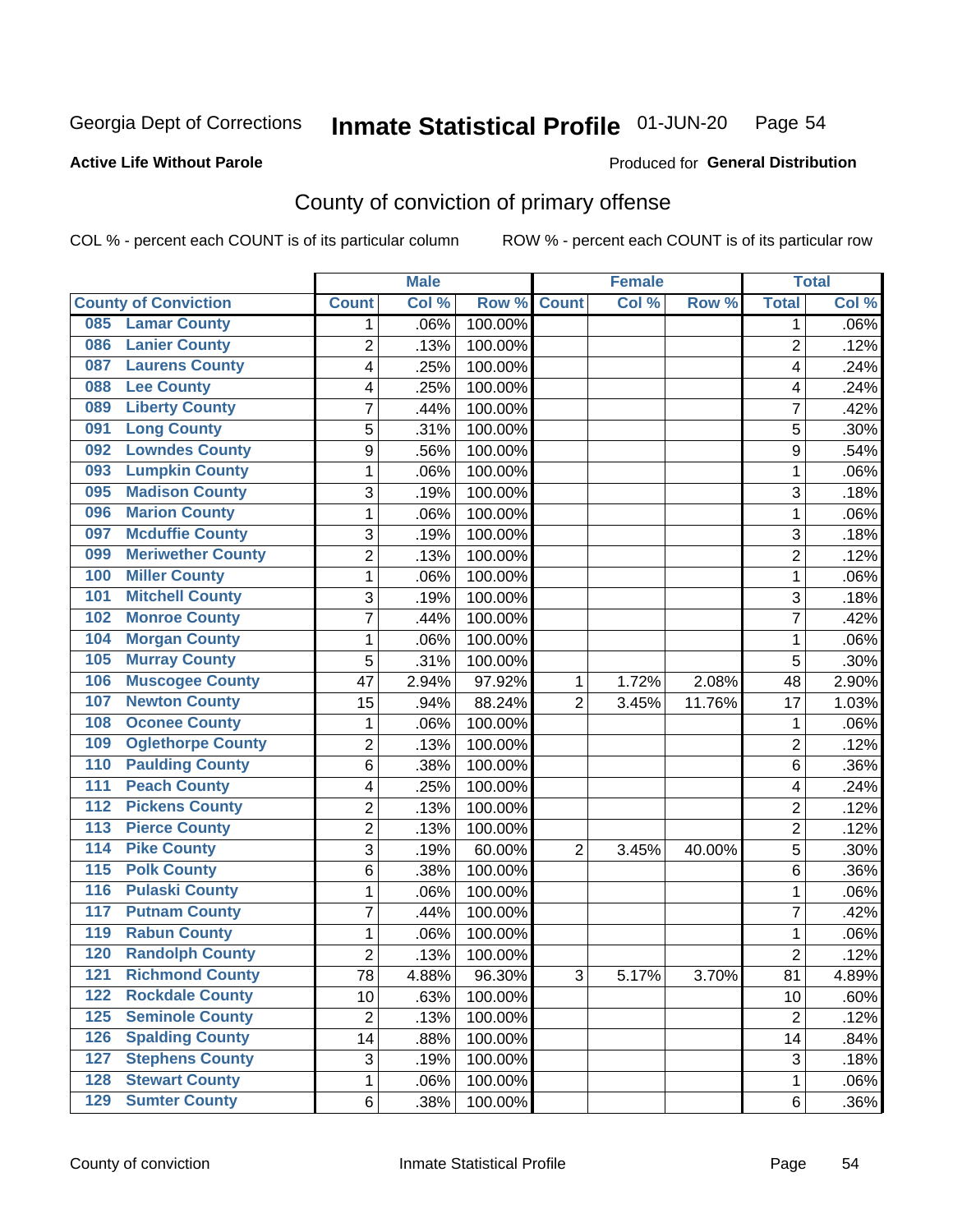#### Inmate Statistical Profile 01-JUN-20 Page 55

**Active Life Without Parole** 

Produced for General Distribution

# County of conviction of primary offense

COL % - percent each COUNT is of its particular column

|                                 |                | <b>Male</b> |         |                 | <b>Female</b> |        |                | <b>Total</b> |
|---------------------------------|----------------|-------------|---------|-----------------|---------------|--------|----------------|--------------|
| <b>County of Conviction</b>     | <b>Count</b>   | Col %       | Row %   | <b>Count</b>    | Col %         | Row %  | <b>Total</b>   | Col %        |
| <b>Taliaferro County</b><br>131 |                | .06%        | 100.00% |                 |               |        | 1              | .06%         |
| <b>Tattnall County</b><br>132   | $\overline{2}$ | .13%        | 66.67%  | 1               | 1.72%         | 33.33% | 3              | .18%         |
| <b>Taylor County</b><br>133     | 1              | .06%        | 100.00% |                 |               |        | 1              | .06%         |
| <b>Terrell County</b><br>135    | 3              | .19%        | 100.00% |                 |               |        | 3              | .18%         |
| <b>Thomas County</b><br>136     | 6              | .38%        | 100.00% |                 |               |        | 6              | $.36\%$      |
| <b>Tift County</b><br>137       | 10             | .63%        | 100.00% |                 |               |        | 10             | .60%         |
| <b>Toombs County</b><br>138     | 11             | .69%        | 100.00% |                 |               |        | 11             | .66%         |
| <b>Towns County</b><br>139      |                | .06%        | 100.00% |                 |               |        |                | .06%         |
| <b>Treutlen County</b><br>140   | 5              | .31%        | 100.00% |                 |               |        | 5              | $.30\%$      |
| <b>Troup County</b><br>141      | 10             | .63%        | 90.91%  | 1               | 1.72%         | 9.09%  | 11             | .66%         |
| <b>Turner County</b><br>142     | $\overline{2}$ | .13%        | 100.00% |                 |               |        | $\overline{2}$ | .12%         |
| <b>Twiggs County</b><br>143     | 1              | .06%        | 100.00% |                 |               |        | 1              | .06%         |
| <b>Upson County</b><br>145      | 5              | .31%        | 100.00% |                 |               |        | 5              | .30%         |
| <b>Walker County</b><br>146     | 9              | .56%        | 90.00%  | 1               | 1.72%         | 10.00% | 10             | .60%         |
| <b>Walton County</b><br>147     | 21             | 1.31%       | 100.00% |                 |               |        | 21             | 1.27%        |
| <b>Ware County</b><br>148       | 16             | 1.00%       | 100.00% |                 |               |        | 16             | .97%         |
| <b>Warren County</b><br>149     | 3              | .19%        | 75.00%  | 1               | 1.72%         | 25.00% | 4              | .24%         |
| <b>Washington County</b><br>150 | 6              | .38%        | 100.00% |                 |               |        | 6              | $.36\%$      |
| <b>Wayne County</b><br>151      | 12             | .75%        | 100.00% |                 |               |        | 12             | .72%         |
| <b>White County</b><br>154      | 1              | .06%        | 100.00% |                 |               |        | 1              | .06%         |
| <b>Whitfield County</b><br>155  | 13             | .81%        | 92.86%  | 1               | 1.72%         | 7.14%  | 14             | .84%         |
| <b>Wilkes County</b><br>157     | $\overline{2}$ | .13%        | 100.00% |                 |               |        | 2              | .12%         |
| <b>Worth County</b><br>159      | 1              | .06%        | 100.00% |                 |               |        |                | .06%         |
| <b>Total Rported</b>            | 1,599          | 100%        | 96.5%   | $\overline{58}$ | 100%          | 3.5%   | 1,657          | 100%         |

| rtea        |      |   |      |
|-------------|------|---|------|
| $C = 4 - 7$ | ,599 | u | ,657 |

|  | Mode (most frequent) | <b>Fulton County</b> | <b>Clayton County</b> | <b>Fulton County</b> |
|--|----------------------|----------------------|-----------------------|----------------------|
|--|----------------------|----------------------|-----------------------|----------------------|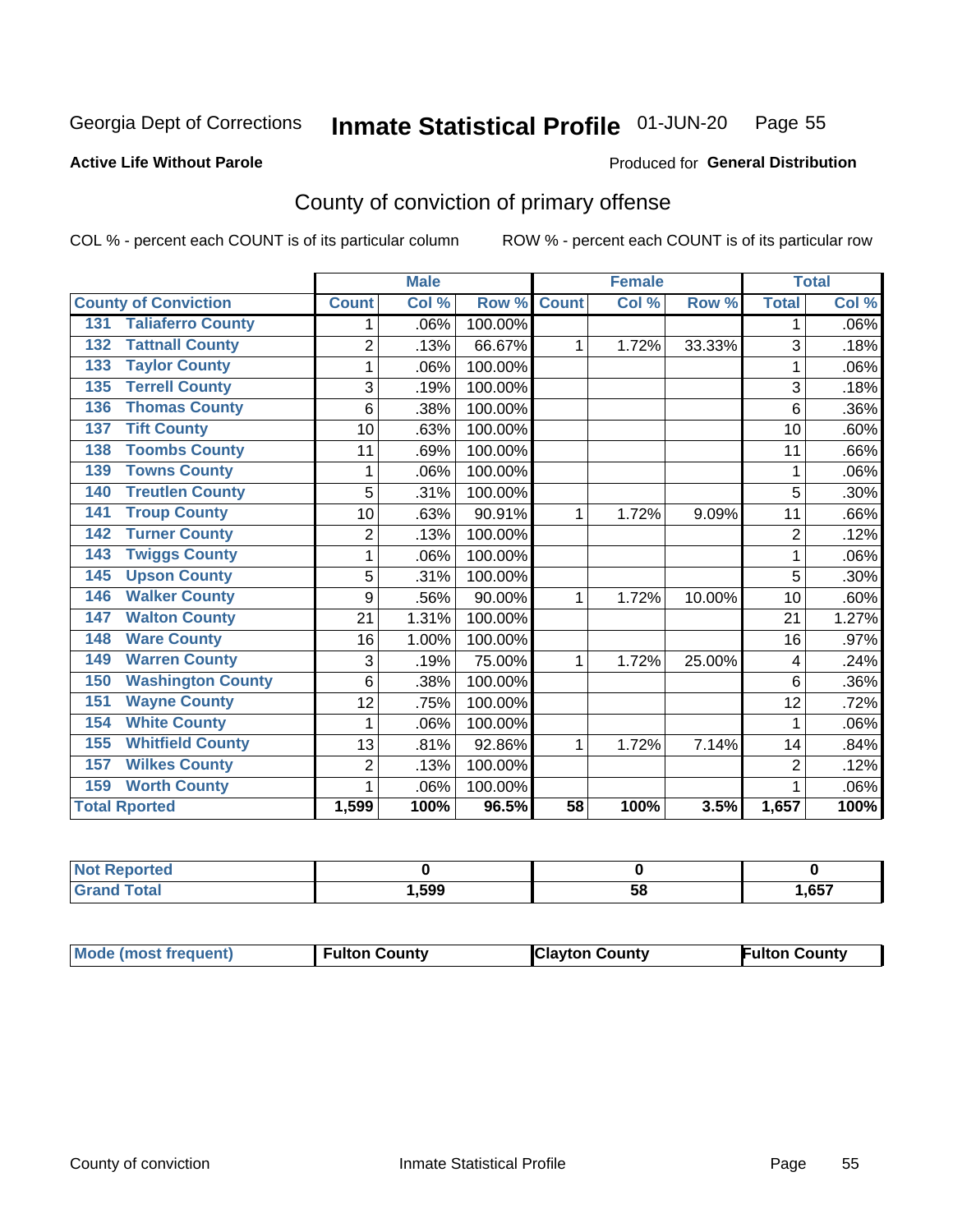## **Georgia Dept of Corrections Active Life Without Parole**

#### Inmate Statistical Profile 01-JUN-20 Page 56

Produced for General Distribution

# Circuit of conviction of primary offense

COL % - percent each COUNT is of its particular column ROW % - percent each COUNT is of its particular row

|                         |                                 |                | <b>Male</b> |         |                         | <b>Female</b> |        |                  | <b>Total</b> |
|-------------------------|---------------------------------|----------------|-------------|---------|-------------------------|---------------|--------|------------------|--------------|
|                         | <b>Circuit of Conviction</b>    | <b>Count</b>   | Col %       | Row %   | <b>Count</b>            | Col %         | Row %  | <b>Total</b>     | Col %        |
| 1                       | <b>Alapaha Circuit</b>          | 13             | .82%        | 100.00% |                         |               |        | 13               | .79%         |
| $\overline{2}$          | <b>Alcovy Circuit</b>           | 36             | 2.26%       | 94.74%  | $\overline{2}$          | 3.57%         | 5.26%  | 38               | 2.31%        |
| $\overline{3}$          | <b>Atlanta Circuit</b>          | 216            | 13.57%      | 98.63%  | 3                       | 5.36%         | 1.37%  | 219              | 13.29%       |
| $\overline{4}$          | <b>Atlantic Circuit</b>         | 15             | .94%        | 93.75%  | 1                       | 1.79%         | 6.25%  | 16               | .97%         |
| 5                       | <b>Augusta Circuit</b>          | 101            | 6.34%       | 95.28%  | 5                       | 8.93%         | 4.72%  | 106              | 6.43%        |
| $\overline{\bf{6}}$     | <b>Blue Ridge Circuit</b>       | 9              | .57%        | 100.00% |                         |               |        | $\boldsymbol{9}$ | .55%         |
| 7                       | <b>Brunswick Circuit</b>        | 45             | 2.83%       | 100.00% |                         |               |        | 45               | 2.73%        |
| $\overline{\mathbf{8}}$ | <b>Chattahoochee Circuit</b>    | 51             | 3.20%       | 98.08%  | 1                       | 1.79%         | 1.92%  | 52               | 3.16%        |
| $\overline{9}$          | <b>Cherokee Circuit</b>         | 17             | 1.07%       | 94.44%  | $\mathbf{1}$            | 1.79%         | 5.56%  | 18               | 1.09%        |
| 10                      | <b>Clayton Circuit</b>          | 74             | 4.65%       | 93.67%  | 5                       | 8.93%         | 6.33%  | 79               | 4.79%        |
| $\overline{11}$         | <b>Cobb Circuit</b>             | 73             | 4.59%       | 97.33%  | $\overline{2}$          | 3.57%         | 2.67%  | 75               | 4.55%        |
| $\overline{12}$         | <b>Conasauga Circuit</b>        | 18             | 1.13%       | 94.74%  | 1                       | 1.79%         | 5.26%  | 19               | 1.15%        |
| 13                      | <b>Cordele Circuit</b>          | 17             | 1.07%       | 100.00% |                         |               |        | 17               | 1.03%        |
| 14                      | <b>Coweta Circuit</b>           | 27             | 1.70%       | 96.43%  | 1                       | 1.79%         | 3.57%  | 28               | 1.70%        |
| 15                      | <b>Dougherty Circuit</b>        | 31             | 1.95%       | 96.88%  | $\mathbf{1}$            | 1.79%         | 3.13%  | 32               | 1.94%        |
| 16                      | <b>Dublin Circuit</b>           | 11             | .69%        | 100.00% |                         |               |        | 11               | .67%         |
| 17                      | <b>Eastern Circuit</b>          | 67             | 4.21%       | 97.10%  | $\overline{2}$          | 3.57%         | 2.90%  | 69               | 4.19%        |
| $\overline{18}$         | <b>Flint Circuit</b>            | 18             | 1.13%       | 94.74%  | 1                       | 1.79%         | 5.26%  | 19               | 1.15%        |
| 19                      | <b>Griffin Circuit</b>          | 31             | 1.95%       | 93.94%  | $\mathbf 2$             | 3.57%         | 6.06%  | 33               | 2.00%        |
| $\overline{20}$         | <b>Gwinnett Circuit</b>         | 73             | 4.59%       | 94.81%  | 4                       | 7.14%         | 5.19%  | 77               | 4.67%        |
| $\overline{21}$         | <b>Houston Circuit</b>          | 26             | 1.63%       | 100.00% |                         |               |        | 26               | 1.58%        |
| $\overline{22}$         | <b>Lookout Mountain Circuit</b> | 16             | 1.01%       | 88.89%  | $\overline{2}$          | 3.57%         | 11.11% | 18               | 1.09%        |
| 23                      | <b>Macon Circuit</b>            | 49             | 3.08%       | 96.08%  | $\overline{2}$          | 3.57%         | 3.92%  | 51               | 3.09%        |
| $\overline{24}$         | <b>Middle Circuit</b>           | 38             | 2.39%       | 100.00% |                         |               |        | 38               | 2.31%        |
| $\overline{25}$         | <b>Mountain Circuit</b>         | $\overline{7}$ | .44%        | 100.00% |                         |               |        | $\overline{7}$   | .42%         |
| 26                      | <b>Northeastern Circuit</b>     | 25             | 1.57%       | 86.21%  | $\overline{\mathbf{4}}$ | 7.14%         | 13.79% | 29               | 1.76%        |
| $\overline{27}$         | <b>Northern Circuit</b>         | 16             | 1.01%       | 88.89%  | $\overline{2}$          | 3.57%         | 11.11% | 18               | 1.09%        |
| 28                      | <b>Ocmulgee Circuit</b>         | 21             | 1.32%       | 95.45%  | 1                       | 1.79%         | 4.55%  | 22               | 1.33%        |
| 29                      | <b>Oconee Circuit</b>           | $\overline{2}$ | .13%        | 100.00% |                         |               |        | $\overline{2}$   | .12%         |
| 30                      | <b>Ogeechee Circuit</b>         | 16             | 1.01%       | 94.12%  | 1                       | 1.79%         | 5.88%  | 17               | 1.03%        |
| $\overline{31}$         | <b>Pataula Circuit</b>          | 11             | .69%        | 100.00% |                         |               |        | 11               | .67%         |
| 32                      | <b>Piedmont Circuit</b>         | 21             | 1.32%       | 100.00% |                         |               |        | 21               | 1.27%        |
| 33                      | <b>Rome Circuit</b>             | 33             | 2.07%       | 97.06%  | $\mathbf{1}$            | 1.79%         | 2.94%  | 34               | 2.06%        |
| 34                      | <b>South Georgia Circuit</b>    | 16             | 1.01%       | 100.00% |                         |               |        | 16               | .97%         |
| 35                      | <b>Southern Circuit</b>         | 20             | 1.26%       | 100.00% |                         |               |        | 20               | 1.21%        |
| 36                      | <b>Southwestern Circuit</b>     | 11             | .69%        | 100.00% |                         |               |        | 11               | .67%         |
| 37                      | <b>Stone Mountain Circuit</b>   | 144            | 9.05%       | 97.30%  | $\overline{\mathbf{4}}$ | 7.14%         | 2.70%  | 148              | 8.98%        |
| 38                      | <b>Tallapoosa Circuit</b>       | 11             | .69%        | 100.00% |                         |               |        | 11               | .67%         |
| 39                      | <b>Tifton Circuit</b>           | 15             | .94%        | 100.00% |                         |               |        | 15               | .91%         |
| 40                      | <b>Toombs Circuit</b>           | 9              | .57%        | 90.00%  | $\mathbf{1}$            | 1.79%         | 10.00% | 10               | .61%         |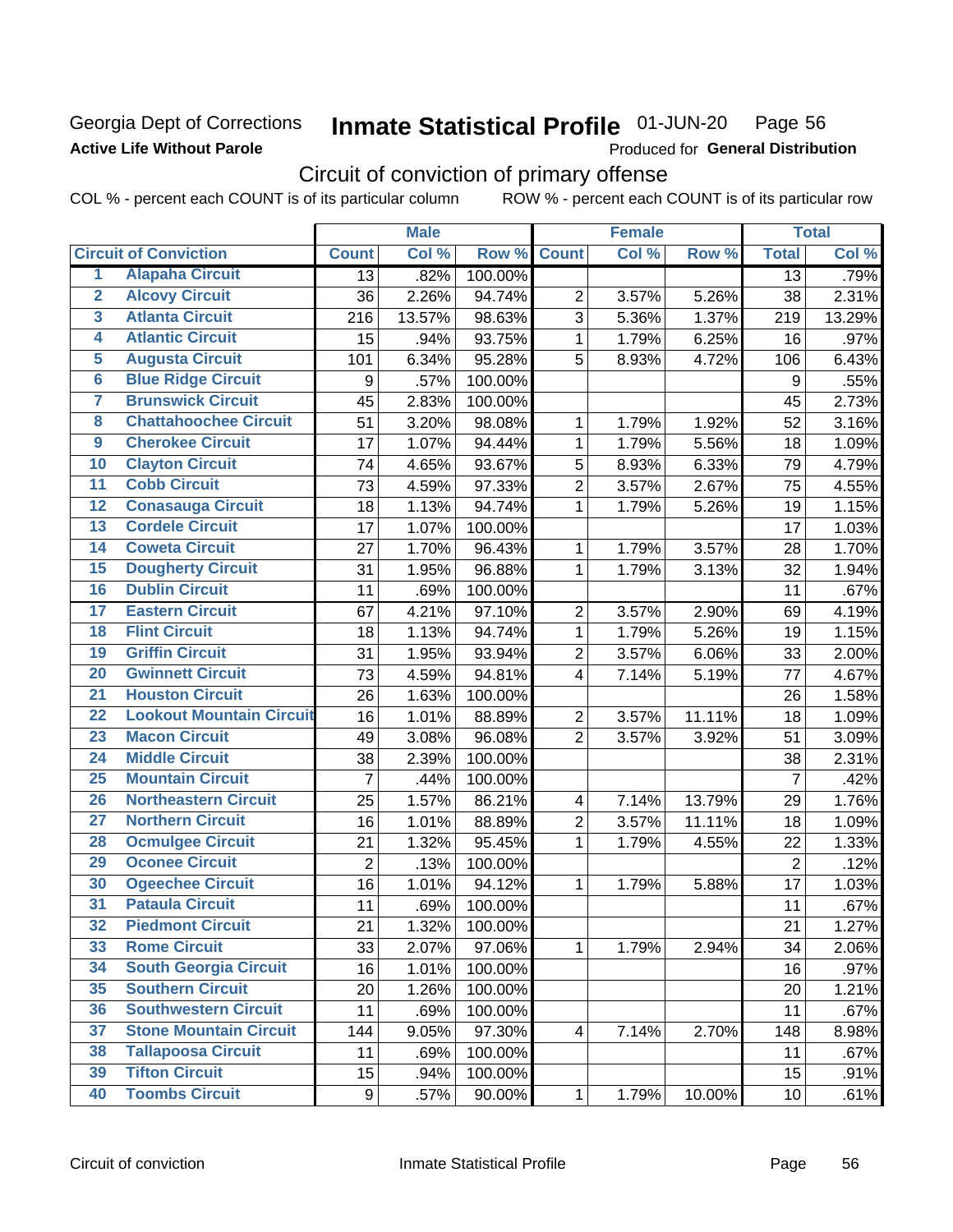# **Georgia Dept of Corrections Active Life Without Parole**

#### Inmate Statistical Profile 01-JUN-20 Page 57

Produced for General Distribution

# Circuit of conviction of primary offense

COL % - percent each COUNT is of its particular column ROW % - percent each COUNT is of its particular row

|    |                                  |                 | <b>Male</b>    |         |                | <b>Female</b> |        |              | <b>Total</b>   |
|----|----------------------------------|-----------------|----------------|---------|----------------|---------------|--------|--------------|----------------|
|    | <b>Circuit of Conviction</b>     | <b>Count</b>    | Col %          | Row %   | <b>Count</b>   | Col %         | Row %  | <b>Total</b> | Col%           |
| 41 | <b>Waycross Circuit</b>          | 37              | 2.32%          | 94.87%  | 2              | 3.57%         | 5.13%  | 39           | 2.37%          |
| 42 | <b>Western Circuit</b>           | 27              | 1.70%          | 96.43%  |                | 1.79%         | 3.57%  | 28           | 1.70%          |
| 43 | <b>Rockdale Circuit</b>          | 10              | .63%           | 100.00% |                |               |        | 10           | .61%           |
| 44 | <b>Douglas Circuit</b>           | 39 <sup>1</sup> | 2.45%          | 95.12%  | $\overline{2}$ | 3.57%         | 4.88%  | 41           | 2.49%          |
| 45 | <b>Appalachian Circuit</b>       | 4               | .25%           | 100.00% |                |               |        | 4            | .24%           |
| 46 | <b>Enotah Circuit</b>            | 3               | .19%           | 100.00% |                |               |        | 3            | .18%           |
| 47 | <b>Bell-Forsyth J.C.</b>         | 4               | .25%           | 80.00%  |                | 1.79%         | 20.00% | 5            | .30%           |
| 48 | <b>Towaliga Judicial Circuit</b> | 12              | .75%           | 100.00% |                |               |        | 12           | .73%           |
| 49 | <b>Paulding Circuit</b>          | 6               | .38%           | 100.00% |                |               |        | 6            | .36%           |
|    | <b>Total Rported</b>             | 1,592           | 100%           | 96.6%   | 56             | 100%          | 3.4%   | 1,648        | 100%           |
|    | <b>Not Reported</b>              |                 | 7              |         |                | $\mathbf{2}$  |        |              | 9              |
|    | <b>Grand Total</b>               |                 | 1,599          |         |                | 58            |        |              | 1,657          |
|    | <b>Mode (most frequent)</b>      |                 | <b>Atlanta</b> |         |                | Augusta       |        |              | <b>Atlanta</b> |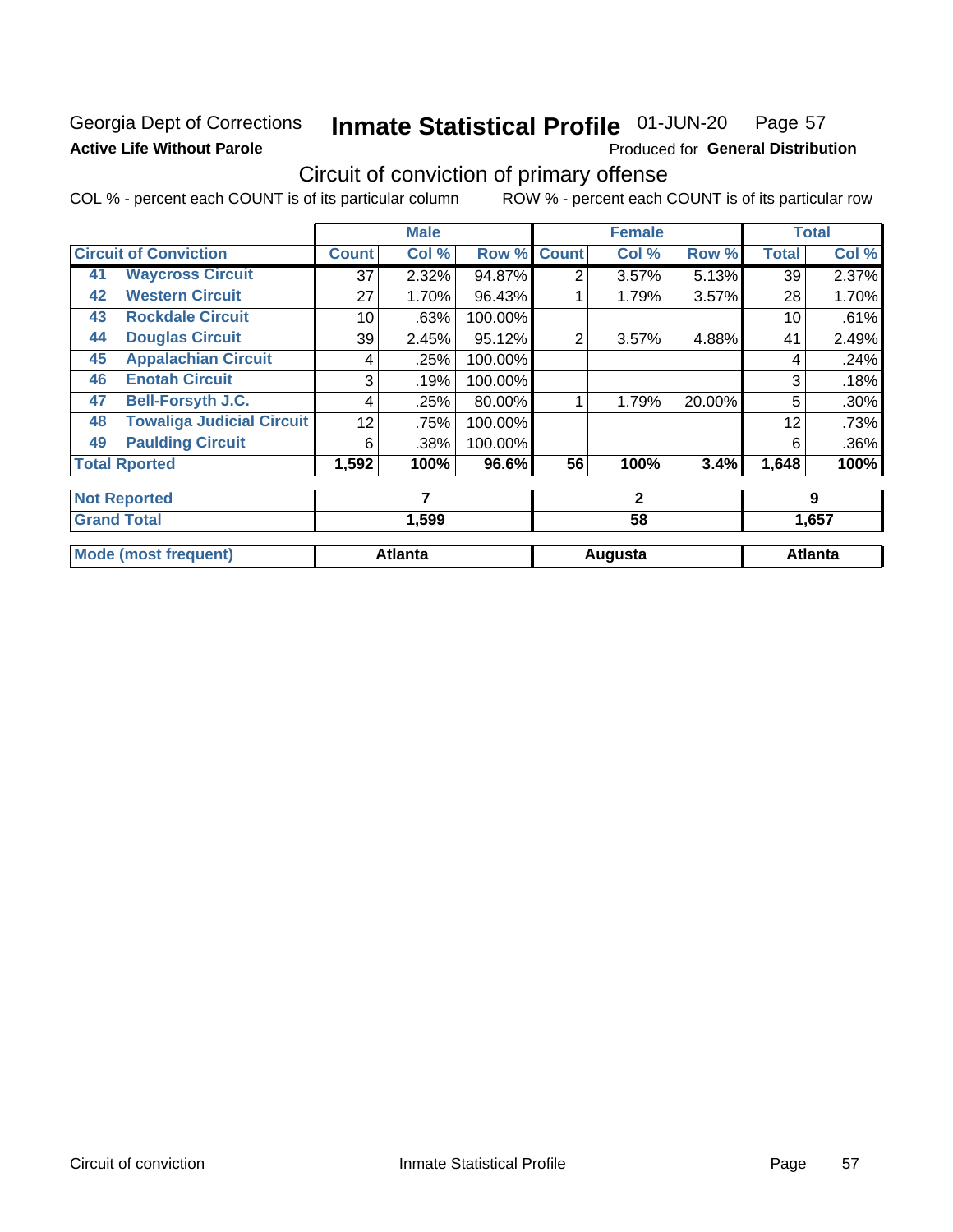### **Active Life Without Parole**

### **Produced for General Distribution**

# Years served (jail + prison) in this incarceration

COL % - percent each COUNT is of its particular column

|                        |                 | <b>Male</b> |         |                         | <b>Female</b> |       |                 | <b>Total</b> |
|------------------------|-----------------|-------------|---------|-------------------------|---------------|-------|-----------------|--------------|
| <b>Years Served</b>    | <b>Count</b>    | Col %       | Row %   | <b>Count</b>            | Col %         | Row % | <b>Total</b>    | Col %        |
| Less than one year     | 25              | 1.56%       | 100.00% |                         |               |       | $\overline{25}$ | 1.51%        |
| 1 to 1.99 years        | 55              | 3.44%       | 96.49%  | $\overline{2}$          | 3.45%         | 3.51% | 57              | 3.44%        |
| 2 to 2.99 years        | 89              | 5.57%       | 95.70%  | 4                       | 6.90%         | 4.30% | 93              | 5.61%        |
| 3 to 3.99 years        | 108             | 6.75%       | 96.43%  | 4                       | 6.90%         | 3.57% | 112             | 6.76%        |
| 4 to 4.99 years        | 125             | 7.82%       | 96.15%  | 5                       | 8.62%         | 3.85% | 130             | 7.85%        |
| 5 to 5.99 years        | 124             | 7.75%       | 94.66%  | 7                       | 12.07%        | 5.34% | 131             | 7.91%        |
| 6 to 6.99 years        | 113             | 7.07%       | 95.76%  | 5                       | 8.62%         | 4.24% | 118             | 7.12%        |
| 7 to 7.99 years        | 114             | 7.13%       | 93.44%  | 8                       | 13.79%        | 6.56% | 122             | 7.36%        |
| <b>8 to 8.99 years</b> | 94              | 5.88%       | 94.00%  | 6                       | 10.34%        | 6.00% | 100             | 6.04%        |
| 9 to 9.99 years        | 93              | 5.82%       | 96.88%  | 3                       | 5.17%         | 3.13% | 96              | 5.79%        |
| 10 to 10.99 years      | 58              | 3.63%       | 96.67%  | $\overline{c}$          | 3.45%         | 3.33% | 60              | 3.62%        |
| 11 to 11.99 years      | 41              | 2.56%       | 97.62%  | 1                       | 1.72%         | 2.38% | 42              | 2.53%        |
| 12 to 12.99 years      | 52              | 3.25%       | 98.11%  | 1                       | 1.72%         | 1.89% | 53              | 3.20%        |
| 13 to 13.99 years      | 28              | 1.75%       | 93.33%  | $\overline{\mathbf{c}}$ | 3.45%         | 6.67% | 30              | 1.81%        |
| 14 to 14.99 years      | 32              | 2.00%       | 96.97%  | $\mathbf 1$             | 1.72%         | 3.03% | 33              | 1.99%        |
| 15 to 15.99 years      | 30              | 1.88%       | 100.00% |                         |               |       | 30              | 1.81%        |
| 16 to 16.99 years      | 36              | 2.25%       | 100.00% |                         |               |       | 36              | 2.17%        |
| 17 to 17.99 years      | 41              | 2.56%       | 91.11%  | $\overline{\mathbf{4}}$ | 6.90%         | 8.89% | 45              | 2.72%        |
| 18 to 18.99 years      | 33              | 2.06%       | 97.06%  | $\mathbf{1}$            | 1.72%         | 2.94% | 34              | 2.05%        |
| 19 to 19.99 years      | 43              | 2.69%       | 100.00% |                         |               |       | 43              | 2.60%        |
| 20 to 20.99 years      | 40              | 2.50%       | 100.00% |                         |               |       | 40              | 2.41%        |
| 21 to 21.99 years      | 29              | 1.81%       | 96.67%  | 1                       | 1.72%         | 3.33% | 30              | 1.81%        |
| 22 to 22.99 years      | 43              | 2.69%       | 100.00% |                         |               |       | 43              | 2.60%        |
| 23 to 23.99 years      | 41              | 2.56%       | 97.62%  | 1                       | 1.72%         | 2.38% | 42              | 2.53%        |
| 24 to 24.99 years      | 28              | 1.75%       | 100.00% |                         |               |       | 28              | 1.69%        |
| 25 to 25.99 years      | 26              | 1.63%       | 100.00% |                         |               |       | 26              | 1.57%        |
| 26 to 26.99 years      | 18              | 1.13%       | 100.00% |                         |               |       | 18              | 1.09%        |
| 27 to 27.99 years      | 10              | 0.63%       | 100.00% |                         |               |       | 10              | 0.60%        |
| 28 to 28.99 years      | 3               | 0.19%       | 100.00% |                         |               |       | 3               | 0.18%        |
| 29 to 29.99 years      | 5               | 0.31%       | 100.00% |                         |               |       | 5               | 0.30%        |
| Thirty + years         | $\overline{22}$ | 1.38%       | 100.00% |                         |               |       | $\overline{22}$ | 1.33%        |
| <b>Total Reported</b>  | 1,599           | 100%        | 96.50%  | $\overline{58}$         | 100%          | 3.50% | 1,657           | 100%         |

| ______ | .599 | r o<br>วช<br>$-$ | .657 |
|--------|------|------------------|------|

| <b>Mean</b><br>(average) | 10.92           | 8.3             | 10.83             |
|--------------------------|-----------------|-----------------|-------------------|
| Median (middle)          | 8.47            | 7.25            | 8.38              |
| Mode (most frequent)     | 8 to 8.99 years | 7 to 7.99 years | $8$ to 8.99 years |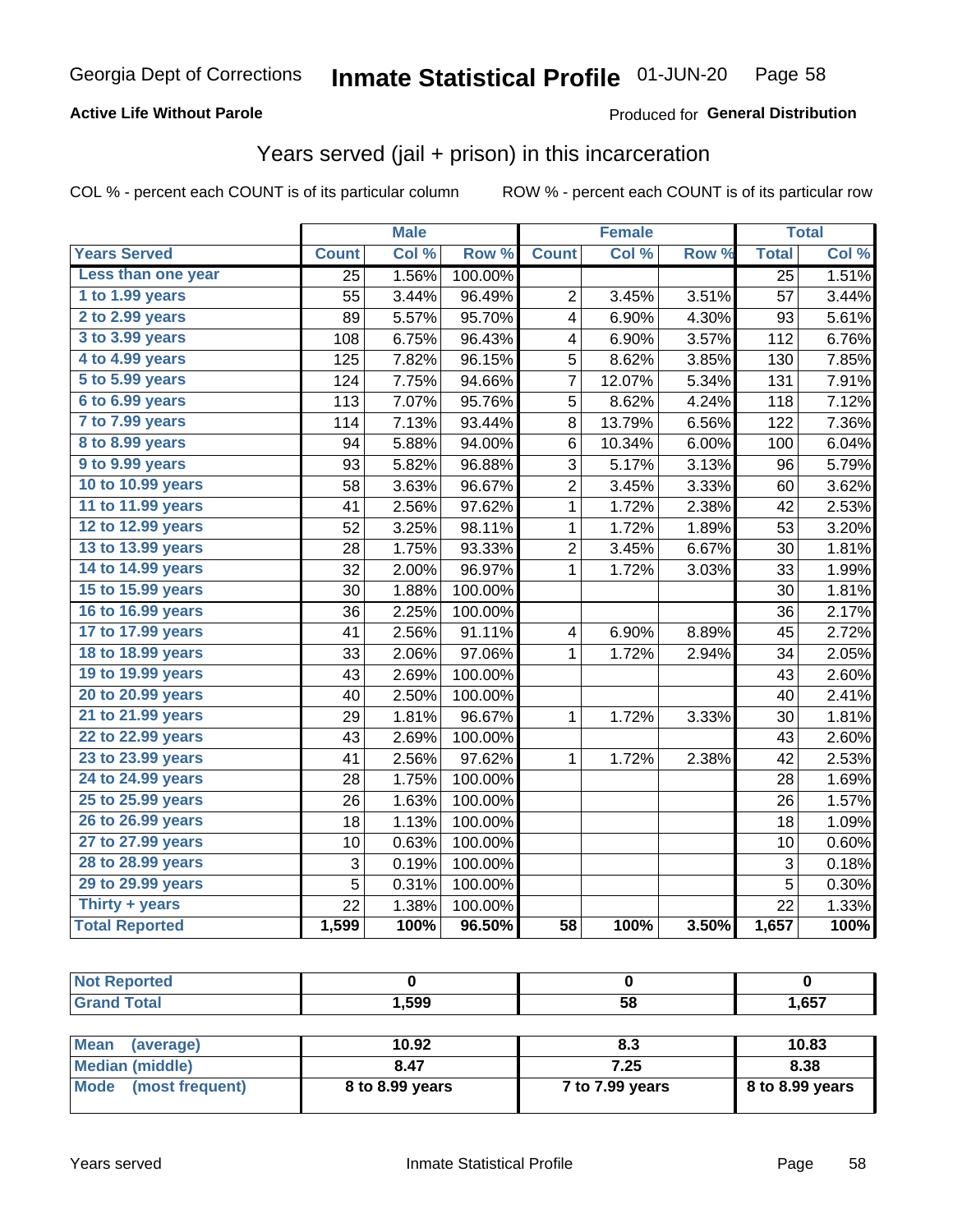#### Inmate Statistical Profile 01-JUN-20 Page 59

### **Active Life Without Parole**

Produced for General Distribution

# Results of most recent HIV tests

COL % - percent each COUNT is of its particular column

|                         | <b>Male</b>     |        |        | <b>Female</b> |           |          | Total       |        |
|-------------------------|-----------------|--------|--------|---------------|-----------|----------|-------------|--------|
| <b>HIV Test Results</b> | <b>Count</b>    | Col %  | Row %I | <b>Count</b>  | Col %     | Row %    | $\tau$ otal | Col %  |
| <b>Positive</b>         | 13 <sub>1</sub> | 0.85%  | 92.86% |               | $.89\%$ . | 7.14%    | 14          | 0.88%  |
| <b>Negative</b>         | .519            | 99.15% | 96.69% | 52            | 98.11%    | $3.31\%$ | .571        | 99.12% |
| <b>Total Reported</b>   | .532            | 100%   | 96.66% | 53            | 100%      | 3.34%    | 1,585       | 100%   |

| <b>Not Reported</b>         | ~-     |    | --<br>. . |
|-----------------------------|--------|----|-----------|
| <b>Total</b><br><b>Grot</b> | 599, ا | 58 | ,657      |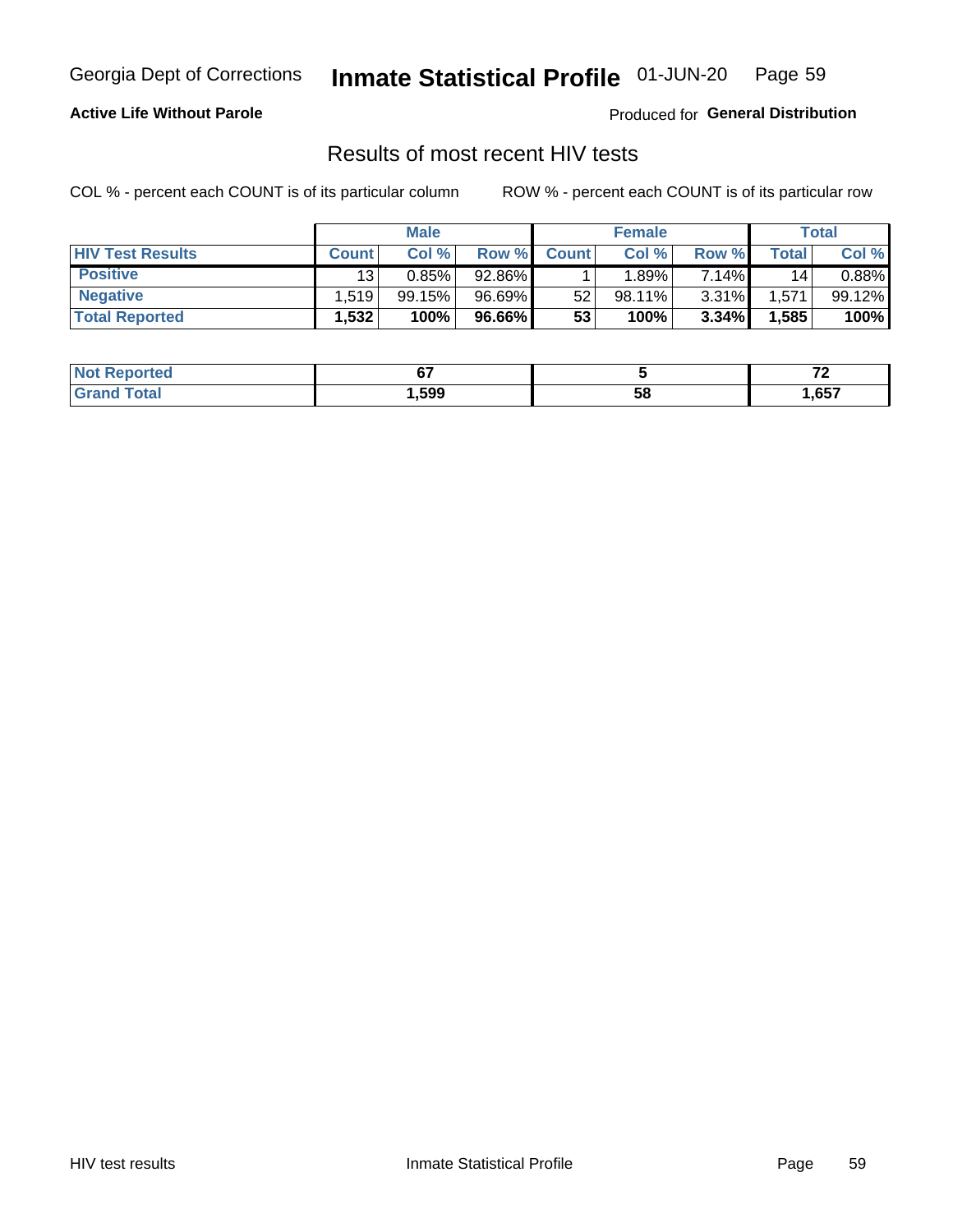# Georgia Dept of Corrections **Inmate Statistical Profile** 01-JUN-20 Page 60

### **Active Life Without Parole**

Produced for **General Distribution**

# Results of most recent tuberculosis test

COL % - percent each COUNT is of its particular column ROW % - percent each COUNT is of its particular row

|                                  | <b>Male</b>  |        |          |              | <b>Female</b> | Total    |              |        |
|----------------------------------|--------------|--------|----------|--------------|---------------|----------|--------------|--------|
| <b>Tuberculosis Test Results</b> | <b>Count</b> | Col %  | Row %I   | <b>Count</b> | Col %         | Row %    | <b>Total</b> | Col %  |
| <b>Positive on current test</b>  | 289          | 18.26% | 99.31%   |              | 3.57%         | $0.69\%$ | 291          | 17.75% |
| <b>Negative</b>                  | .294         | 81.74% | 95.99%   | 54           | $96.43\%$     | 4.01%    | .348         | 82.25% |
| <b>Total Reported</b>            | .583         | 100%   | 96.58% I | 56           | 100%          | $3.42\%$ | 1,639        | 100%   |

| <b>Not Reported</b> |      |    |      |
|---------------------|------|----|------|
| Total               | .599 | 58 | ,657 |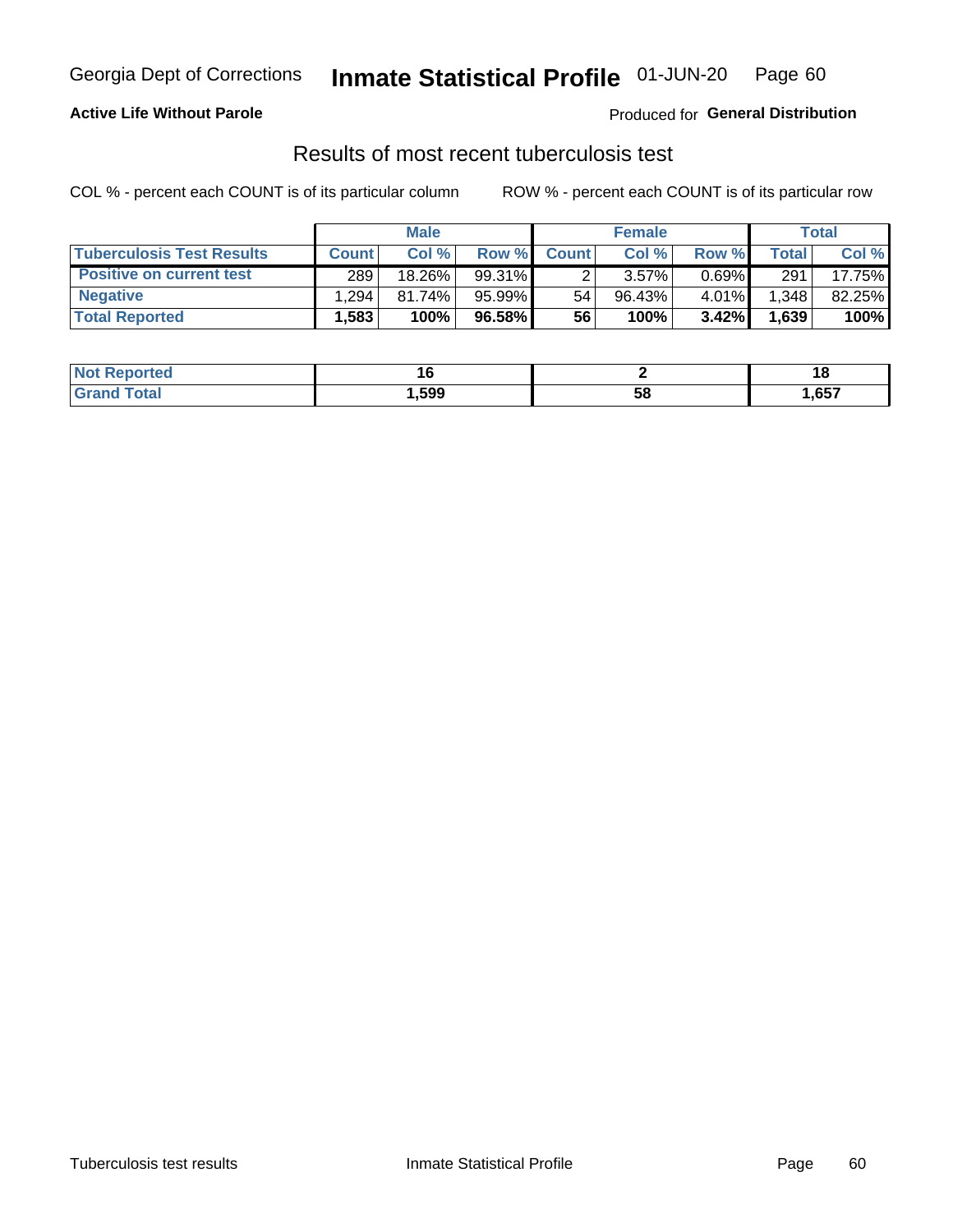# Georgia Dept of Corrections **Inmate Statistical Profile** 01-JUN-20 Page 61

### **Active Life Without Parole**

Produced for **General Distribution**

# Results of most recent syphilis test

COL % - percent each COUNT is of its particular column ROW % - percent each COUNT is of its particular row

|                                 | <b>Male</b>  |           |           | <b>Female</b> |           |          | Total |        |
|---------------------------------|--------------|-----------|-----------|---------------|-----------|----------|-------|--------|
| <b>Syphilis Test Results</b>    | <b>Count</b> | Col%      | Row %     | <b>Count</b>  | Col %     | Row %I   | Total | Col %  |
| <b>Positive on current test</b> | 16           | 2.72%     | $94.12\%$ |               | 9.09%     | 5.88%    | 17    | 2.83%  |
| <b>Negative</b>                 | 573          | $97.28\%$ | 98.28%    | 10            | $90.91\%$ | $1.72\%$ | 583   | 97.17% |
| <b>Total Reported</b>           | 589          | 100%      | 98.17%    | 11            | 100%      | 1.83%    | 600   | 100%   |

| <b>Not Reported</b>          | 010، ا | . .<br>−. | 057, ا |
|------------------------------|--------|-----------|--------|
| <b>Total</b><br><b>Grand</b> | ,599   | 58        | ,657   |